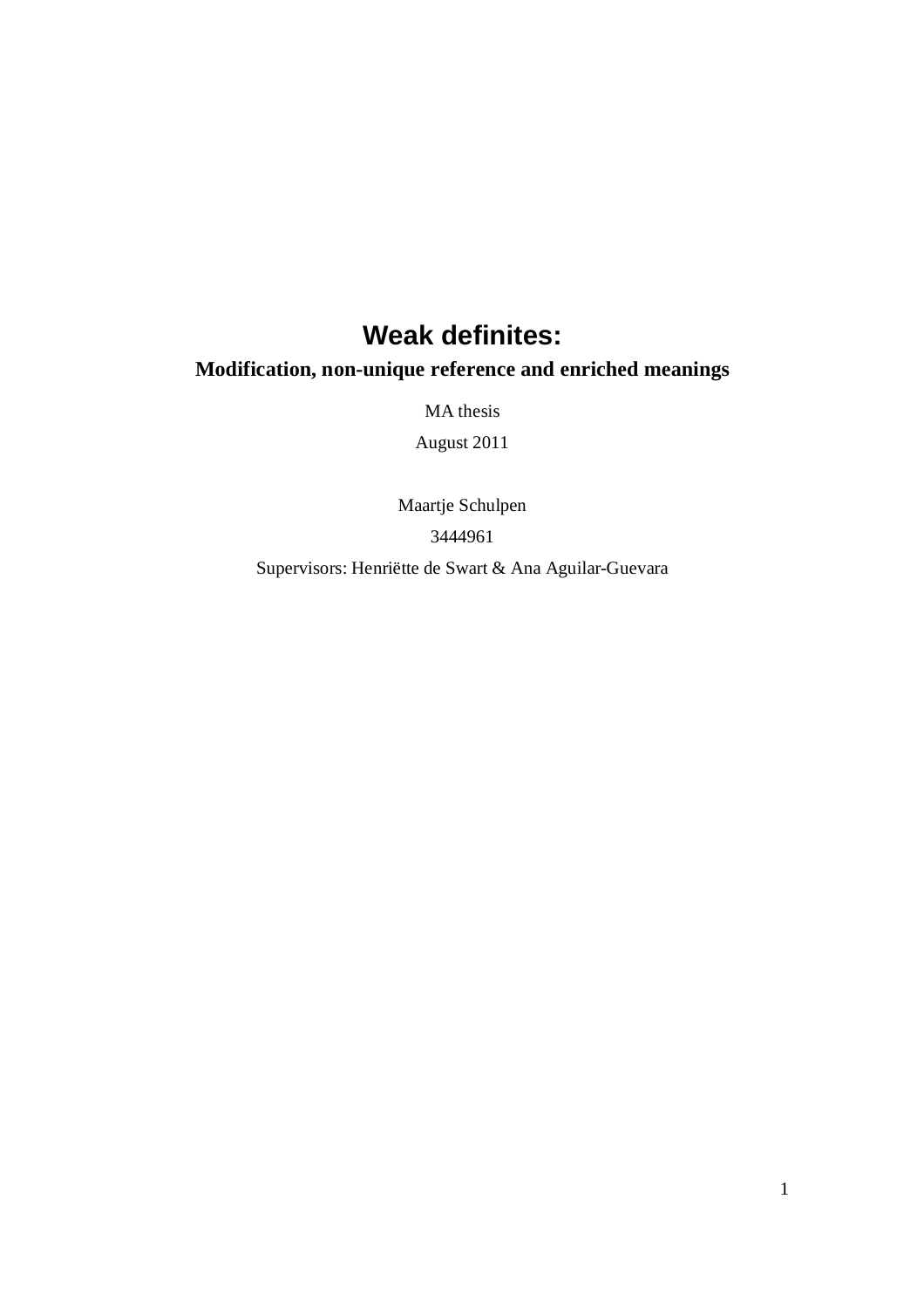| 2.1        |        |  |
|------------|--------|--|
|            | 2.1.1  |  |
|            | 2.1.2  |  |
|            | 2.1.3  |  |
|            | 2.14   |  |
|            | 2.1.5  |  |
|            | 2.1.6  |  |
| 2.2        |        |  |
|            | 2.2.1  |  |
|            | 2.2.2. |  |
|            | 2.2.3  |  |
|            | 2.2.4  |  |
|            | 2.2.5  |  |
| 2.3        |        |  |
|            | 2.3.1  |  |
|            | 2.3.2  |  |
|            | 2.3.3  |  |
| 2.4        |        |  |
|            |        |  |
| 3.1        |        |  |
|            | 3.1.1  |  |
|            | 3.1.2  |  |
|            | 3.1.3  |  |
|            | 3.1.4  |  |
| 3.2        |        |  |
|            | 3.2.1  |  |
|            | 3.2.2  |  |
|            |        |  |
|            | 3.2.3  |  |
|            | 3.2.4  |  |
| 3.3        | 3.3.1  |  |
|            |        |  |
|            | 3.3.2  |  |
|            | 3.3.3  |  |
|            | 3.3.4  |  |
|            | 3.3.5  |  |
|            | 3.3.6  |  |
| 3.4        |        |  |
| Chapter 4: |        |  |
|            | 4.1    |  |
|            | 4.2    |  |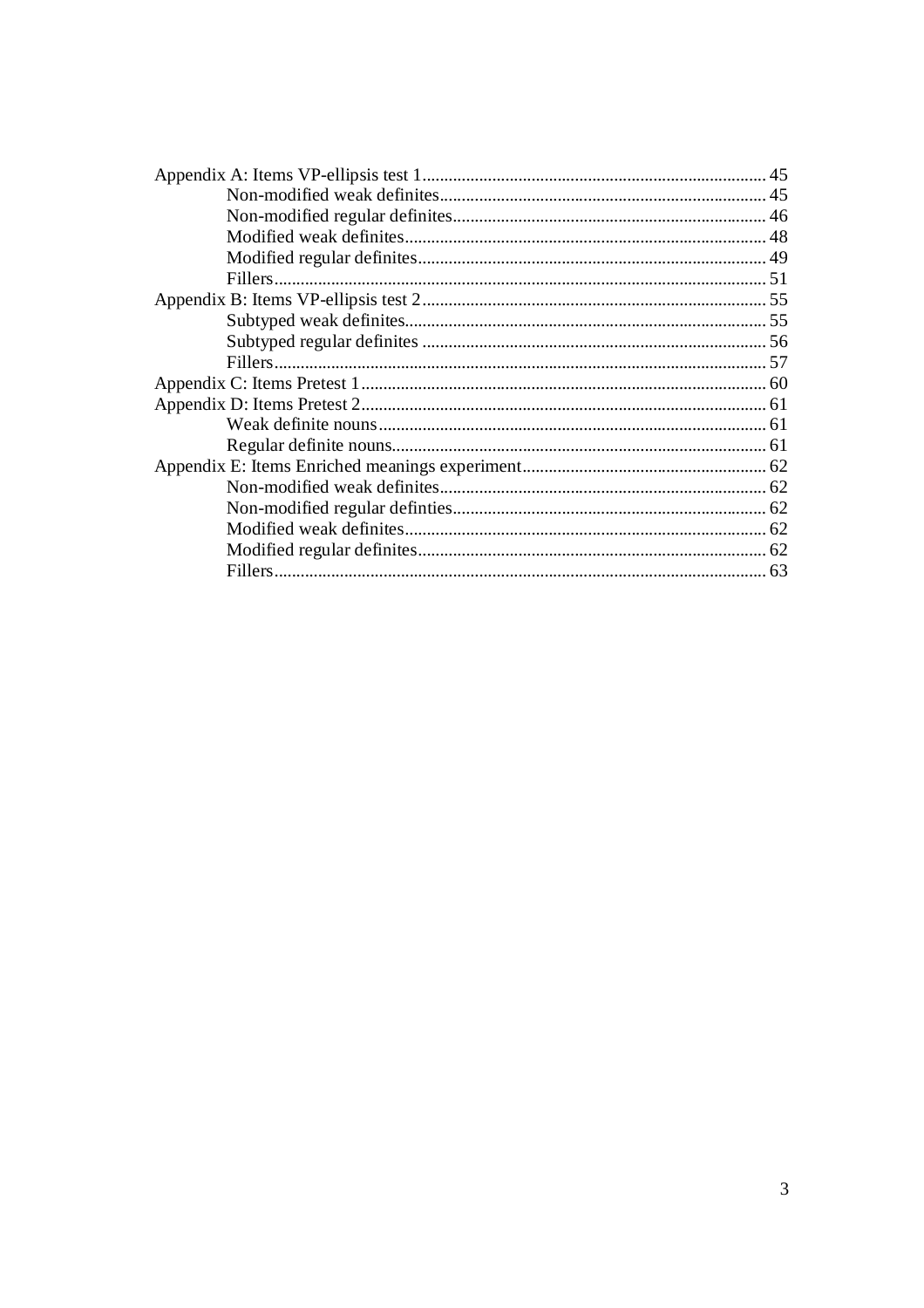# **Acknowledgments**

Many thanks to:

Henriëtte de Swart, for long-distance guidance and support, and for making time for me in Barcelona and whenever she was back in The Netherlands.

Ana Aguilar-Guevara, for all the time, support and good advice she has given me, and for all the adventures we've had throughout the year.

Joost Zwarts and Bert Le Bruyn, for being generous with their time whenever I asked for their advice.

The Weak Referentiality group in general, for allowing me to attend their meetings and for their willingness to discuss parts of my work.

Natalie Klein, for inspiring me to do the experiment on enriched meanings, and for kindly allowing me to see the materials and raw data of her experiment.

Pim Mak and Iris Mulders for advice on statistics and experimental design.

The UiL-OTS and the Weak Referentiality project for enabling me to go to San Sebastian, Barcelona and ESSLLI.

My classmates and basement buddies, for all the fun times and nice lunches we've had.

My friends, for being my friends: Marja, Saskia, Mari, Ileana.

My family: Mama, Daan, Eefje & Roel, for their support, and just for being there; Nettie and Bart, for having given me a home in Leiden & everything else; and John and Marleen.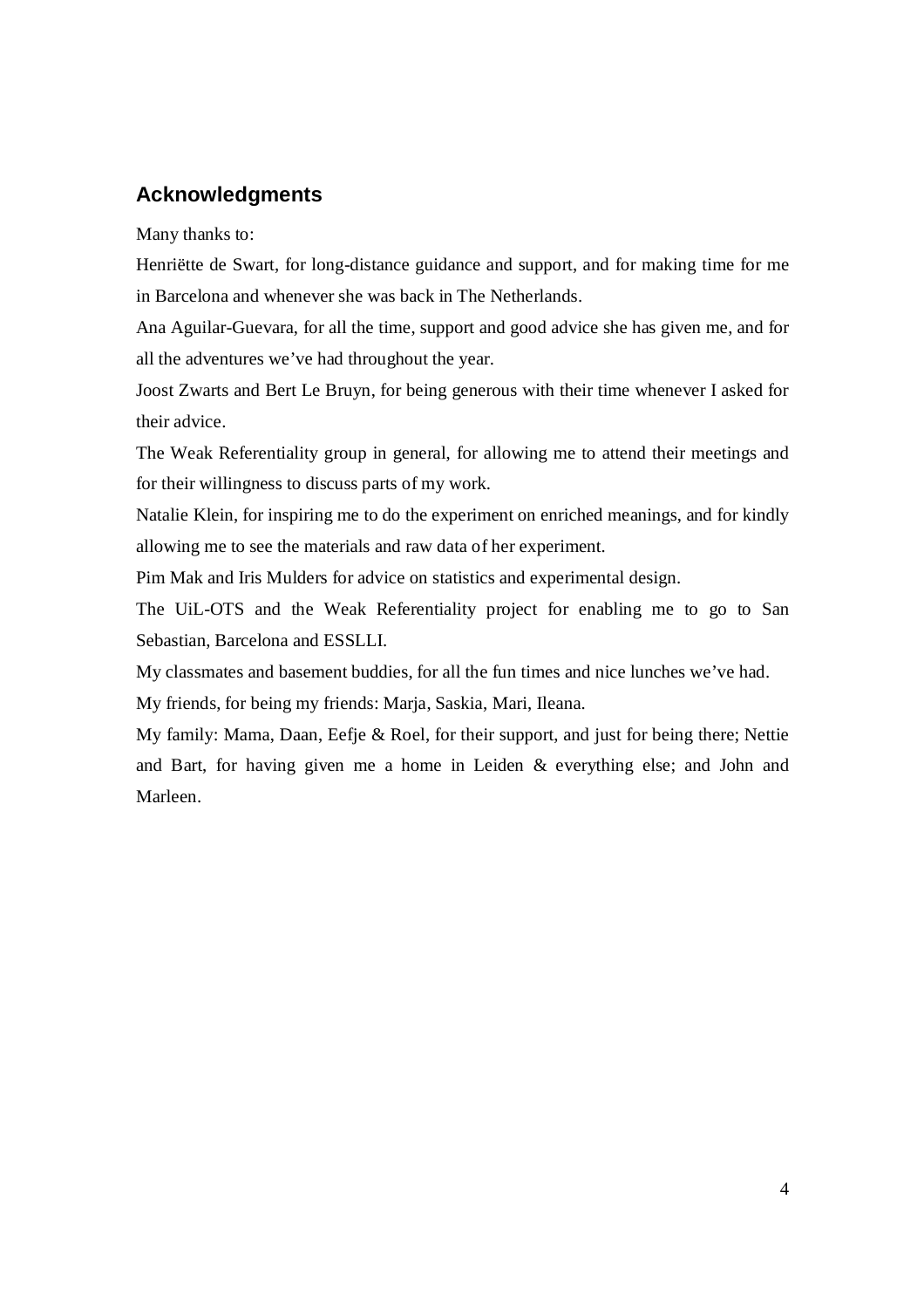# **Chapter 1: Introduction**

According to Russell's (1905) classical analysis, definite expressions denote quantifiers whose semantics involve requirements of existence and uniqueness. A sentence like (1) thus receives the interpretation in (2).

- (1) The kind of France is bald.
- (2)  $\exists x \ [\text{KoF}(x) \& B(x) \land \forall y \ [\text{KoF}(y) \rightarrow y = x]]$

#### *There is one and only one king of France and he is bald.*

Russell's analysis has been challenged by Frege (1892/1966) and Strawson (1950), who claim that definites are referential expressions, which presuppose rather than assert the uniqueness of their referent. In this view, the sentence in  $(1)$  is defined if and only if there is a unique king of France, and receives the interpretation in (3).

#### (3)  $B$  (Lx KoF(x))

However, there are many cases in which a definite expression can be used felicitously even though its descriptive content holds of more than one entity in the world, e.g. (4).

(4) Please put this on the table.

This led Lewis (1979) to propose that definite expressions denote the most salient entity that meets their descriptive content.

Another tradition is based on Christophersen's (1939) notion that the difference between definite and indefinite expressions lies in whether or not they refer to new discourse entities. According to Heim (1982), definites must meet a Familiarity condition, that is, a definite can only be used if the existence of its referent has already been established in the previous discourse. Indefinites, on the other hand, are governed by a Novelty condition: they must introduce novel discourse referents. The problem of the referent of *the table* in (4) being non-unique in the world is then solved, by assuming that the table that is meant is familiar to the listener.

However, there are several examples of definites that seem to meet neither the Uniqueness condition nor the Familiarity condition. The type that I will focus on are the so-called weak definites, such as in (5).

(5) Sue took her nephew to the hospital (Carlson et al., 2006)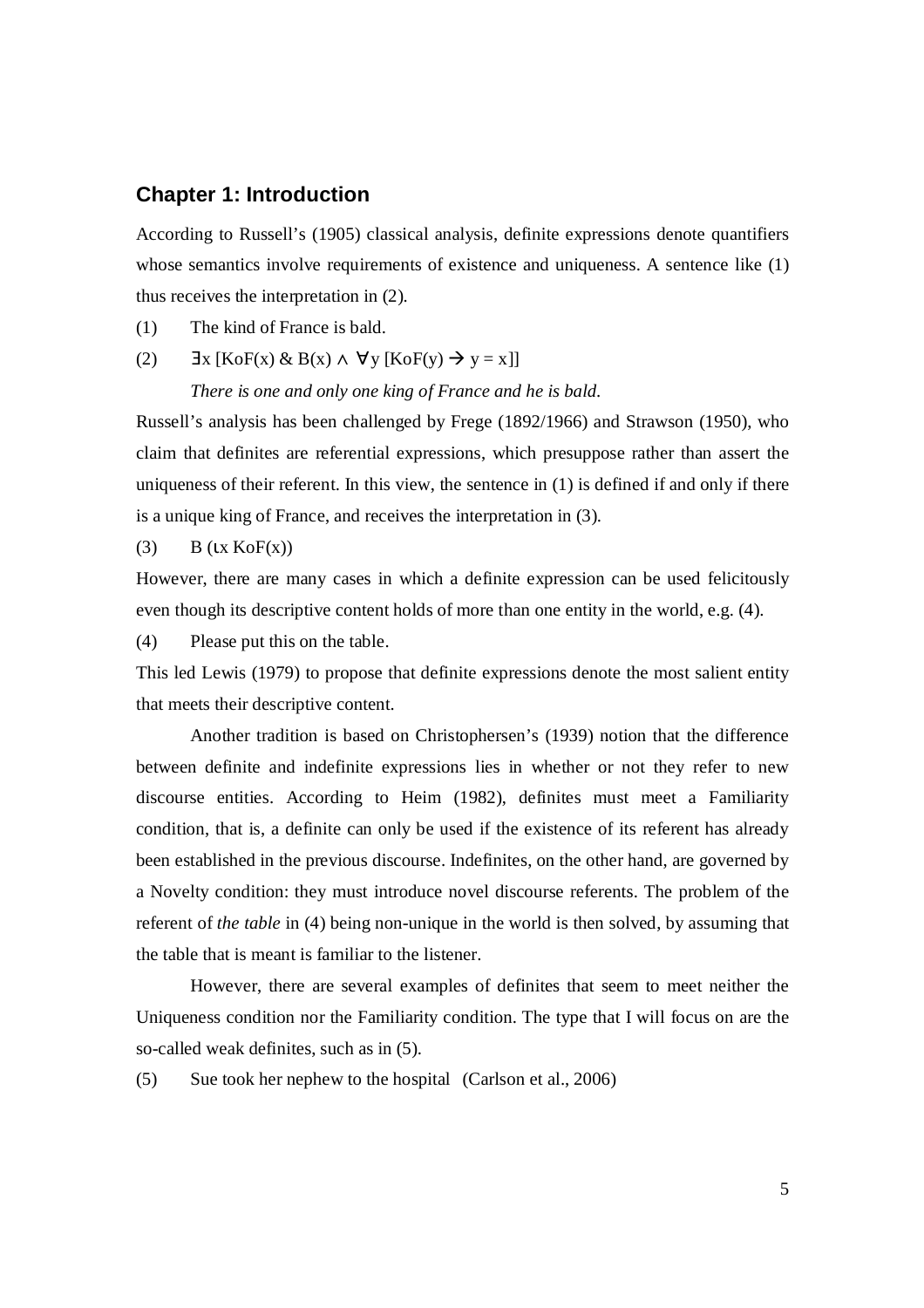This sentence can be used felicitously even if Sue was in a city she did not know and there was more than one hospital. In the literature extensive lists can be found of the properties of weak definites (cf. Carlson et al. (2006) and Aguilar-Guevara & Zwarts (2010)). In order to determine the most appropriate semantics of weak definites, it is important to study these properties in more detail, and to support the theoretical analysis by empirical evidence. Therefore, in my thesis I will experimentally investigate two properties of weak definites: (i) their capacity for non-unique reference, and (ii) their property of coming with an enriched meaning. The uniting factor between these two parts is the role played by modification. Firstly, I am interested in the influence of modification on the ability of weak definites to refer non-uniquely, since it has been claimed by Carlson et al. (2006) that weak definites resist modification. This claim will be tested in section 2.1. Furthermore, Aguilar-Guevara & Zwarts (2010) have adapted Carlson et al.'s claim by suggesting that weak definites can in fact be modified, as long as the modifier establishes a subkind of the noun it modifies. This hypothesis will be tested in section 2.2. In section 2.3 the results of these two experiments will be compared, in order to make a comparison of the effects of 'regular' and 'subtyping' modification on the availability of non-unique reference of weak definites. Secondly, I will zoom in on the weak definite property of carrying enriched meanings, investigating their semanticpragmatic status. Based on the results of Chapter 2, I will use modification as a means to distinguish between the weak and the regular readings of weak definites. Finally, in Chapter 4 I will provide an overall discussion of the results and their theoretical implications. In the Appendices the complete lists of items can be found for each experiment.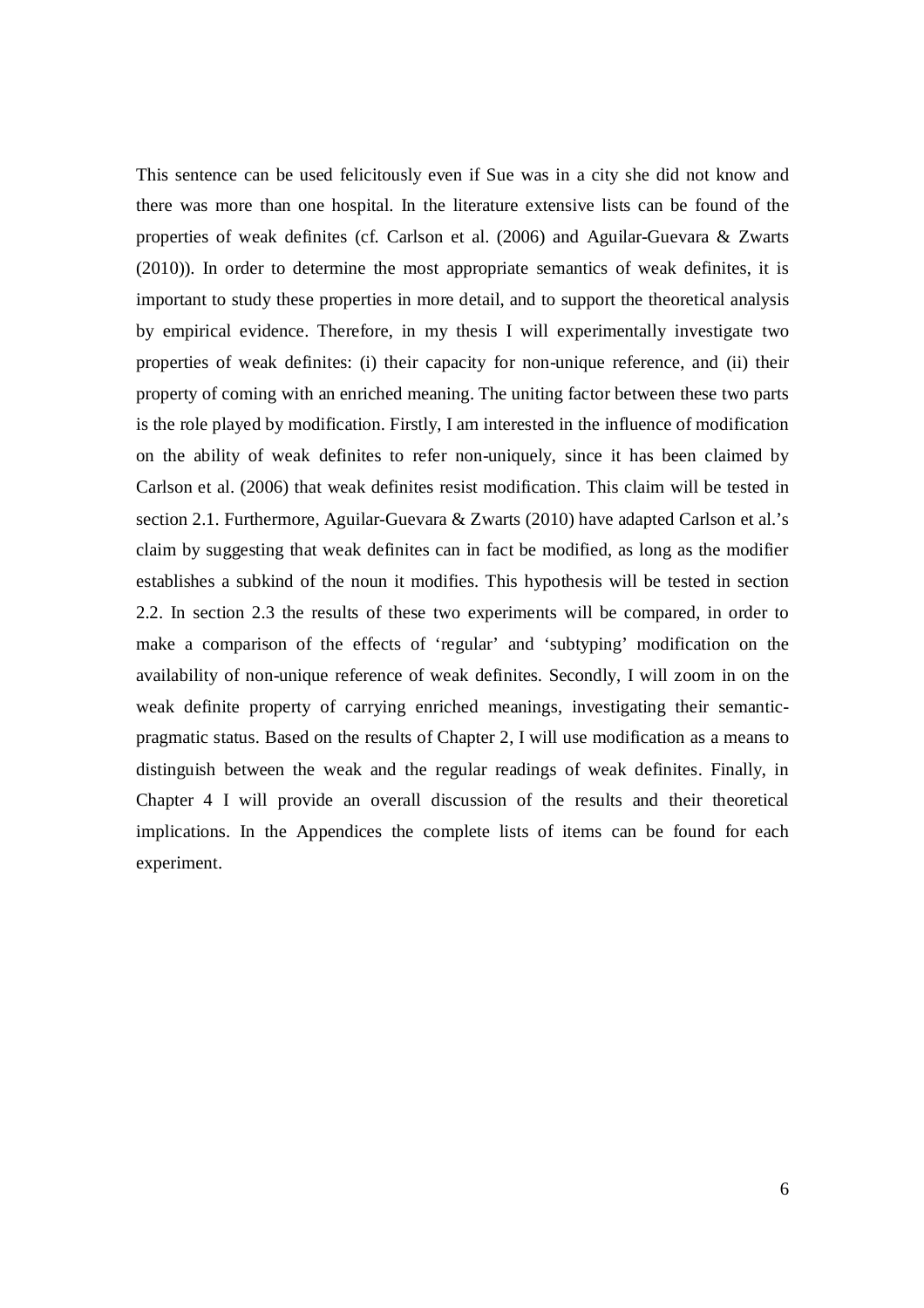# **Chapter 2: Non-Unique Reference and the Influence of Modification**

In this section I will present two experiments, in which I made use of the VP-ellipsis test to investigate the role of (different kinds of) adjectival modification on the availability of non-unique reference of weak definites compared to regular definites. The first research question I tried to answer in this section is whether it is indeed the case modification of weak definites blocks the possibility of them having a non-unique referent, as has been claimed in the literature (Carlson et al., 2006). My second research question is whether it matters which type of modification is used. More specifically: are Aguilar-Guevara & Zwarts (2010) right in claiming that non-unique reference will be preserved when the adjective establishes a subtype of the noun it modifies?

# **2.1 VP-ellipsis test 1: non-modified and regular modification**

# **2.1.1 Introduction**

The aim of this first test was two-fold. Firstly, it was necessary to establish sets of Dutch weak and regular definites. Since by definition weak definites do not require a unique referent, presenting participants with a VP-ellipsis sentence containing a definite construction and asking them whether they accept the sloppy interpretation of the sentence is a good way of distinguishing weak definites from regular definites. Versions of the VP-ellipsis test have already been used by Aguilar-Guevara (2008) for Spanish definites and by Carlson et al. (2006) for English definites. The second aim of this test was to test the claim of Carlson et al. (2006) that modification blocks the availability of the sloppy reading for weak definites. They give the following examples, in which according to them the definite expression has lost its weak reading:

- (6) He went to *the 5-story hospital*.
- (7) They both checked *the calendar that was hanging upside down*.
- (8) Each man listened to *the red radio on the picnic table*.
- (9) Fred went to *the big store*.

### **2.1.2 Materials**

Items consisted of a VP-ellipsis sentence of the type *[agent 1] went to the [location NP] and [agent 2] did too*. The manipulated variables were the type of location definite that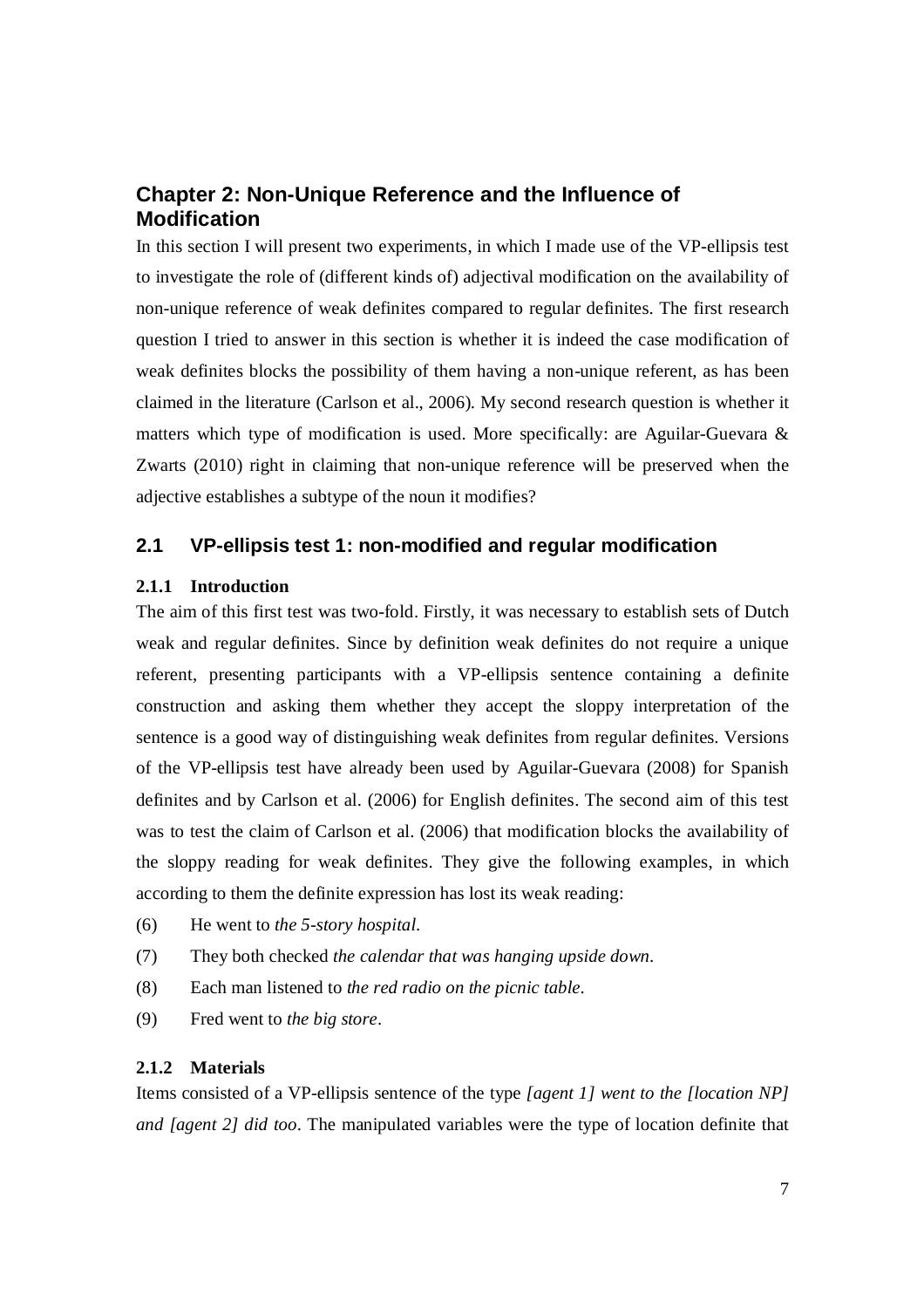was used (either a weak or a regular definite), and whether or not the location NP was modified by an adjective.

Thirty-six Dutch location nouns were used, eighteen of which were intuitively judged to be potential weak definites, and the other eighteen were judged to be potential regular definites. Each location noun occurred in the modified and in the non-modified condition. Thus, in total seventy-two test items were used.

- (10) Julia ging naar de bank en Adriaan ook. *non-modified weak definite Julia went to the bank and Adriaan did too*
- (11) Julia ging naar de sjieke bank en Adriaan ook. *modified weak definite Julia went to the classy bank and Adriaan did too*
- (12) Robert ging naar het hotel en Liesbeth ook. *non-modified regular definite Robert went to the hotel and Liesbeth did too*
- (13) Robert ging naar het sjieke hotel en Liesbeth ook. *modified regular definite Robert went to the classy hotel and Liesbeth did too*

Each item was followed by two different interpretations: the sloppy interpretation, in which the two agents each went to a different location, and the strict interpretation, in which they both went to the same location. A complete item would thus look like (14).

- (14) Julia ging naar de bank en Adriaan ook. *Julia went to the bank and Adriaan did too*
- a Julia en Adriaan gingen allebei naar een verschillende bank. *Julia and Adriaan each went to a different bank*
- b Julia en Adriaan gingen allebei naar dezelfde bank. *Julia and Adriaan both went to the same bank*

A set of control items favouring sloppy readings (e.g. (15)) was included in order to counterbalance a predicted predominance of non-sloppy interpretations in the test conditions (see 2.1.4).

(15) Julia ging naar de bank in Londen en Adriaan ging naar de bank in New York.

*Julia went to the bank in London and Adriaan went to the bank in New York*

The modifiers that were used in this test were of a type that I will call 'regular' modification. This term should be seen in contrast with the modifiers used in section 2.2, which lead to a subtype of the nouns they modify ('subtyping' modification). Following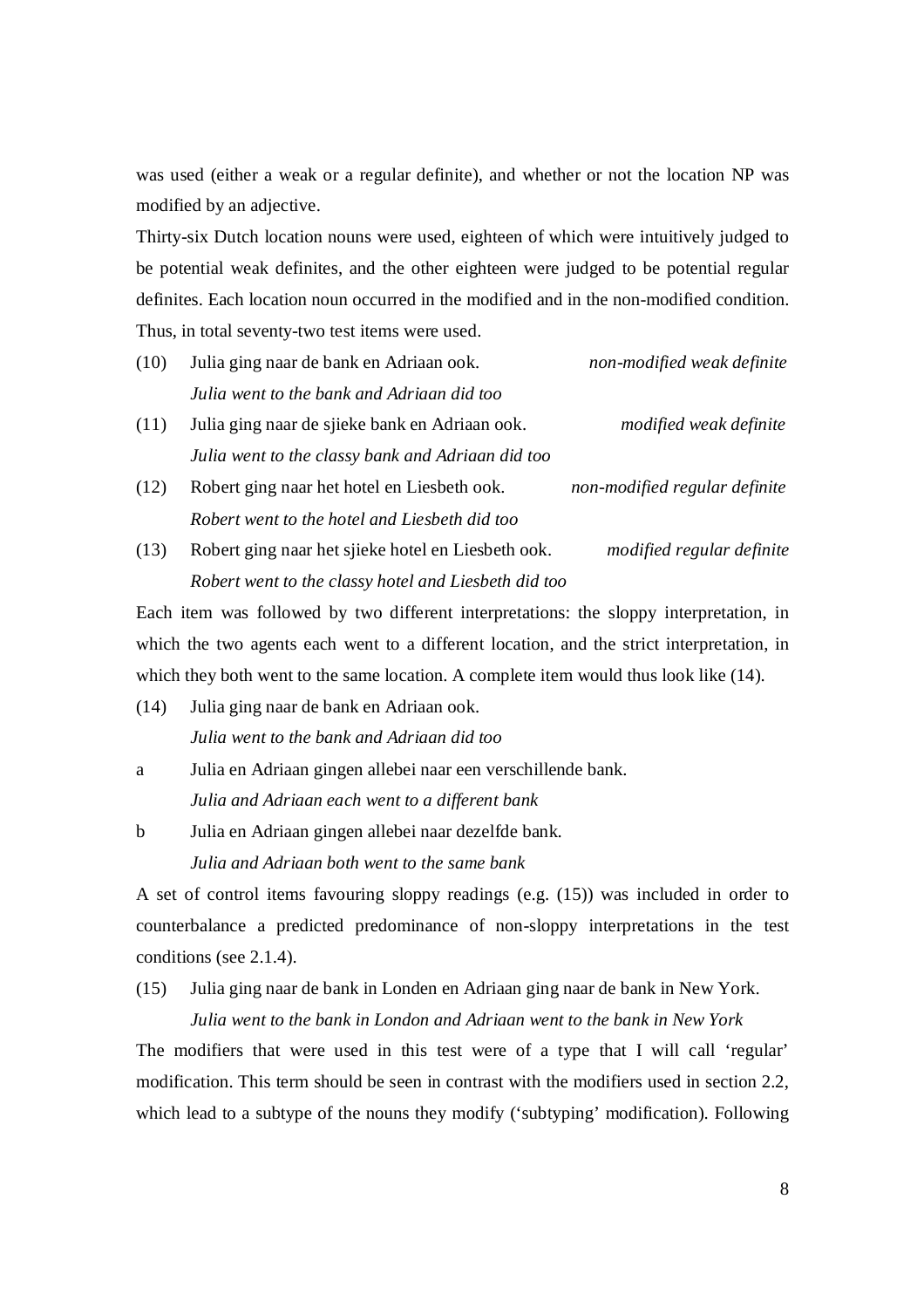Aguilar-Guevara & Zwarts, I define regular modifiers as modifiers operating on the individual level, whereas subtyping modifiers operate on the taxonomic or kind level. As an intuitive test to determine to distinguish between these two categories, I checked whether or not the modifier-noun combination was felicitous in a generic context. Thus, *psychiatrische* ('psychiatric') was used in combination with *ziekenhuis* ('hospital'), but *nieuwe* ('new') was not.

(16) # Het nieuwe ziekenhuis is een recent verschijnsel.

*The new hospital is a recent phenomenon*

(17) Het psychiatrische ziekenhuis is een recent verschijnsel. *The psychiatric hospital is a recent phenomenon*

Each list contained three weak definites, three regular definites, three modified weak definites, three modified regular definites, three weak definites in the filler condition, and three regular definites in the filler condition. Thus, each list contained eighteen items. Since there were eighteen items in each condition, six different lists were used. Each list occurred in four different orders, so in total there were twenty-four lists. In total eighteen different modifiers were used, with each modifier occurring with one weak definite and with one regular definite. Items were divided quasi-randomly over the six lists, with care taken to ensure that each definite and each modifier occurred only once in each list. The lists were ordered quasi-randomly too, with adjacent items always being of different conditions.

### **2.1.3 Method**

122 native speakers of Dutch participated in this experiment. They were presented with the items in a pen and paper questionnaire, and were asked to read each sentence carefully, and after they had done so to judge for each of the two given interpretations separately whether it matched the sentence. It was stressed that participants were allowed to accept just one of the interpretations, or both, or neither.

# **2.1.4 Predictions**

The sloppy reading was expected to be accepted more often for the weak definites than for the regular definites. Modification was predicted to block the availability of the sloppy reading. Since sloppy readings were not expected to be available for regular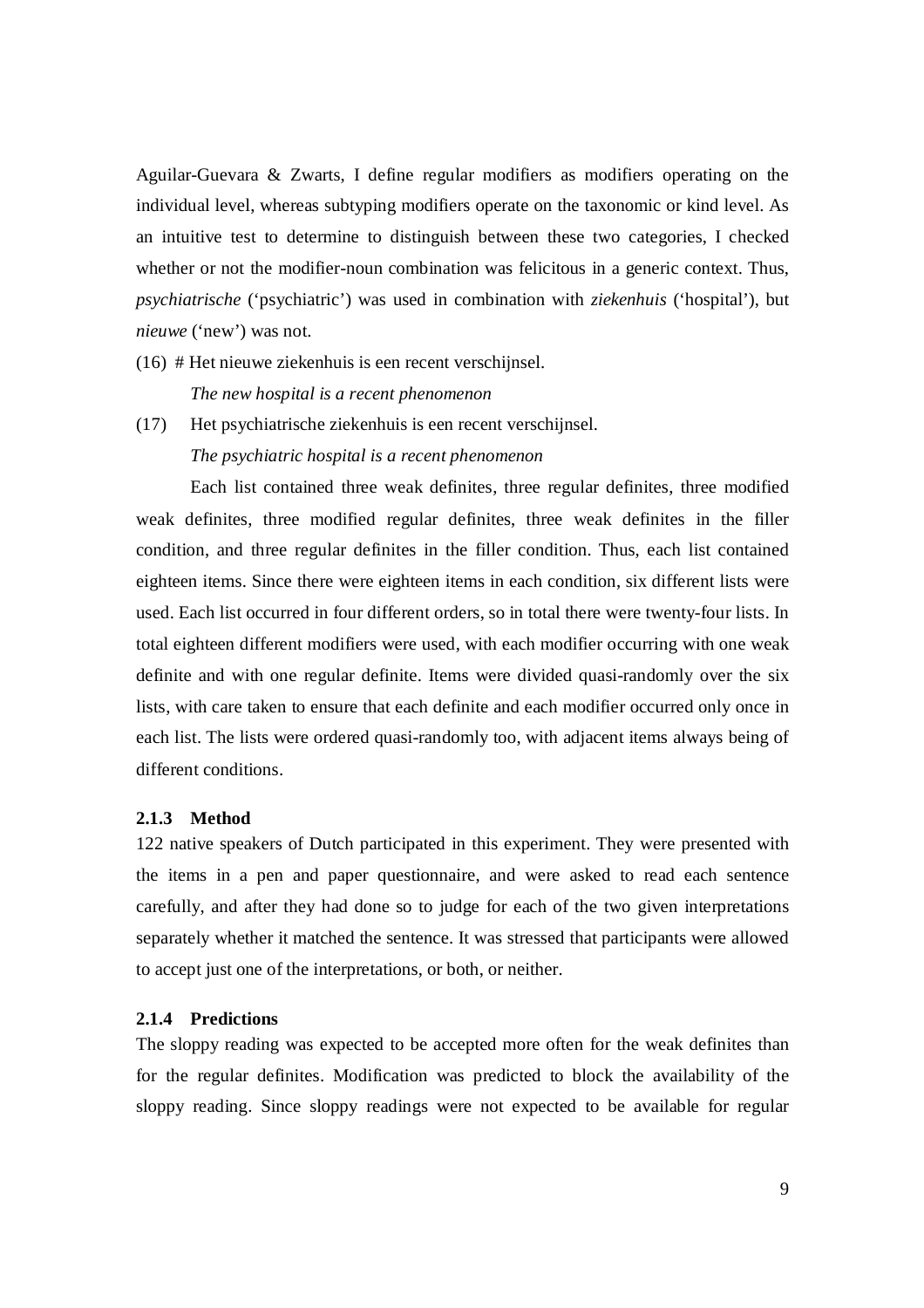definites in the first place, this effect of modification was predicted to occur with weak definites, but not with regular definites. Therefore, an interaction effect between type of definite and presence of modification was expected.

Note that the predictions all pertain to whether or not the sloppy reading was accepted. With respect to the non-sloppy reading, no differences between weak and regular definites were expected. In fact, the non-sloppy reading should always be available: ceiling effects are predicted in every condition.

### **2.1.5 Results**

The predictions were that the sloppy reading would be systematically accepted for nonmodified weak definites, but would be judged unacceptable in the case of non-modified regular definites. For each item, subjects' answers were scored as either 1 (if they accepted the weak reading) or 0 (if they did not accept the weak reading). A series of one-sample t-tests was conducted to test for each item whether the mean of its sloppy reading acceptance (henceforth SRA) score differed significantly from its expected value. For non-modified weak definites the expected value was 1, for non-modified regular definites this was 0. Table 1 shows the mean SRA scores and t-test results per item. For convenience, the English translations of the items are given here. The original Dutch items can be found in the Appendix.

|                  | <b>Mean</b> | p-value<br>(with test | p-value<br>(with test |               | Mean l     | p-value<br>(with test | p-value<br>(with test |
|------------------|-------------|-----------------------|-----------------------|---------------|------------|-----------------------|-----------------------|
| ltem             | <b>SRA</b>  | value=1)              | value=0)              | ltem          | <b>SRA</b> | value=1)              | value=0)              |
| dentist          | .89         | .163                  | .000                  | airport       | .54        | .000                  | .000                  |
| hospital         | .75         | .021                  | .000                  | café          | .52        | .000                  | .000                  |
| retirement home  | .73         | .006                  | .000                  | studio        | .46        | .000                  | .000                  |
| museum           | .73         | .006                  | .000                  | factory       | .45        | .000                  | .001                  |
| bike repair shop | .72         | .020                  | .000                  | swimming pool | .44        | .000                  | .002                  |
| supermarket      | .72         | .020                  | .000                  | restaurant    | .42        | .000                  | .002                  |
| snack bar        | .71         | .010                  | .000                  | convent       | .40        | .000                  | .002                  |
| pharmacy         | .70         | .010                  | .000                  | bowling alley | .39        | .000                  | .004                  |
| cinema           | .69         | .003                  | .000                  | hotel         | .29        | .000                  | .010                  |
| bank             | .68         | .010                  | .000                  | fam           | .28        | .000                  | .020                  |
| court            | .68         | .010                  | .000                  | showroom      | .28        | .000                  | .020                  |
| forest           | .67         | .005                  | .000                  | school        | .17        | .000                  | .083                  |
| sauna            | .67         | .005                  | .000                  | soccer field  | .17        | .000                  | .083                  |
| library          | .65         | .005                  | .000                  | concert       | .16        | .000                  | .083                  |
| beach            | .65         | .001                  | .000                  | estate        | .16        | .000                  | .083                  |
| train station    | .63         | .005                  | .000                  | monument      | .14        | .000                  | .083                  |
| gym              | .56         | .002                  | .000                  | castle        | .11        | .000                  | .163                  |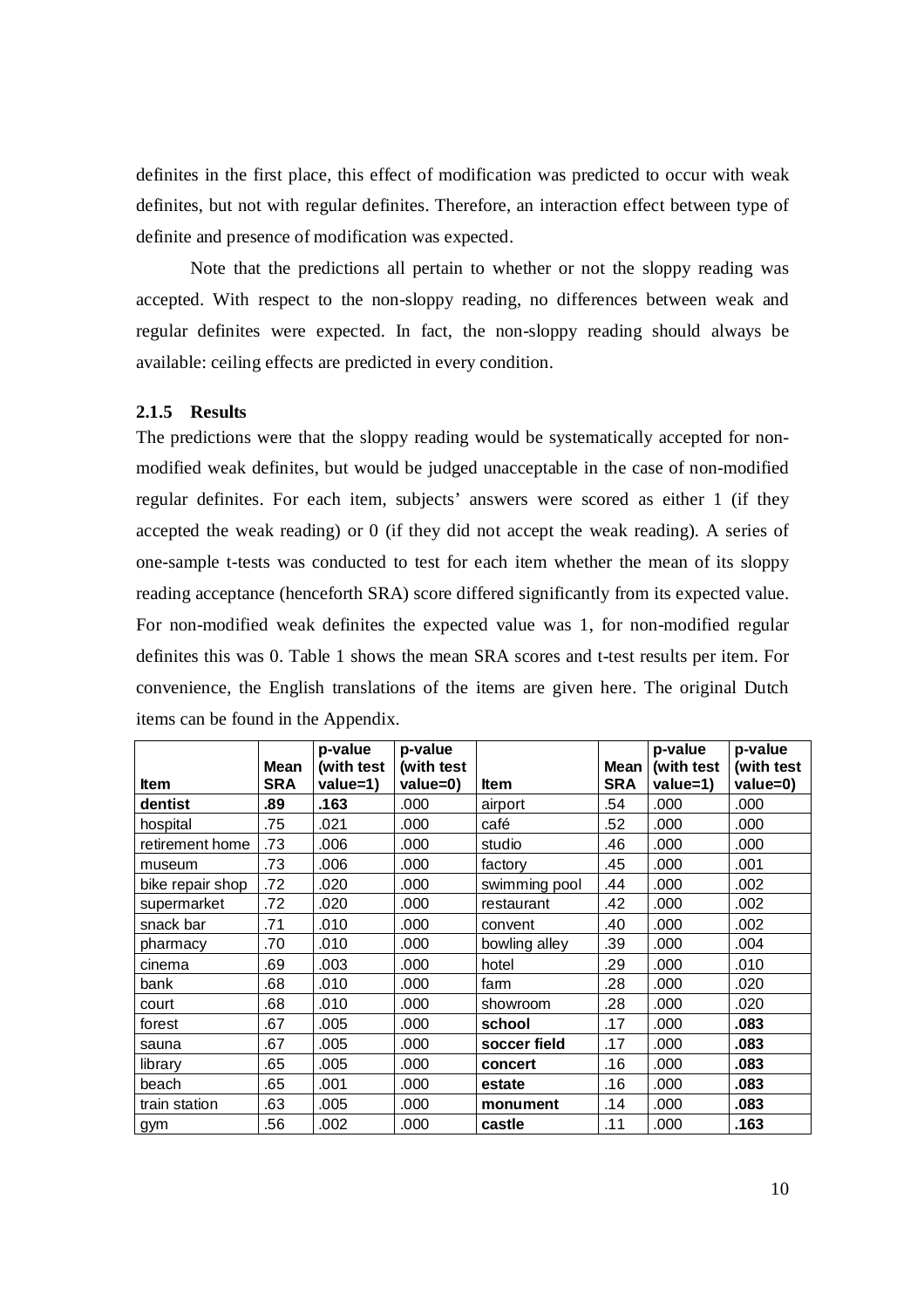| _<br>-<br>un<br>--<br>יודי -<br>.oo<br>ના આ | 002 | OOC | akc<br>la nc<br>___ |  | 70C | $\overline{\phantom{a}}$<br>v. |
|---------------------------------------------|-----|-----|---------------------|--|-----|--------------------------------|
|---------------------------------------------|-----|-----|---------------------|--|-----|--------------------------------|

**Table 1. Results of VP-ellipsis test 1: mean sloppy reading acceptance (SRA) and significance values for t-tests with test values 1 and 0, per item in the non-modified condition.**

It can be seen that only *dentist* met the non-modified weak definite expectation of not differing significantly from a 1.00 SRA score. Seven items behaved in line with the behaviour expected of non-modified regular definites in that their mean SRA score did not differ significantly from 0.00, namely *lake, castle, monument, estate, concert, soccer field* and *school* (bold-faced in Table 1)*.* Table 1 also shows that there is no clear cut-off point in SRA means: they cover the complete range between the only confirmed nonmodified weak definite *dentist* (with a mean of .89) and the strongest non-modified regular definite *lake* (with a mean of .10). Therefore, an artificial cut-off point was decided on: items with a mean SRA of .60 or higher were classified as weak definites; items with a mean SRA of .40 or lower were considered regular definites. Since there were twelve items that matched the regular definite criterion, and because this number of items lends itself to a latin square design, it was decided to select the twelve weak definites and regular definites with the best SRA scores for their respective categories. For convenience these are given in Table 2.

| Weak definite    | <b>Mean SRA</b> | <b>Regular definite</b> | <b>Mean SRA</b> |
|------------------|-----------------|-------------------------|-----------------|
| dentist          | .89             | convent                 | .42             |
| hospital         | .75             | bowling alley           | .40             |
| retirement home  | .73             | hotel                   | .39             |
| museum           | .73             | farm                    | .29             |
| bike repair shop | .72             | showroom                | .28             |
| supermarket      | .72             | school                  | .28             |
| snack bar        | .71             | soccer field            | .17             |
| pharmacy         | .70             | concert                 | .16             |
| cinema           | .69             | estate                  | .16             |
| bank             | .68             | monument                | .14             |
| court            | .68             | castle                  | .11             |
| forest           | .67             | lake                    | .10             |
| <b>Overall</b>   | .72             | <b>Overall</b>          | .22             |

**Table 2. The twelve best (non-modified) weak definites (left) and regular definites (right), with the mean SRA per item.**

In order to test for an effect of modification, an lmer analysis was performed on these items, naturally revealing a significant main effect for type of definite ( $\beta$ =0.4146,  $SE=0.0660$ ,  $p(MCMC) < .0001$ ), indicating that subjects accepted the sloppy reading more often for weak definites than for regular definites. It also showed a significant main effect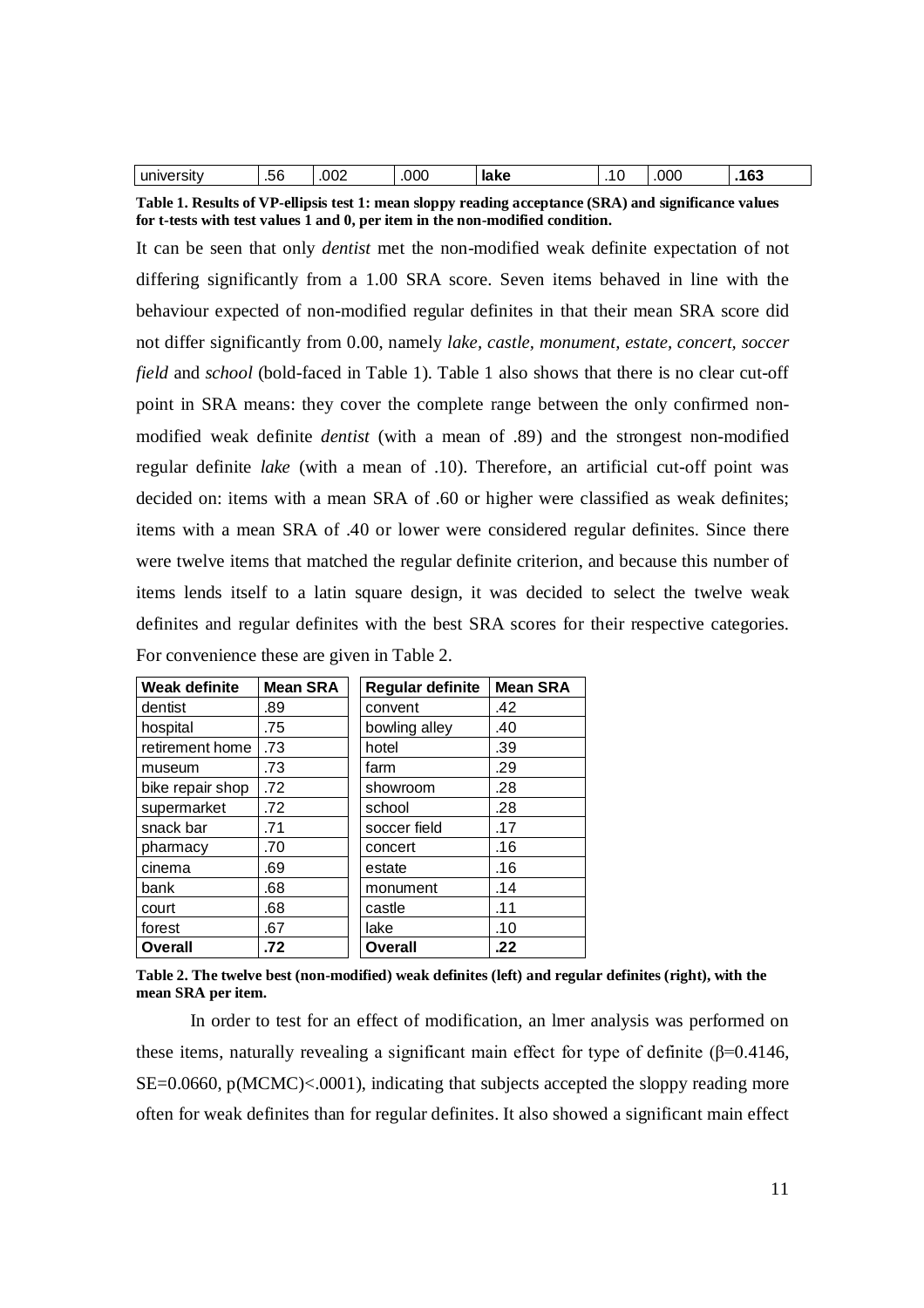of presence of modification (β=1.0776, SE=0.0656, p(MCMC)<.0001): the sloppy reading was accepted more often in the non-modified conditions than in the modified conditions. Finally, it showed a significant interaction effect between type of definite and presence of modification ( $\beta$ =-0.4621, SE=0.0421, p(MCMC)<.0001), indicating that the effect of modification blocking the sloppy reading was stronger for weak definites than for regular definites. A graph of these results can be seen in Figure 1 below.



### **Figure 1. Results of VP-ellipsis test 1: the effect of modification on mean SRA for weak definites and regular definites.**

For the sake of completeness, an lmer analysis was done in order to test for effects of modification and type of definite on the rate of non-sloppy reading acceptance<sup>1</sup>. It revealed a significant main effect of modification (β=-.2241, SE=.0637, p(MCMC)<.001), indicating that the non-sloppy reading was accepted more often in the modified condition than in the non-modified condition. There was no significant effect of type of definite ( $\beta$ =-.0690, SE=.0621, p(MCMC)=.266), in line with our expectations.

The 1 Note, though, that the classification of whether a definite is weak or regular was based on sloppy reading acceptance alone.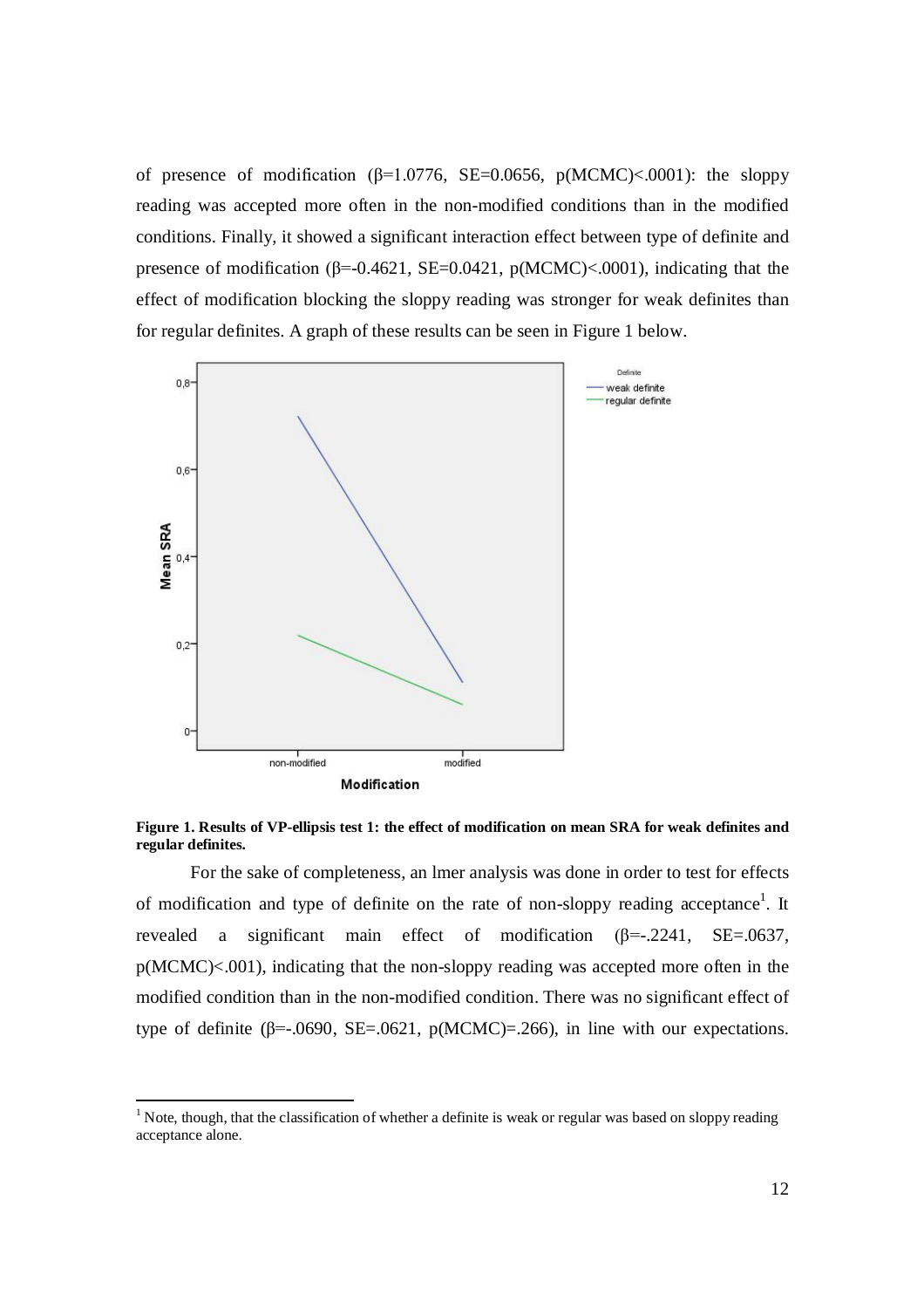However, there was an interaction effect between modification and type of definite  $(\beta = .0858, SE = .0393, p(MCMC) = .029)$ .

#### **2.1.6 Discussion**

A first conclusion we can draw from these results is that there is no black-and-white division between weak definites and regular definites, but that there is a continuous scale of definite 'weakness'. Therefore, an artificial cut-off point was decided on: weak definites were defined as having a mean SRA of .40 or lower, whereas regular definites should have a mean SRA of at least .60. Furthermore, the extreme data points are somewhat lower than expected for weak definites and higher than expected for regular definites.

Second, the lmer results confirmed the predictions that modification decreases the weak reading of weak definites, and that the effect of modification is stronger for weak definites than for regular definites. An unpredicted result was that modification had a blocking effect on the availability of sloppy readings of the regular definites as well – this was caused by the unexpectedly high sloppy reading availability (mean .22) of the nonmodified regular definites.

Finally, the most interesting result with respect to the non-sloppy reading acceptance is that there was an effect of modification. This is unexpected, because ceiling results were predicted in all four conditions. However, the direction of the effect of modification is as expected, namely that modification leads to a stronger preference for the non-sloppy reading. This effect may be due to a propensity of subjects to choose only one of the two given interpretations (i.e. a tendency to pick the best one), even though in the instructions it was stressed that they were to judge each interpretation on its own. In any case, across conditions the minimum non-sloppy reading acceptance was about .82, which is still quite high.

# **2.2 VP-ellipsis test 2: subtyping modification**

### **2.2.1 Introduction**

In the previous section we saw that modification decreases the mean SRA of weak definites. However, Aguilar-Guevara & Zwarts (2010) suggest that when modification leads to a subtype of the noun it modifies, non-unique reference of weak definites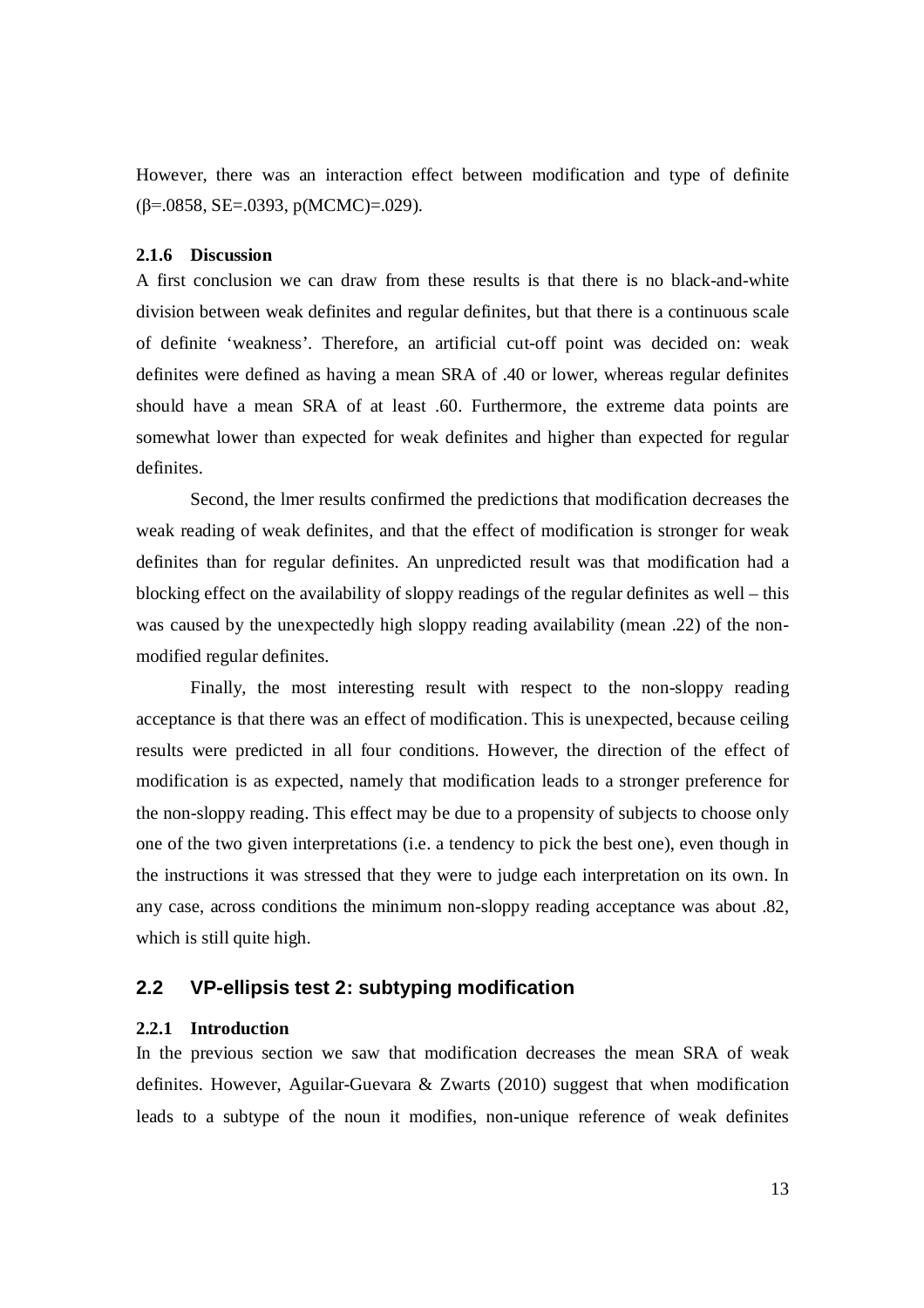remains available. They base this hypothesis on the assumption that weak definites refer to kinds, similarly to Dayal's (2004a) analysis of the singular definite generic. Dayal suggests that the singular definite generic is derived compositionally from the regular iota meaning of the definite determiner (picking out the unique maximal entity out of the relevant set) combined with a taxonomic noun, that is, a noun denoting properties of kinds and subkinds. Thus, a sentence like (18) would be assigned the interpretation in (a). If the quantificational domain is as in (b) (with capitals denoting kinds), the denotation of the noun *lion* is the singleton set in (c), and the singular definite generic *the lion* denotes its unique member.

(18) The lion is becoming extinct.

(a) Become-extinct  $( x | LION(x) ]$ 

b  $U_c = \{LION, WHALE, DOG\}$ 

c  $LION = \{LION\}$ 

In their analysis of weak definites, Aguilar-Guevara & Zwarts adopt Dayal's analysis, and note that weak definites are similar to singular definite generics in that they, too, refer to atomic kind individuals. Based on this analysis, they suggest that the reason why the weak definites in for instance  $(19)-(22)$  (repeated here for convenience) resist modification is that the modifiers they combine with in these cases operate on the level of objects, whereas weak definites are kind-referring.

- (19) He went to *the 5-story hospital*.
- (20) They both checked *the calendar that was hanging upside down*.
- (21) Each man listened to *the red radio on the picnic table*.
- (22) Fred went to *the big store*.

From this their prediction follows that modifiers which operate on the level of kinds should be acceptable with weak definites. In (23) the adjective *psychiatric* takes the set of hospital kinds and maps it on the singular set of the psychiatric hospital. Thus, according to them, the weak reading of *the hospital* is available in (23), but not in (24).

- (23) Lola is in the psychiatric hospital.
- (24) Lola is in the new hospital.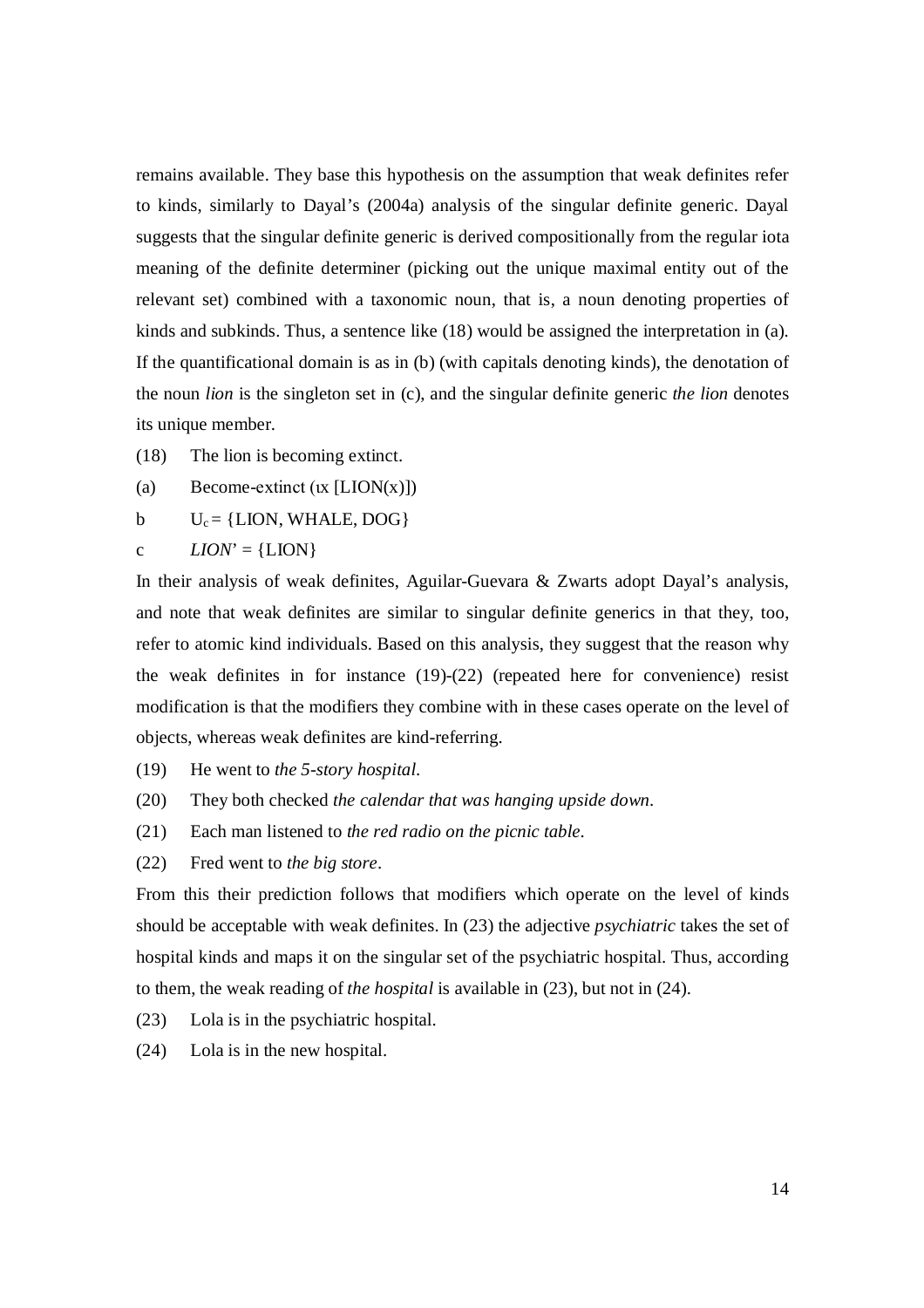In this second VP-ellipsis test this prediction will be put to the test. The results of this experiment will be compared with those of the previous VP-ellipsis test, in order to compare the effects of regular and subtyping modification on weak and regular definites.

#### **2.2.2 Materials**

The structure of the test items used in the second VP-ellipsis test was similar to that of the items of the first VP-ellipsis test (see section 2.1.2). The only difference was in the type of modification that was used in the modified condition: whereas the modification that occurred in the first VP-ellipsis test was regular (25), in the current test subtyping modification was used (i.e. modification that establishes a subtype of the noun it modifies) (see (26)).

- (25) Jan ging naar het nieuwe ziekenhuis en Marie ook. *Jan went to the new hospital and Marie did too*
- (26) Jan ging naar het psychiatrische ziekenhuis en Marie ook. *Jan went to the psychiatric hospital and Marie did too*

The two interpretations that were given for each sentence were the same as in the first VP-ellipsis test (i.e. the sloppy and the strict reading).

The items that were used were the twelve weak definites and twelve regular definites which resulted from VP-ellipsis test 1 (see section 2.1.5). One substitution was made: *sauna* was used instead of *fietsenmaker* ('bike repair shop'), since it was not possible to find any subkinds of the latter.

The other difference between the two VP-ellipsis tests had to do with the types of fillers that were used. In the current test, twelve fillers forcing the strict reading were used, as well as twelve fillers with regular modification, in order to distract from the aim of the experiment.

Each list contained twenty-four items: six subtyped weak definites, six subtyped regular definites, six fillers forcing the strict reading, and six fillers containing regular modification. The items occurred in quasi-randomised order: no more than two adjacent items of the same condition. Eight lists were used in total. There were two basic lists, each containing half of the items, and both lists occurred in four different orders.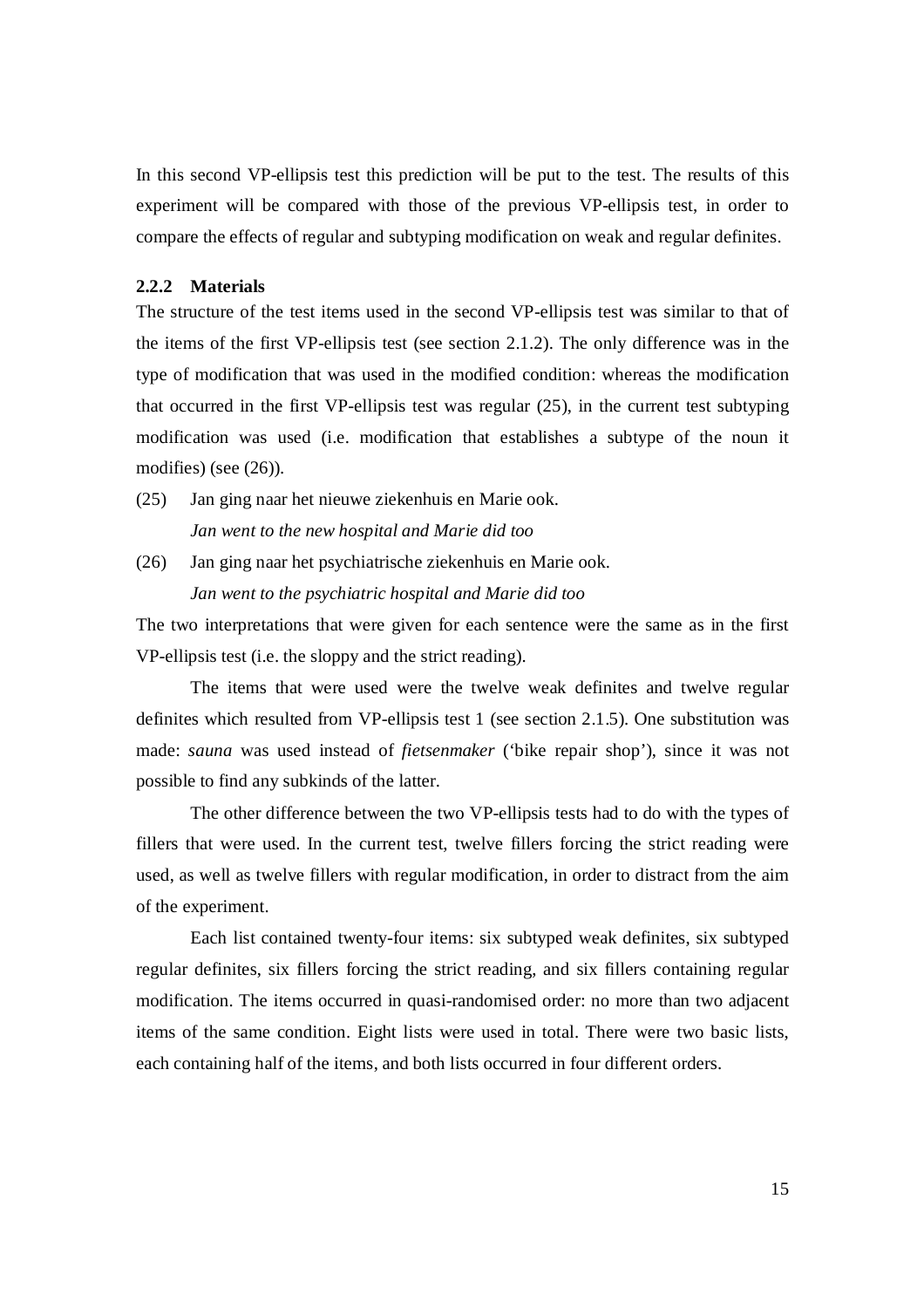# **2.2.3 Method**

Forty-one native speakers of Dutch participated in this experiment. They were given similar instructions as the participants of the previous VP-ellipsis test: they were asked to read each sentence and to judge for both of the given interpretations whether they matched the sentence. Again, it was stressed that they were allowed to accept just one of the interpretations, or both, or neither.

#### **2.2.4 Predictions**

VP-ellipsis test 1 showed that regular modification significantly reduced the mean SRA of weak definites from .72 in the non-modified condition to .11 in the regular modification condition (see section 2.1.5). Since it is thought that subtyping modification preserves the weak reading of weak definites, the prediction was that the mean SRA of weak definites in the subtyping modification condition would not differ significantly from .72.

As to the regular definites, in the previous VP-ellipsis test modification led to a significant reduction of the mean SRA: from .22 in the non-modified condition to .06 in the regular modification condition. The prediction is that subtyping modification will preserve whatever amount of SRA a definite has – thus, the mean SRA of regular definites in the subtyping modification condition is expected not to differ significantly from .22.

# **2.2.5 Results**

Table 3 shows the mean SRA for the weak definites in the subtyping modification condition (left) and for the regular definites in the subtyping modification condition (right).

|                        | <b>Mean</b> |                      | Me        |
|------------------------|-------------|----------------------|-----------|
| <b>Item</b>            | <b>SRA</b>  | <b>Item</b>          | <b>SR</b> |
| <b>Dentist</b>         | .79         | <b>School</b>        | .74       |
| <b>Supermarket</b>     | .74         | <b>Convent</b>       | .47       |
| Court                  | .58         | Farm                 | .36       |
| Hospital               | .53         | Soccer field         | .32       |
| <b>Snack bar</b>       | .53         | <b>Bowling alley</b> | .27       |
| <b>Bank</b>            | .50         | <b>Hotel</b>         | .21       |
| <b>Pharmacy</b>        | .45         | Showroom             | .21       |
| Sauna                  | .45         | Castle               | .18       |
| Cinema                 | .42         | <b>Concert</b>       | .05       |
| <b>Retirement home</b> | .41         | <b>Estate</b>        | .05       |

|                      | Mean       |
|----------------------|------------|
| ltem                 | <b>SRA</b> |
| <b>School</b>        | .74        |
| Convent              | .47        |
| Farm                 | .36        |
| <b>Soccer field</b>  | .32        |
| <b>Bowling alley</b> | .27        |
| Hotel                | .21        |
| Showroom             | .21        |
| <b>Castle</b>        | .18        |
| <b>Concert</b>       | .05        |
| <b>Estate</b>        | .05        |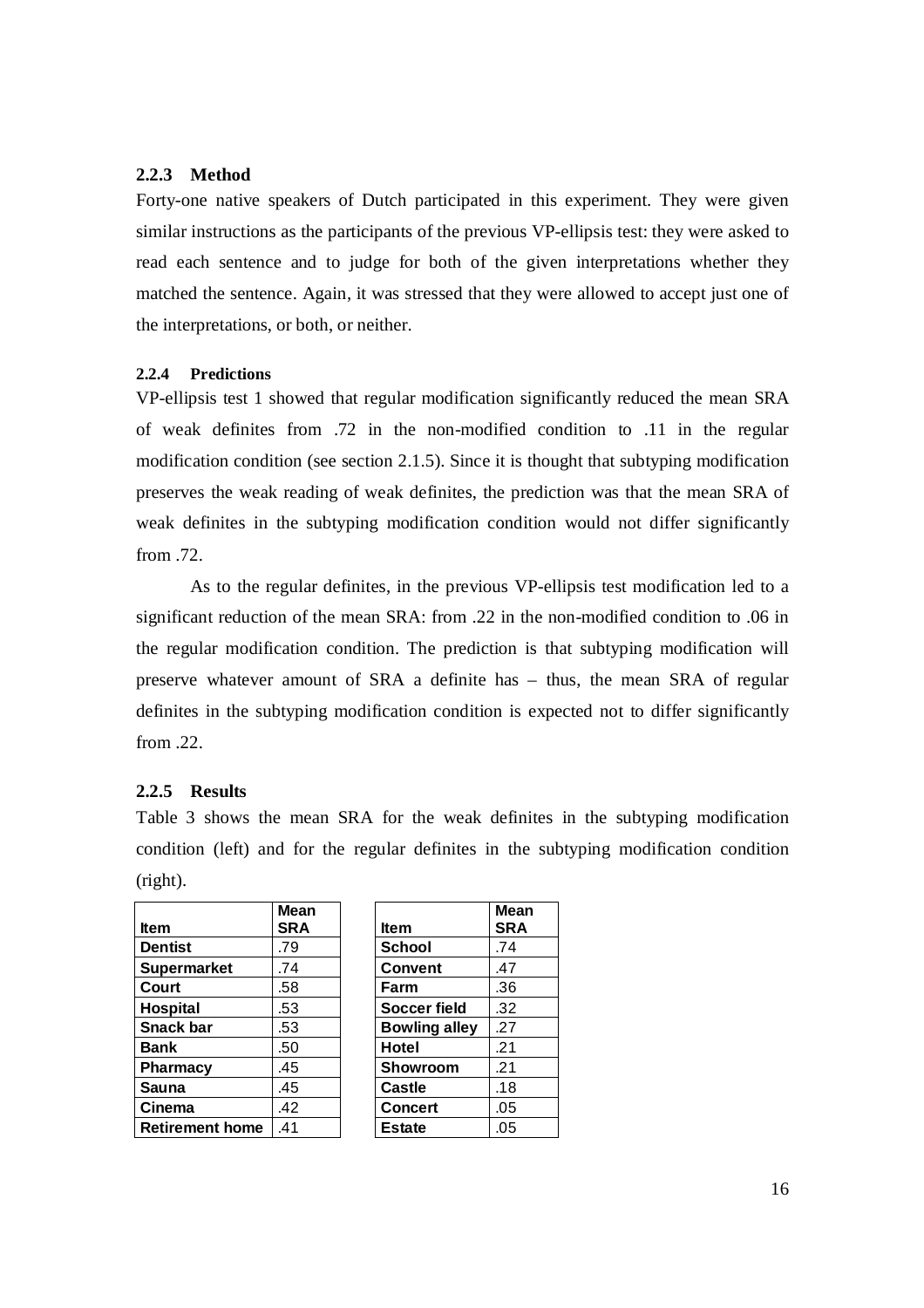| <b>Forest</b>  |     | <b>Monument</b> | .05 |
|----------------|-----|-----------------|-----|
| <b>Museum</b>  | 18  | Lake            | .05 |
| <b>Overall</b> | .48 | Overall         | .20 |

**Table 3. Results of VP-ellipsis test 2: mean sloppy reading acceptance for subtyped weak definites (left) and subtyped regular definites (right).**

From Table 3 it can be seen that overall the sloppy reading was accepted more often for subtyped weak definites than for subtyped regular definites. A chi-square test with the independent variable *type of definite* (weak or regular definite) and the dependent variable *sloppy reading acceptance* showed that this difference was significant  $c^2(1, 1)$ 41)=30.57, p<.001.

# **2.3 Comparison of results**

In this section the results of both VP-ellipsis tests will be compared, to determine the relative effects of regular and subtyping modification on sloppy reading acceptance. Figure 2 shows an overview of the mean SRAs, on a scale from 0-1, per condition (nonmodified, with regular modification, and with subtyping modification), split by type of definite (regular and weak). It can be seen that for weak definites the mean SRA in the non-modified condition was highest (.72), the mean SRA in the regular modification condition being very low (.11), and the subtyping condition being in between, with a mean SRA of .48. Conversely, the mean SRAs of the regular definites in the nonmodified and subtyping conditions were almost equal (.22 and .20 respectively), with the mean SRA in the regular modification again being very low (.06).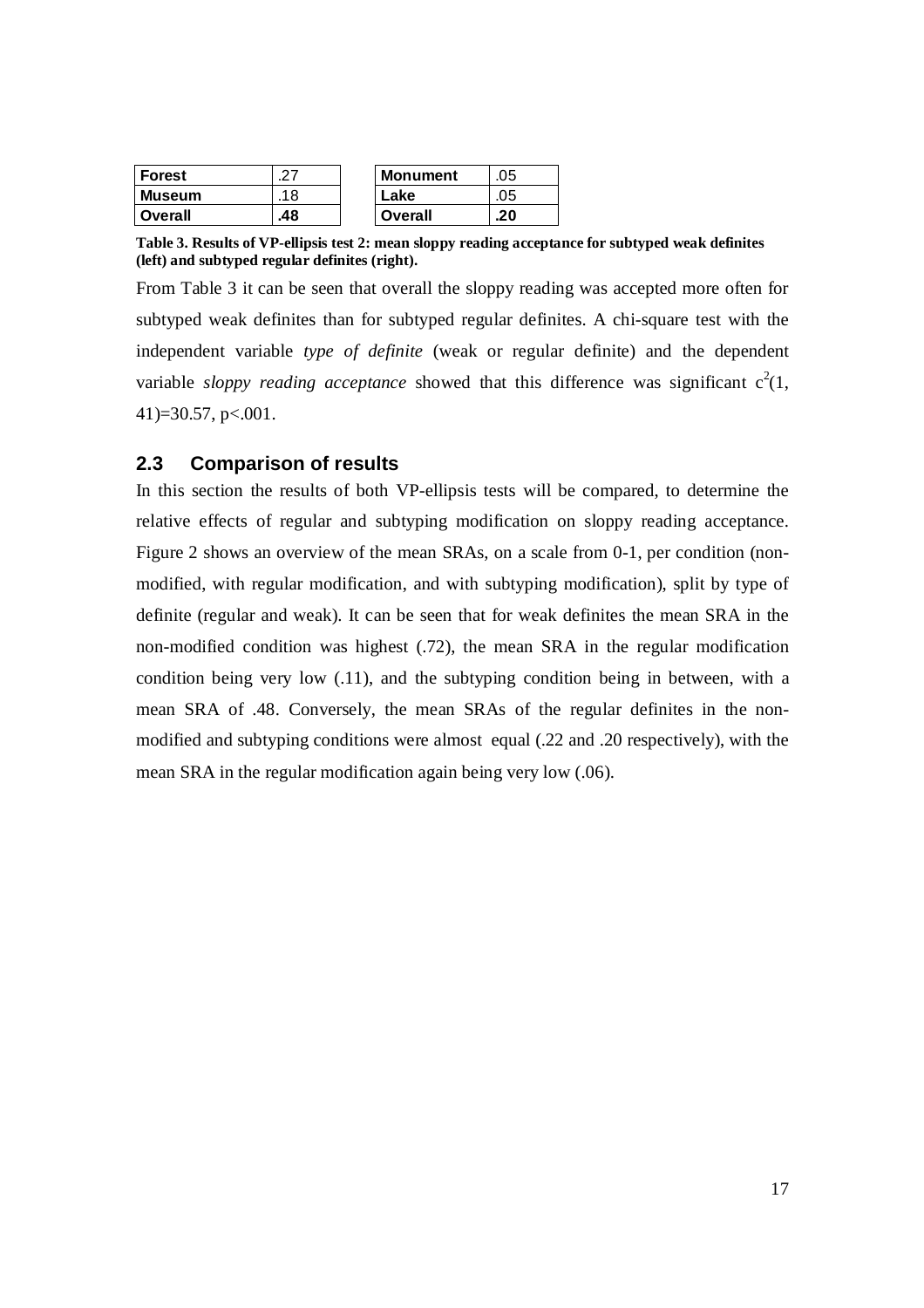

**Figure 2. Mean sloppy reading acceptance for weak and regular definites in non-modified, subtyping modification and regular modification conditions.**

Independent samples t-tests were used in order to do three-way comparisons between the results of the non-modified and regularly modified definites from VP-ellipsis test 1 and the subtyped definites from VP-ellipsis test 2. Since there was a significant difference between weak and regular definites in each of the three conditions, the results of the ttests will be reported separately for weak and regular definites in sections 2.3.1 and 2.3.2 respectively.

### **2.3.1 Weak definite results**

| I ave 4 shows the mean SKAS in an unee conditions per weak of |                          |                 |                              |  |  |  |
|---------------------------------------------------------------|--------------------------|-----------------|------------------------------|--|--|--|
|                                                               | Mean<br>SRA non- regular | <b>Mean SRA</b> | <b>Mean SRA</b><br>subtyping |  |  |  |
| <b>Item</b>                                                   | modified                 | modification    | modification                 |  |  |  |
| <b>Dentist</b>                                                | .89                      | .10             | .79                          |  |  |  |
| <b>Hospital</b>                                               | .75                      | .17             | .53                          |  |  |  |
| <b>Retirement home</b>                                        | .73                      | .15             | .41                          |  |  |  |
| <b>Museum</b>                                                 |                          | .05             | .18                          |  |  |  |

**Supermarket** .72 .25 .74 **Snack bar** 1.71 1.16 1.53 **Pharmacy** .70 .11 .45

Table 4 shows the mean SRAs in all three conditions per weak definite.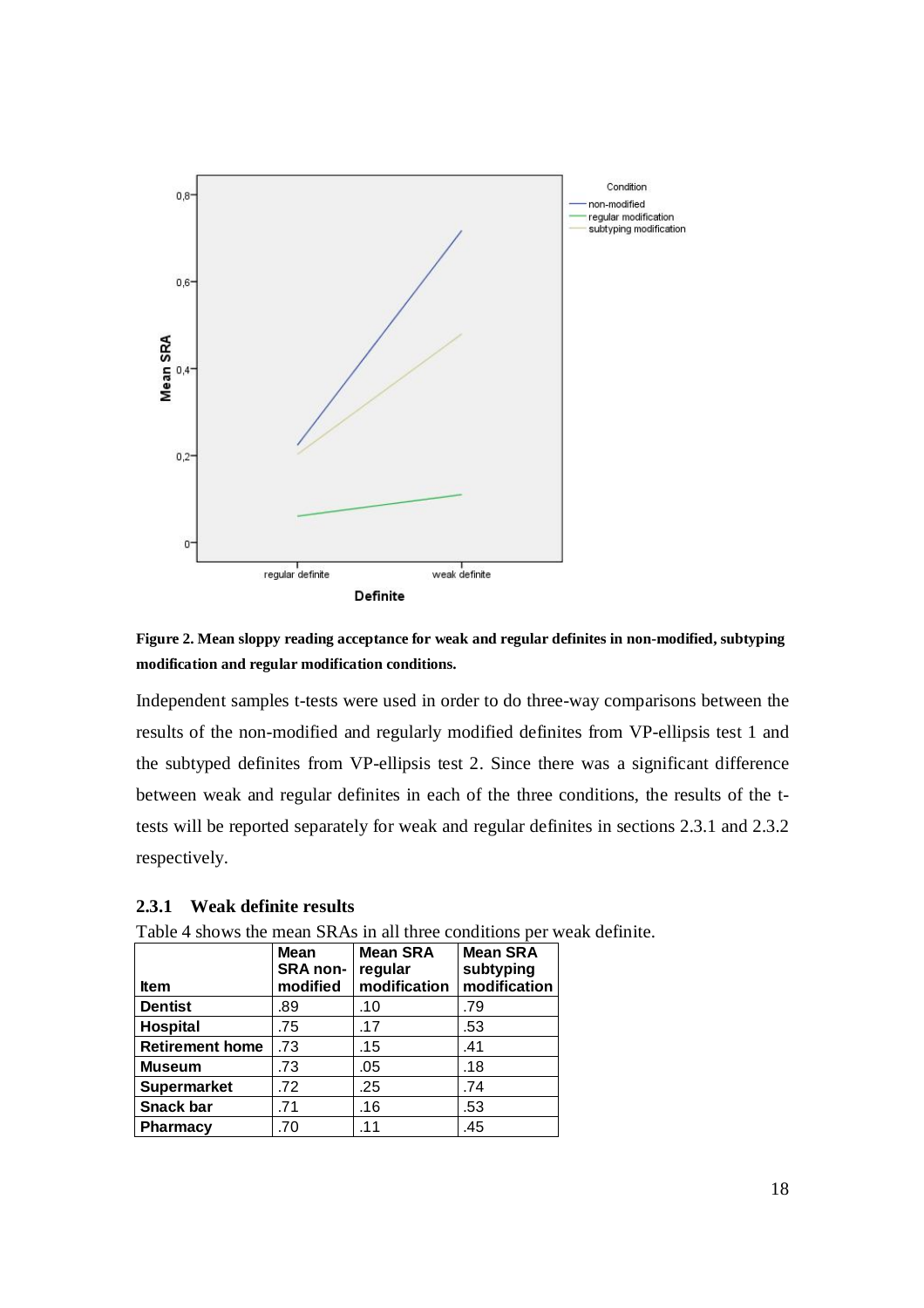| <b>Cinema</b> | .69 | .10 | .42 |
|---------------|-----|-----|-----|
| <b>Bank</b>   | .68 | .12 | .50 |
| Court         | .68 | .04 | .58 |
| Forest        | .67 | .05 | .27 |
| Sauna         | .67 | .05 | .45 |

**Table 4. Mean sloppy reading acceptance of the weak definites, per item in the three conditions (nonmodified, regular modification and subtyping modification).**

From the results of the lmer analysis on the data of VP-ellipsis test 1 (section 2.1.5), it was clear that there was a significant effect of regular modification on the SRA ( $\beta$ =1.0776, SE=0.0656, p(MCMC)<.0001). However, this was an overall effect on weak and regular definites taken together. In order to see what it looked like for the weak definites separately, a chi square test with *sloppy reading acceptance* as the dependent variable and *modification* as the independent variable was performed on just the weak definite results. It showed that regular modification resulted in a significant decrease of SRA compared to the non-modified condition  $(c^2(1, 122)=190.2, p<.001)$ .

Second, a chi square test was conducted to compare the SRAs in the non-modified and subtyping modification conditions. The difference between these two conditions was significant, with the sloppy reading being accepted more often in the non-modified condition than in the subtyping modification condition,  $c^2(1, 41) = 29.56$ , p<.001.

Finally, a third chi square test compared the SRAs in the regular modification and subtyping modification conditions. Again, the difference between these two conditions was significant, with the sloppy reading being accepted more often in the subtyping modification condition than in the regular modification condition,  $c^2(1, 41)=80.52$ , p<.001.

### **2.3.2 Regular definite results**

|                      | <b>Mean</b><br><b>SRA non-</b> | <b>Mean SRA</b><br>regular | <b>Mean SRA</b><br>subtyping |
|----------------------|--------------------------------|----------------------------|------------------------------|
| <b>Item</b>          | modified                       | modification               | modification                 |
| <b>Convent</b>       | .40                            | .17                        | .47                          |
| <b>Bowling alley</b> | .39                            | .00                        | .27                          |
| Hotel                | .29                            | .11                        | .21                          |
| Farm                 | .28                            | .00                        | .36                          |
| Showroom             | .28                            | .08                        | .21                          |
| <b>School</b>        | .17                            | .06                        | .74                          |
| <b>Soccer field</b>  | .17                            | .04                        | .32                          |
| <b>Concert</b>       | .16                            | .10                        | .05                          |

Table 5 shows the mean SRAs in all three conditions per regular definite.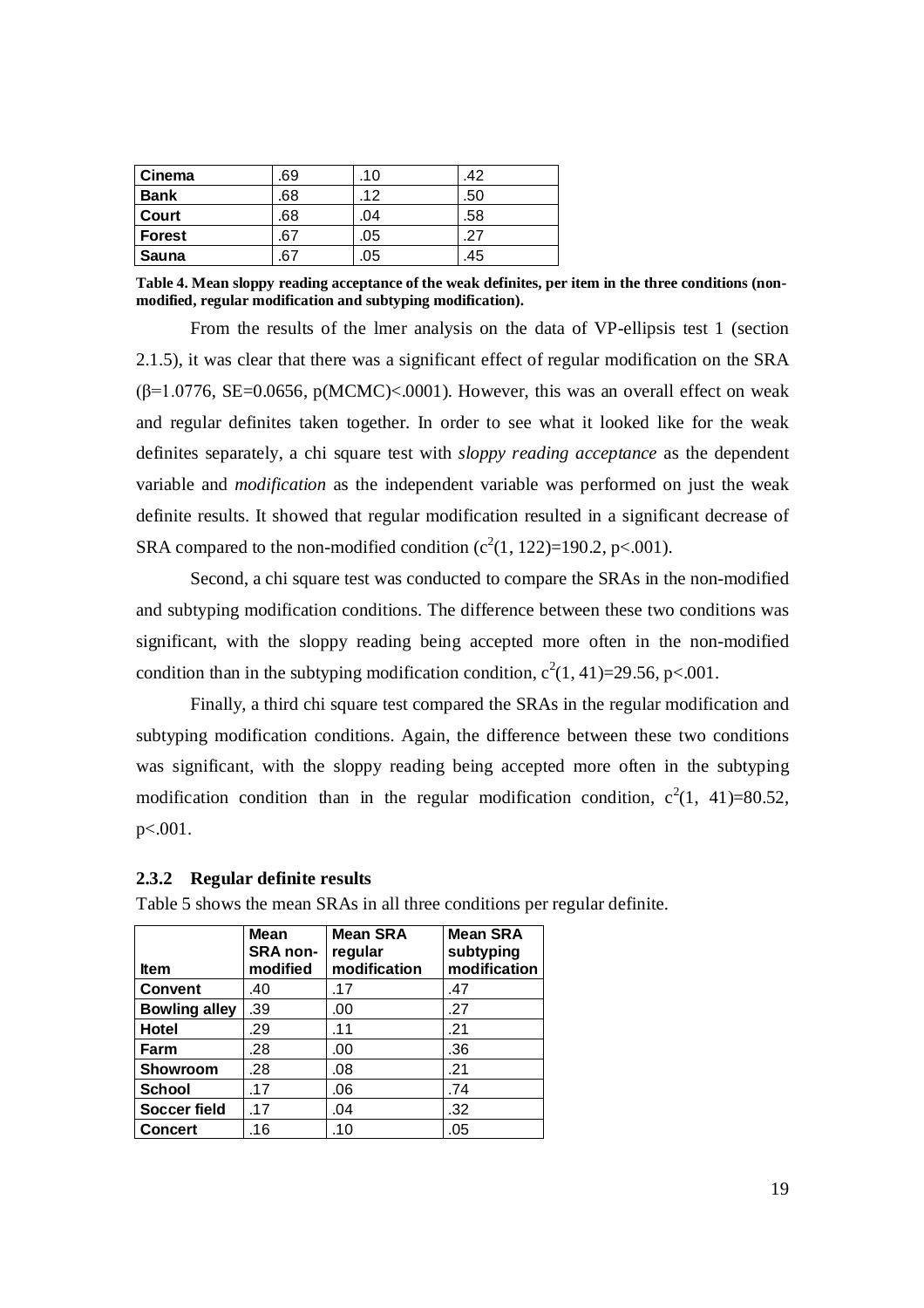| <b>Estate</b>   | .16            | 04  | .05 |
|-----------------|----------------|-----|-----|
| <b>Monument</b> | 14             | .05 | .05 |
| <b>Castle</b>   | $\overline{1}$ | .10 | .18 |
| meer            | .10            |     | .05 |

**Table 5. Mean sloppy reading acceptance of the regular definites, per item in the three conditions (non-modified, regular modification and subtyping modification).**

In the case of the regular definites as well, a chi square analysis of the results of the first VP-ellipsis test showed a significant difference between the non-modified and the regular modification conditions: the SRAs were significantly higher in the nonmodified condition than in the regular modification condition  $(c^2(1, 122)=25.58, p<.001)$ .

Again, the next step was to conduct a chi square analysis was conducted to compare the SRAs in the non-modified and subtyping modification conditions.<sup>2</sup> In contrast with the weak definites, with the regular definites there was no significant difference between the scores in the non-modified condition and the subtyping modification condition  $c^2(1, 41) = 29$ , p=.640.

Finally, a chi square analysis compared the SRAs in the regular modification and subtyping modification conditions. As was the case for the weak definites, the difference between these two conditions was significant: the sloppy reading was accepted more often in the subtyping modification condition than in the regular modification condition,  $c^2(1, 41)=20.29$ , p<.001.

#### **2.3.3 Overall comparison**

-

Figure 3 shows an overview of the mean SRAs for all three conditions, split by type of definite, ordered from lowest to highest. It can be seen that all the differences between all conditions were significant, except the difference between the subtyped regular definites and the non-modified regular definites, as we alreay saw in the previous section.

<sup>&</sup>lt;sup>2</sup> Since *school* behaved atypically in having a very high SRA in the subtyping condition, the results for *school* were excluded from the overall analysis (but see section 2.4 for a discussion).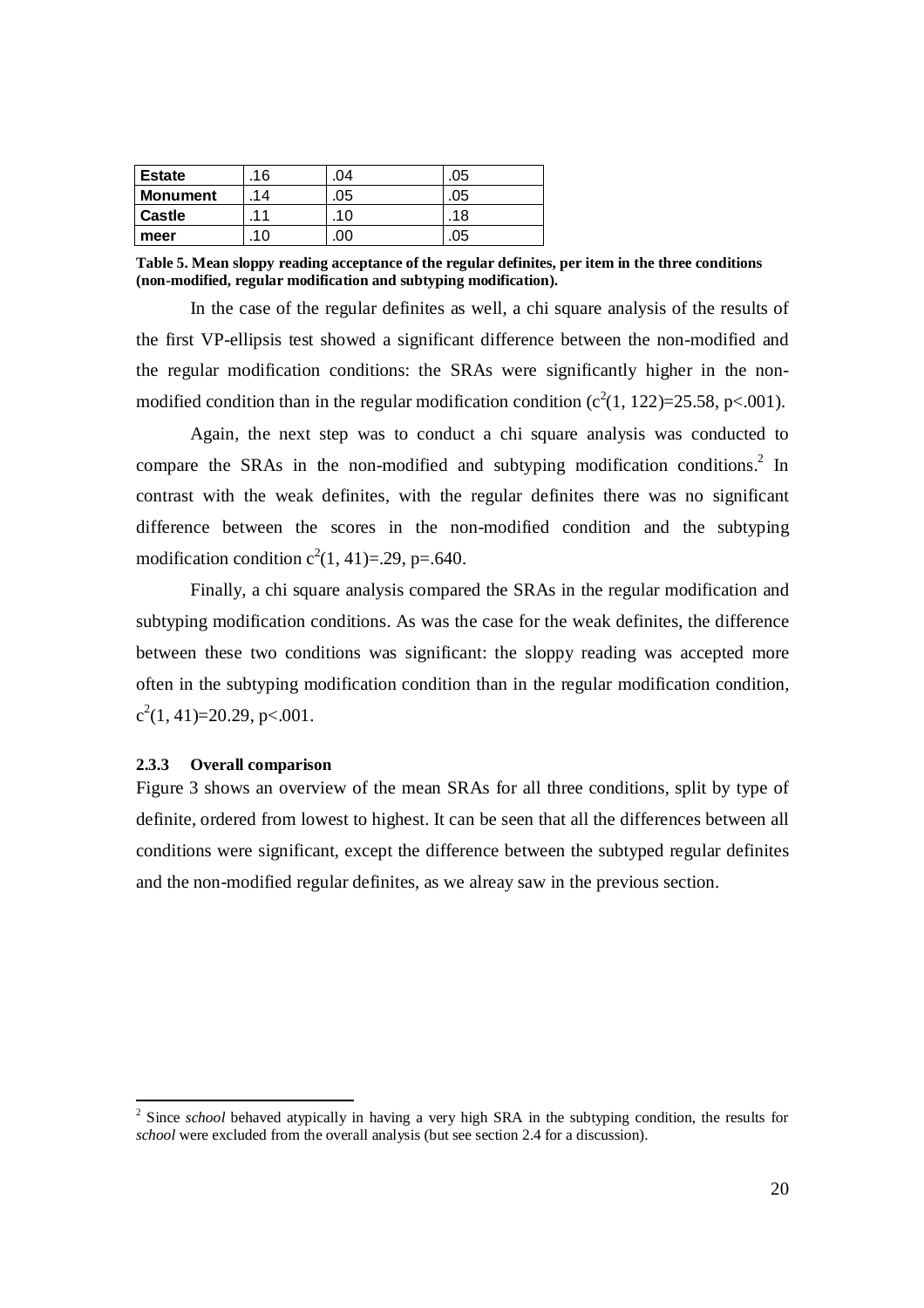

**Figure 3. Overview of the mean sloppy reading acceptance per condition; \*: p<.05, \*\*: p<.001.**

# **2.4 Discussion**

Given that the prediction was that subtyping modification would preserve the sloppy reading acceptability of weak definites and whatever amount of sloppy reading acceptability the regular definites possesed, the fact that the sloppy reading was accepted more often in the case of the subtyped weak definites than for the subtyped regular definites matches our expectation.

The results of the comparisons between the two VP-ellipsis tests show that subtyping modification has a different effect on weak definites than on regular definites. In the case of weak definites it appears that subtyping modification partly blocks the availability of the sloppy reading, although it does preserve some of it. In the case of regular definites, subtyping modification preserves whatever extent to which the sloppy reading was available in the first place. From the results of the non-modified condition of VP-ellipsis test 1, we have seen that the difference between weak and regular definites is not a clear cut division, but rather a continuous scale. It seems that modification interacts with the nouns' descriptive content, and influences the position of the definite construction on a scale of SRA that ranges from 0 to 1. Since weak definites are thought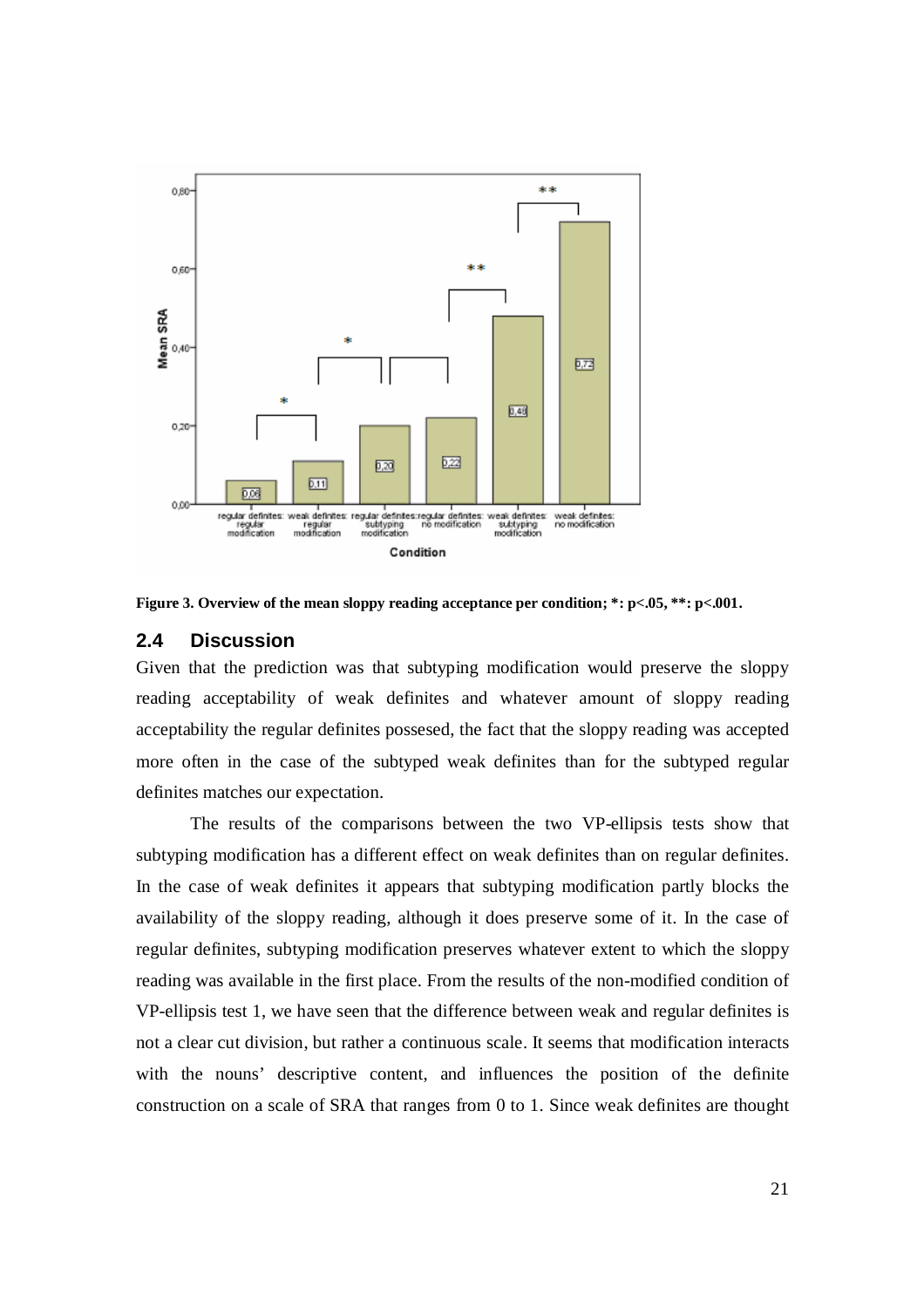to convey a certain amount of stereotypicality and seem to be related to singular definite generics (cf. Aguilar-Guevara & Zwarts, 2010), and since Dayal (2004a) argues that the domain of quantification of singular definite generics involves taxonomic hierarchies, it may be insightful to look at these results from a conceptual semantic point of view. In her work on concepts and natural categories, Rosch presents evidence that certain natural classes are continuous rather than discretely bounded (cf. Rosch, 1973). Rosch et al. (1976: 433) put it as follows: "Some natural, continuous categories seem to be structured cognitively into items which differ in their degree of prototypicality - that is, in the degree to which the items match clear cases or good examples of the category". Subtyping modification lowering the position of weak definites on the abovementioned SRA scale is not surprising if we consider Rosch et al.'s notion of so-called basic objects. Basic objects are defined as maximally informative categories – categories being defined as a number of objects which are considered equivalent, e.g. *dog* or *animal* –, which maximize the number of attributes they share with other members of the category, and minimize the number of attributes they share with other categories. That is, they are maximally distinct from other categories while retaining maximal internal homogeneity. Examples of basic objects are for instance *chair* or *dog*. Categories that are one level more abstract than basic object categories are superordinate categories (e.g. *furniture*, *vehicle*), which consist of members sharing only a few attributes. Categories at the subordinate level contain many attributes that are shared by other categories at this level ((e.g. *kitchen chair* shares most of its attributes with other kinds of chairs). In the case of weak definites, presumably it is the non-modified construction that is the basic object. Subtyping modification results in a subordinate category. If we assume that the 'weakness' of a definite is related to its position on the relevant taxonomic scale, it is expected that subtyping modification leads to a decrease of SRA. Regular modification is expected to block the sloppy reading even more, since it lowers the definite phrase from the kind or taxonomic level to the individual level.

In the light of this analysis, we can speculate why subtyping modifiers would have a different effect when combined with regular definites, namely a complete preservation of the extent to which the sloppy reading was accepted in the non-modified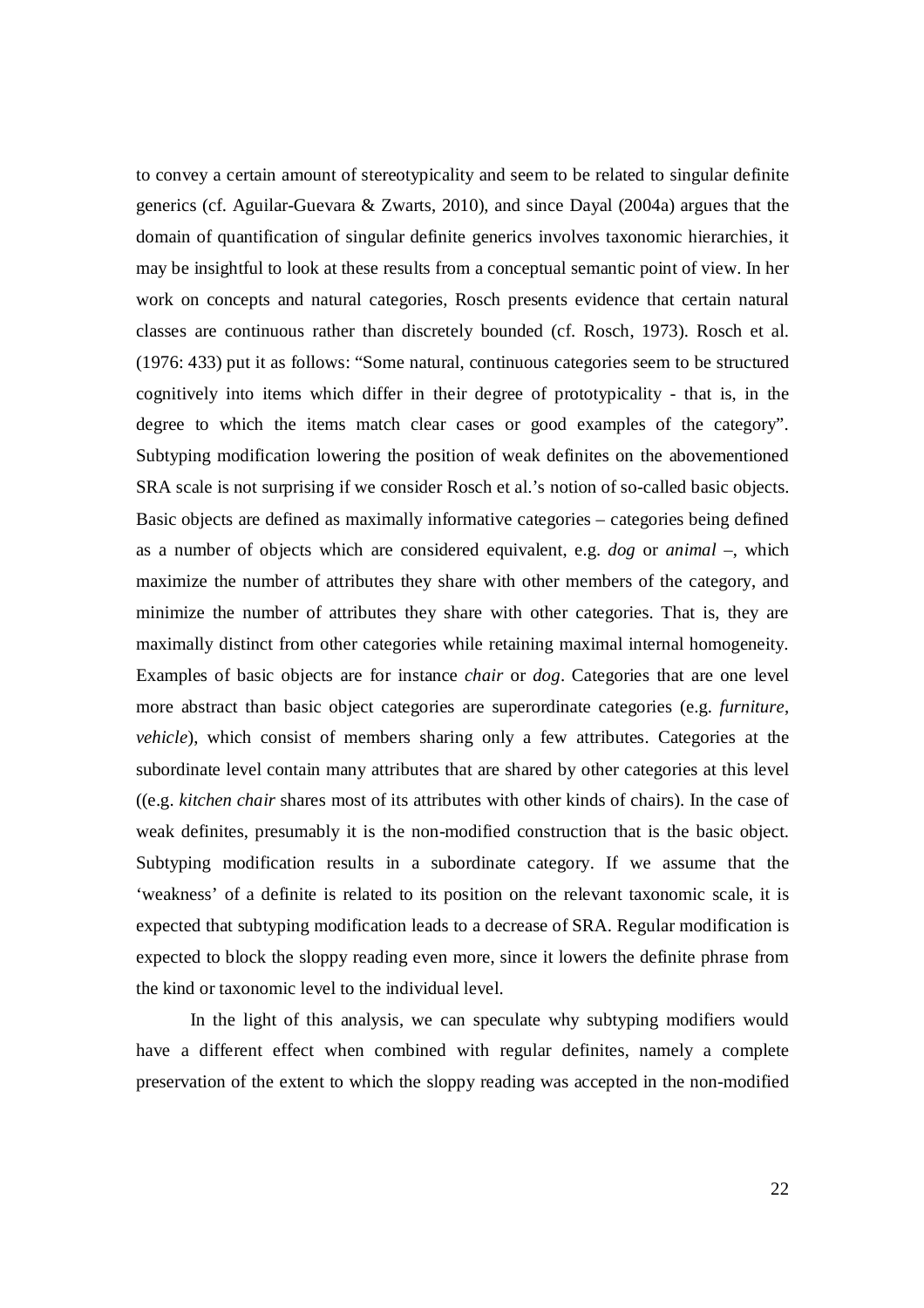condition. Weak definites are associated to taxonomies, but regular definites are not<sup>3</sup>. Perhaps subtyping modification, by specifying a subkind of the regular definite, introduces such a taxonomy for the regular definite. Thus, being non-modified and combining with subtyping modification are two different ways to the same result (i.e. the same amount of sloppy reading acceptability).

There is one other issue that deserves a discussion at this point: in Table 3 it could be seen that *school* was an outlier in the regular definite condition, with a mean SRA of .74, almost equalling the highest scoring weak definite (*dentist*, with a mean SRA of .79). It seems that the subtyping modifier *katholieke* ('catholic') forced weak definite like behaviour of the regular definite *the school*. But why did this happen only in the case of *school*, and not with other subtyped regular definites like *the organic farm* or *the classical concert*? I suggest that an analysis along the lines of bi-directional OT (cf. Blutner, 2000) might shed some light on this. The bidirectional OT framework is an implementation of Horn's (1984) 'division of pragmatic labor', in which unmarked forms come with unmarked meanings and marked forms come with marked meanings. It is used by de Swart & Zwarts (2009) in order to explain why bare nominals such as in (27) have a stereotypical or enriched interpretation, which their non-bare counterparts, such as (28), lack.

- (27) John is in jail. (=John is imprisoned)
- (28) John is in the jail. (=John is just visiting the prison)

De Swart & Zwarts analyse *in the jail* as being marked compared to *in jail*, since it contains additional structure (i.e. the article *the*). Similarly, the meaning 'being imprisoned' is marked compared to 'just visiting the prison', because it is stronger (i.e. more restrictive). As an illustration, consider the following entailment pattern:

(29) John is in the jail  $\Rightarrow$  John is in jail

-

John is in the jail  $\Rightarrow$  John is in jail

Turning back to the weak definite like behaviour of *the catholic school*, I suggest that in order to force weak definite behaviour of a regular definite, subtyping modification is necessary but not sufficient. Also required is a certain amount of typicality associated

 $3$  Note that this is somewhat of a simplification, since with the right contextual support even regular modification can establish a generic reading (cf. Dayal, 2004: 33, fn 30). However, since in the VP-ellipsis tests presented here no additional contex was used, this is not directly relevan there.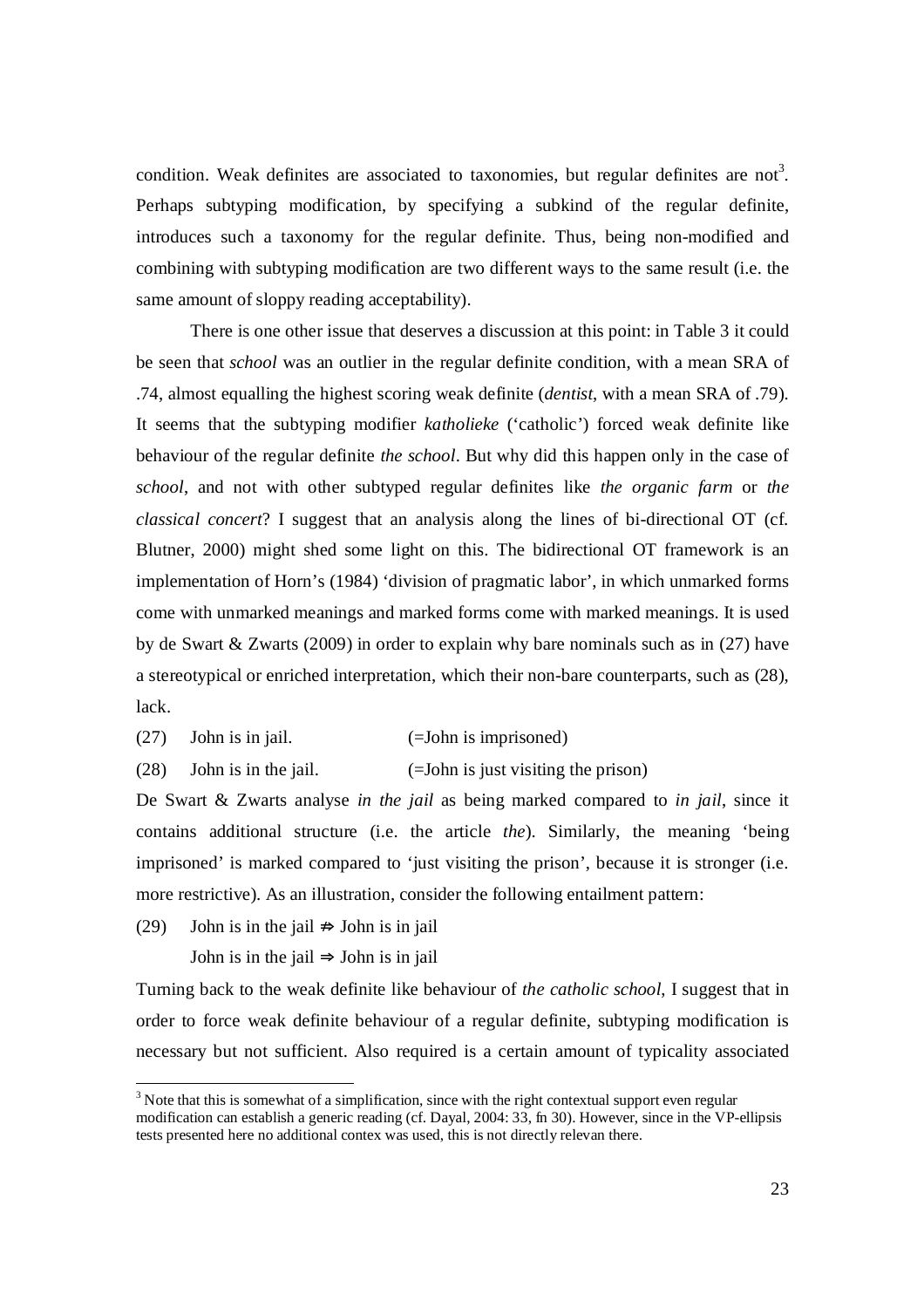with the construction. The Dutch bare nominal construction *naar school gaan* ('to go to school') expresses such a typicality reading. As a consequence of the division of pragmatic labour, this reading does not arise with the definite construction *de school*, which explains the fact that *school* is a regular definite instead of a weak definite. In the regular modification condition (*de vieze school* – 'the dirty school') the typicality reading is also blocked, because *dirty school* denotes an individual school rather than a kind of schools. However, in the subtyping modification condition the kind reading of *school* is supported by the subtyping modifier *katholieke*, and the typicality reading is available because there is no competition with a bare form:

(30) \*Jan ging naar katholieke school.

'Jan went to catholic school'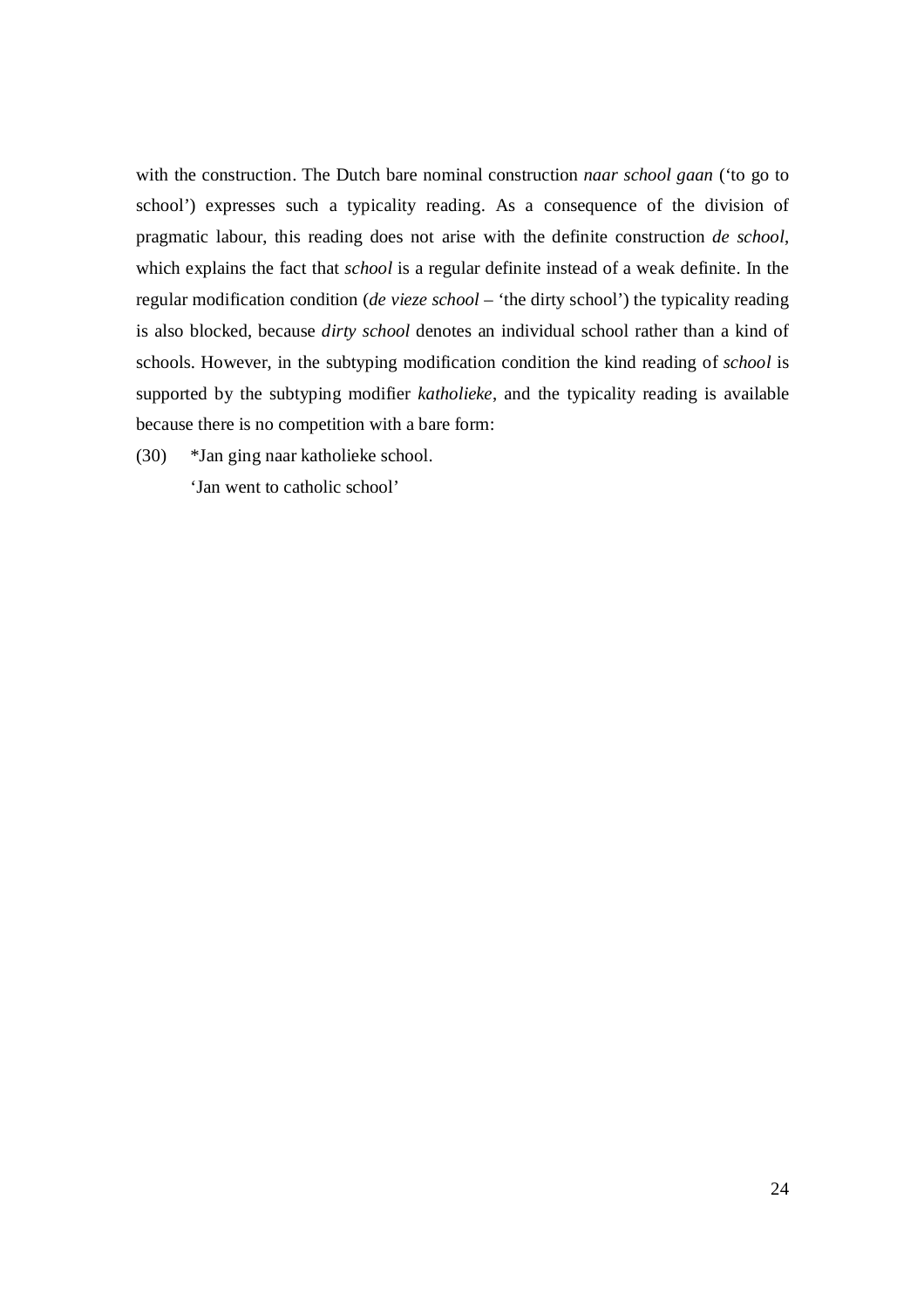# **Chapter 3: Enriched Meanings**

In the second part of this thesis I will investigate the weak definite property of having an enriched meaning (EM), more specifically: the semantic-pragmatic status of these EMs. But let me first make concrete what I understand by 'enriched meanings'. I will follow the definition of Aguilar-Guevara & Zwarts (2010: 10), who assume that enrichment for a sentence like (31) means that "there is an additional restriction on the event being quantified over, in this case the events in which Alice does not just go to a building that we would classify as a hospital, but furthermore, that she was involved in the stereotypical function of hospitals (being a patient, nurse, or doctor)".

(31) Alice went to the hospital.

Now, the question I will try to answer is whether EMs are part of the weak definite construction, or whether they arise as pragmatic inferences, based on world knowledge. Aguilar-Guevara & Schulpen (to appear) use a battery of tests traditionally used to distinguish between different types of meanings (e.g. entailments, presuppositions, conversational and conventional implicatures. They show that EMs are non-defeasable and at-issue, which suggests that they are truth-conditional meanings (i.e. that they are part of the semantics of the weak definite construction). However, in their reinforcability EMs are like conversational implicatures. An important property of the latter is that they are calculable on the basis of Gricean conversational principles. In the case of EMs it is unclear whether or not they are calculable. All in all, based on these tests alone it is not possible to determine the exact semantic-pragmatic status of EMs. In this chapter I will present an experiment designed to provide empirical evidence on the basis of which this matter could be resolved. The idea behind this experiment was to test the strength of weak definite EMs relative to typical activities associated to agent nouns in sentences like *The mailman went to the hospital*, as was done in a study by Klein et al. (2009). This was done by establishing whether subjects preferred the interpretation in which the mailman went to the hospital for a 'mailman reason' (to deliver mail) or one in which he went there for a 'hospital reason' (to get medical treatment). In other conditions, the weak definite was replaced by a regular definite, or by a modified weak or regular definite. Crucially, if EMs are part of the semantics of the weak definite construction we expect an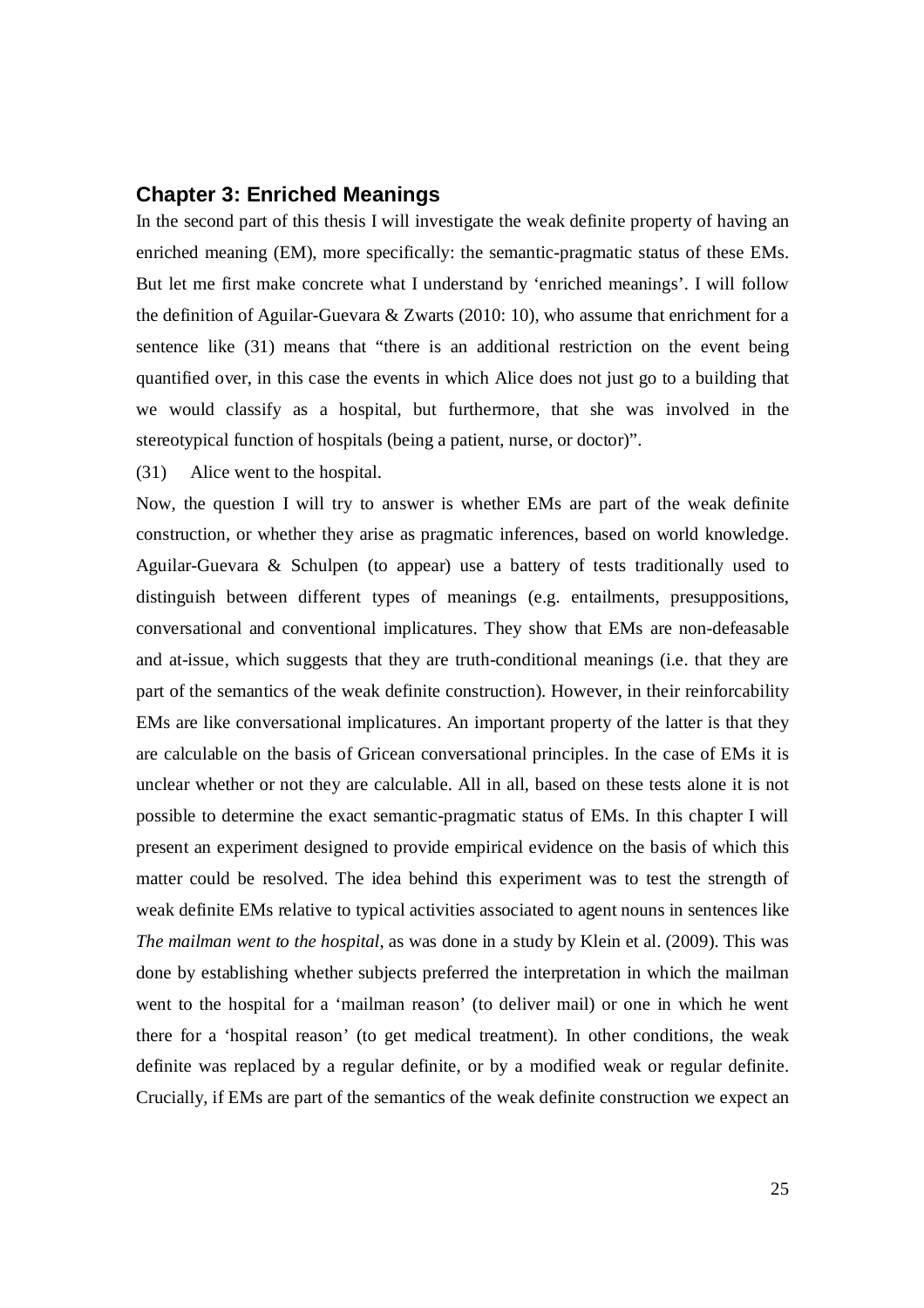effect of modification, since VP-ellipsis test 1 showed that modification blocks the weak reading of weak definites.

As a working hypothesis, I adopt the analysis of Aguilar-Guevara & Zwarts (2010), who propose a semantics of weak definites in which EMs are incorporated. In their account, weak definites refer to atomic kind individuals. When weak definites combine with object-level predicates, the kind individual is instantiated through Carlson's (1977) realisation relation R, and the predicate is lifted to a kind-level predicate. The stereotypical usage of the kind then becomes part of the resulting logical form through the relation U. The logical form of (31) is given in (32).

(32)  $\exists e [go-to(e) \land Ag(e) = alice \land R(Ref(e), H) \land U(e, H)]$ 

(32) denotes the event in which Alice is going somewhere and the Ref(erence object) of this change of position is a realisation of the kind *hospital*, which in this event fulfils its stereotypical function.

In the experiment presented in this chapter I will make use of the results obtained in Chapter 2. Specifically, I will use modification as a means to block the weak construction of weak definites, in order to compare the interpretation of sentences with a similar descriptive content in a condition in which the weak construction is blocked (the modified condition) and in a condition in which it is not (the non-modified condition). This experiment was preceded by two pretests, which will be discussed first.

# **3.1 Pretest 1: Typical activities associated with location nouns**

#### **3.1.1 Introduction**

The aim of this pretest was to determine typical activities associated with the weak and regular definite location nouns to be used in the enriched meanings experiment (section 3.3). The results of this pretest were to be used in the interpretation of subjects' responses in the actual experiment.

#### **3.1.2 Materials**

The materials used for this test consisted of booklets of nineteen pages: one front page with instructions and eighteen pages each containing one location noun and some empty lines. The nouns were presented in bare form, to avoid any effect of presentation in definite or indefinite constructions on world knowledge associations.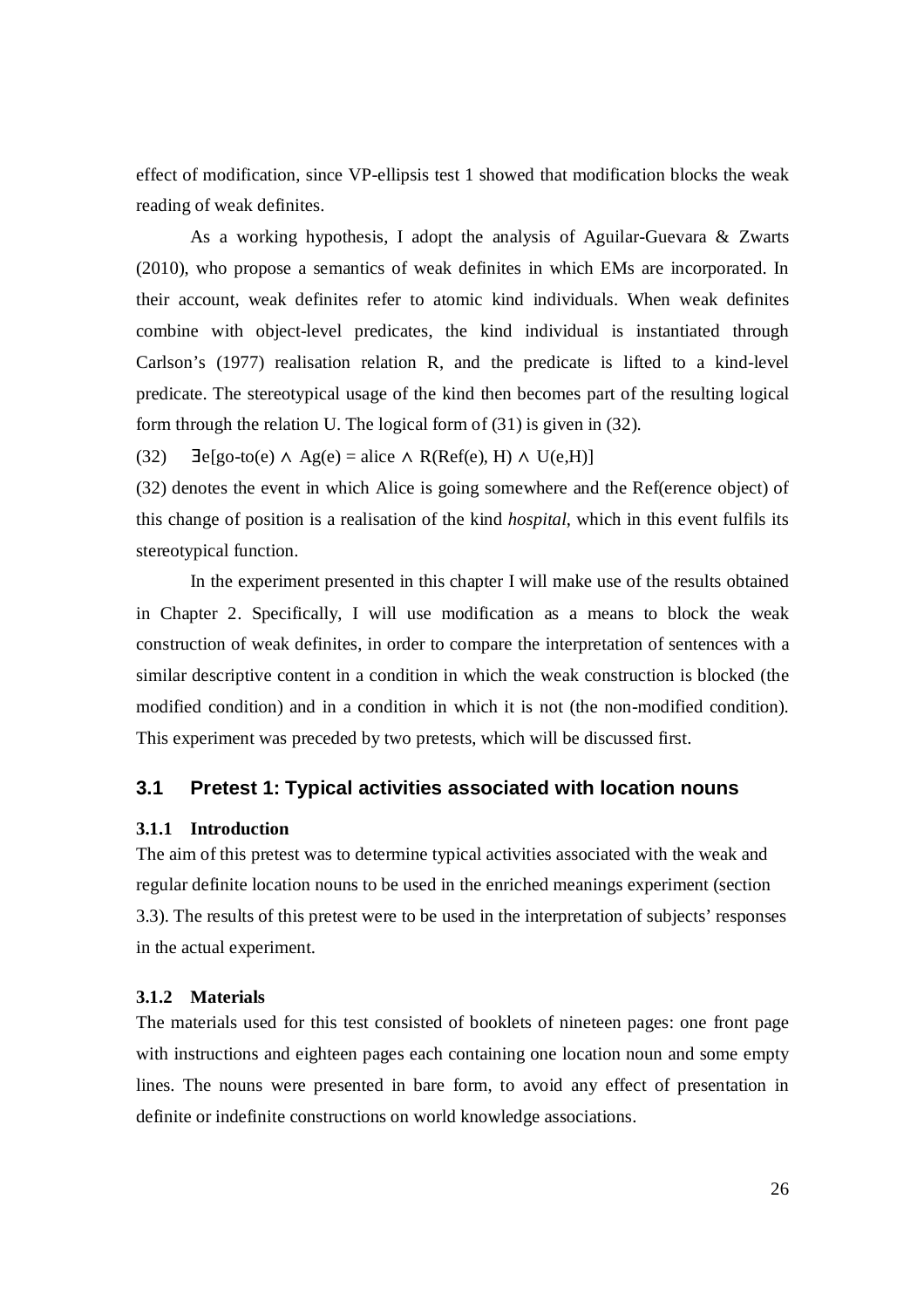The same sets of weak and regular definite location nouns were used as in section 2.1.2. Thus, thirty-six nouns were used in total (eighteen weak definites and eighteen regular definites). These were randomly split into two lists, both containing nine weak definites and nine regular definites. Both lists were then ordered quasi-randomly – care was taken to ensure that no more than two weak definites or regular definites occurred next to each other. The reversed versions of these lists were also used. Both the original lists and their reversed versions were also presented 'inside out', that is, with the first eight items and the last nine items in reversed order. Thus, in total eight lists were used. Due to a printing mistake, the last item in the inside out lists was the same as in the noninside out versions.

# **3.1.3 Method**

Thirty-eight native speakers of Dutch participated in this experiment. Subjects were asked to read each noun, and to write down as many reasons they could think of why someone would go to that location. They were told that for each noun they had thirty seconds to do so. After every thirty seconds a beep sounded, after which subjects had to turn the page and repeat the process for the next noun. They were asked not to turn the page before the beep sounded.

### **3.1.4 Results**

Based on overall frequency, the most typical activities associated to the weak definite and regular definite nouns were decided. These are presented in Table 6.

| Item                 | <b>Prototypical activity</b>        | Item                      | <b>Main Set</b>                                                                      |
|----------------------|-------------------------------------|---------------------------|--------------------------------------------------------------------------------------|
| <b>Pharmacy</b>      | To get medication                   | <b>Retirement</b><br>home | To visit old people, to be taken care of when you<br>are old                         |
| <b>Bank</b>          | To do financial stuff               | Farm                      | To watch farm life and business, to buy farm<br>products, to care for or pet animals |
| Library              | To study, to loan or<br>read things | <b>Bowling alley</b>      | To bowl, to have fun                                                                 |
| Cinema               | To watch a movie                    | Café                      | To have a drink, to have fun                                                         |
| <b>Forest</b>        | To take a walk                      | <b>Concert</b>            | To listen to music, to have fun                                                      |
| Bike repair shop     | To get your bike fixed              | <b>Factory</b>            | To work there, to have a look around                                                 |
| Court                | To work, justice                    | Hotel                     | To stay there overnight                                                              |
| Sauna                | To relax                            | <b>Castle</b>             | To do some sight seeing                                                              |
| <b>Snack bar</b>     | To get food/snacks                  | <b>Convent</b>            | For spiritual reasons, to do some sight seeing                                       |
| Gym                  | To exercise                         | <b>Estate</b>             | To do some sight seeing                                                              |
| <b>Train station</b> | For travelling                      | Lake                      | For lake fun                                                                         |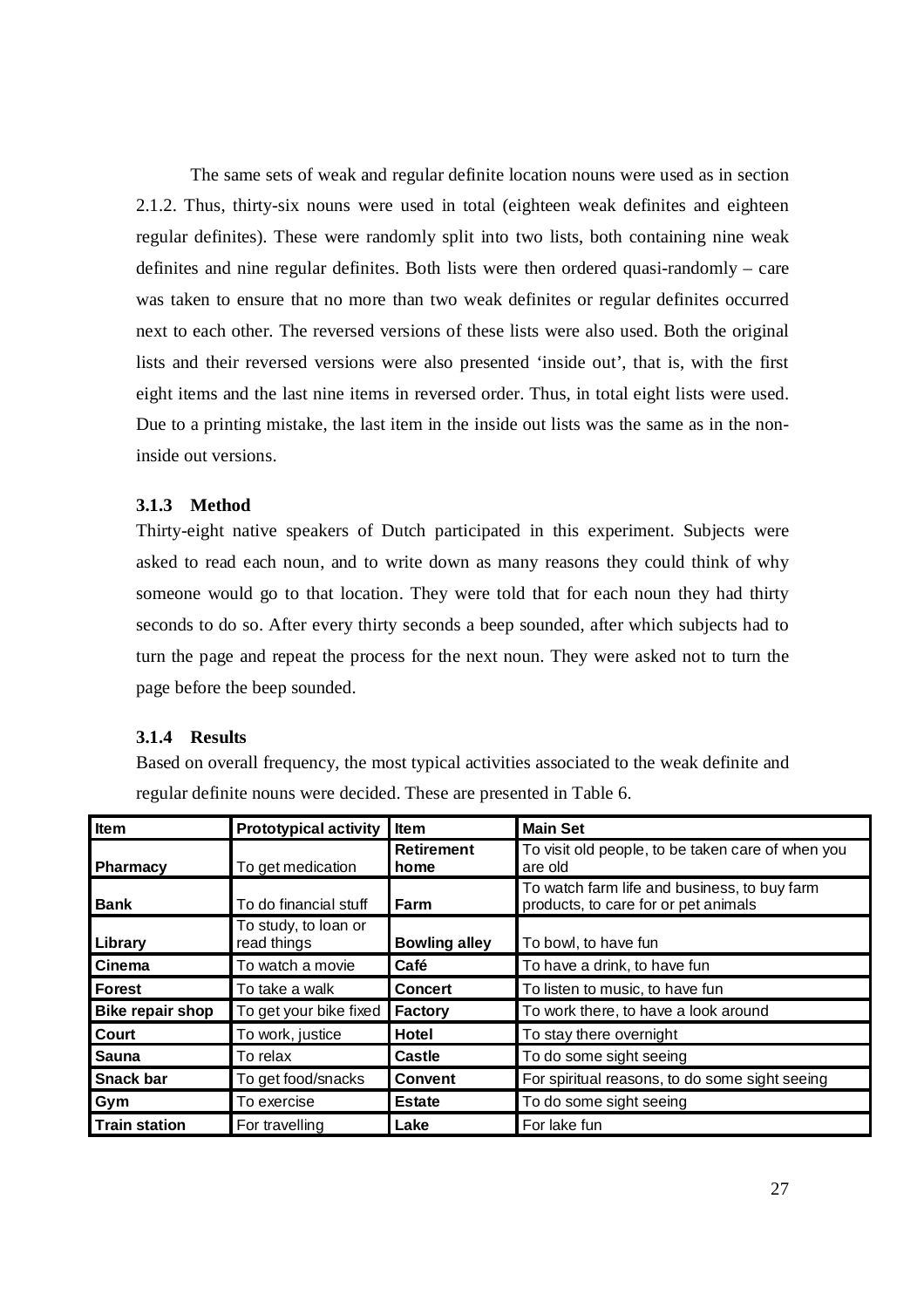| <b>Beach</b>       | For beach fun    | Monument <sup>4</sup>                  | To do some sight seeing |  |
|--------------------|------------------|----------------------------------------|-------------------------|--|
| <b>Supermarket</b> | To do groceries  | <b>Museum</b>                          | As a cultural outing    |  |
| <b>Dentist</b>     | For dental care  | <b>Restaurant</b>                      | To have dinner          |  |
| <b>University</b>  | To study         | <b>School</b>                          | To study/learn things   |  |
| <b>Airport</b>     | For travelling   | To look at or buy products<br>Showroom |                         |  |
| <b>Hospital</b>    | For medical help | <b>Studio</b>                          | To record something     |  |
| Swimming pool      | To swim          | <b>Soccer field</b>                    | To play soccer          |  |

**Table 6. Typical activities associated to the weak definite location nouns (left column) and the regular definite location nouns (right column).**

# **3.2 Pretest 2: Typical activities associated with agent nouns**

# **3.2.1 Introduction**

The aim of and reasons behind this pretest were similar to those of Pretest 1, except that Pretest 2 was aimed at finding agent nouns associated with typical activities instead of location nouns.

# **3.2.2 Materials**

For this test thirteen agents were used that were intuitively judged to be associated typical activities. Subjects were presented with booklets of fourteen pages: a front page with instructions and thirteen pages each containing one of the agent nouns in a carrier sentence (*a typical reason for a [agent noun] to go somewhere is…?*) and some empty lines.

# **3.2.3 Method**

Twenty-four native speakers of Dutch participated in this experiment. Subjects were asked to read each sentence and then to complete it by writing down as many reasons they could think of for this agent to go to an unspecified location. As in Pretest 1, they were given thirty seconds per item, after which a beep sounded and they were to turn the page.

# **3.2.4 Results**

Again, based on overall frequency, the most typical activities associated to the agent nouns were determined. These are presented in Table 7.

| Item | l Main<br>set |
|------|---------------|
|      |               |

<sup>-</sup><sup>4</sup> *Monument* in Dutch is ambiguous between a memorial and a culturally important old building. For this reason it was not used in the actual experiment (see section 2.3.2).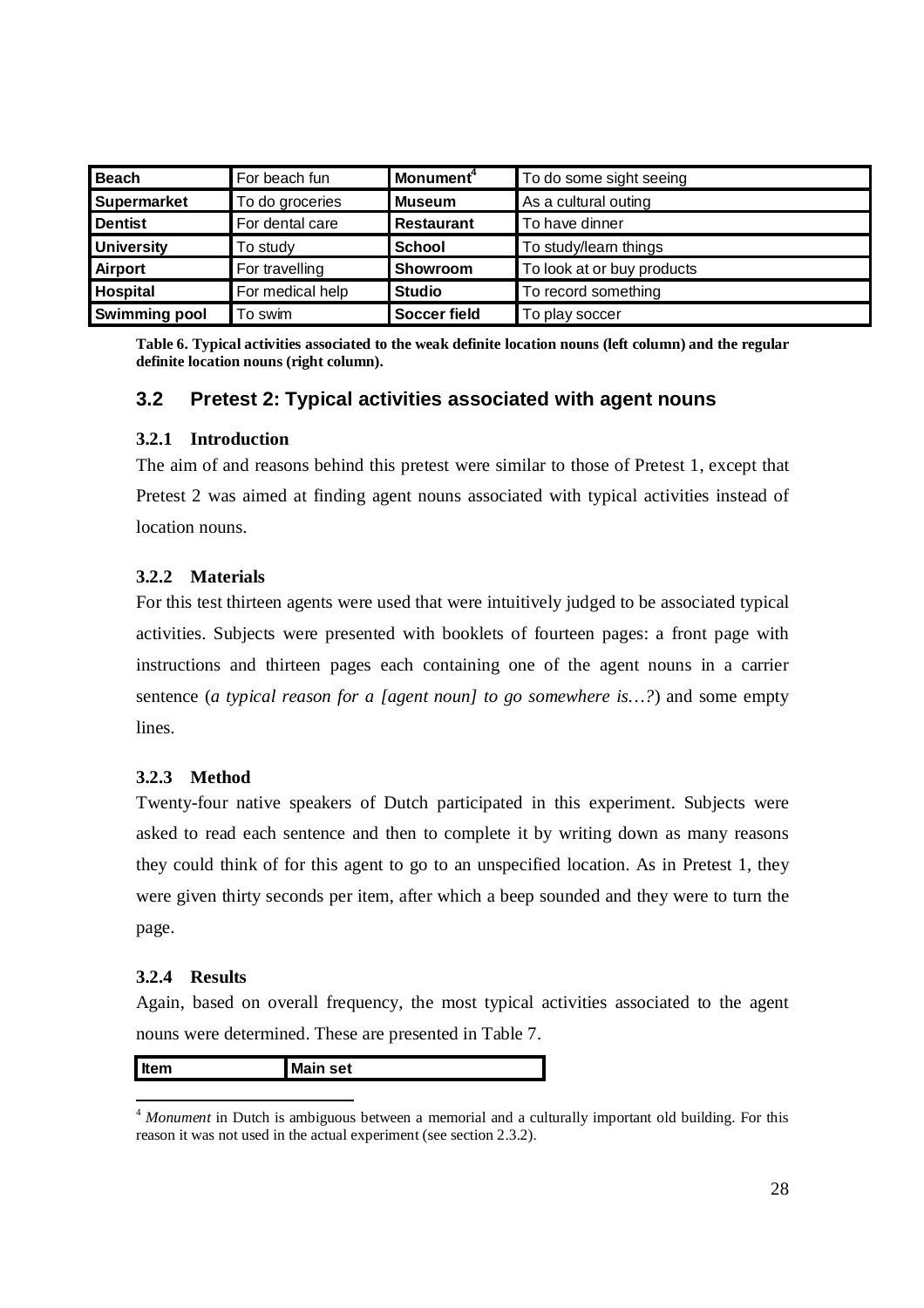| <b>Fire fighter</b>              | To fight fires                  |
|----------------------------------|---------------------------------|
| Pizza delivery guy               | To deliver pizza                |
| <b>Cleaner</b>                   | To clean                        |
| <b>Window cleaner</b>            | To clean windows                |
| <b>Florist</b>                   | To sell flowers                 |
| <b>Mailman</b>                   | To deliver mail                 |
| <b>Journalist</b>                | To report on something          |
| <b>AAA patrolman</b>             | To help people with car trouble |
| Representative                   | To represent someone/a company  |
| Taxi driver                      | To bring someone somewhere      |
| Delivery guy                     | To deliver packages             |
| <b>Bailiff</b>                   | To collect money                |
| <b>Newspaper</b><br>delivery guy | To deliver newspapers           |

**Table 7. Typical activities associated with the agent nouns.**

# **3.3 Enriched meanings experiment**

### **3.3.1 Introduction**

This experiment builds on a study conducted by Klein et al. (2009), in which subjects were presented with sentences of the type *The [agent] went to the [location NP]*. The agents that were used had well-known typical activities. The locations were either weak or regular definites. Subjects were asked to read the sentences and to visualise the scene each sentences described. They were then asked a yes/no question intended to establish whether or not they had imagined the agent as performing his typical activity. The results indicate that subjects were more likely to say that the agent was engaged in his typical activity in the regular definite condition, whereas in the weak definite condition they were more likely to say that he was not.

In the present experiment, the agents that were used were taken from Pretest 2, to ensure that they were associated with a typical activity, and the location nouns were either weak or regular definite nouns, taken from Pretest 1 and also associated with a typical activity. Thus, in each sentence there was a conflict between the typical activities associated to the agent and the location (e.g. to deliver mail vs. to get medical help in (17) below). In order to interpret the sentence one of these activities had to overrule the other. The activity corresponding to the agent presumably constitutes a conversational implicature, which is cancellable. The activity associated with the location is assumed to be a conversational implicature in the case of regular definites, but an entailment in the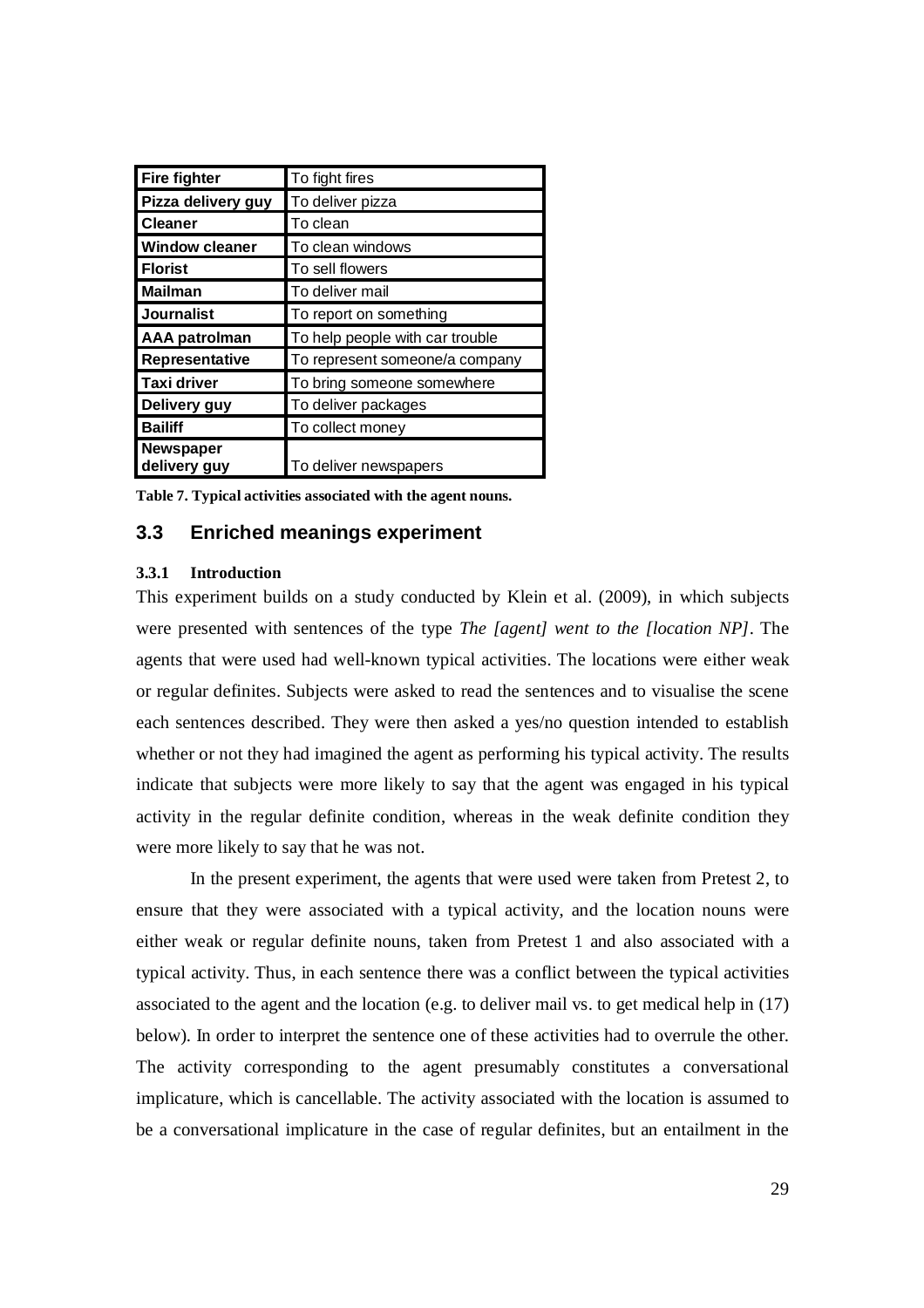case of weak definites. Crucially, since conversational implicatures are cancellable, but entailments are not, it is only in the case of weak definites that we expect the agent activity association to be systematically overridden by the location activity association.

Taking Klein et al.'s design one step further, conditions were added in which the weak or regular definite location was modified by an adjective. Given that VP-ellipsis test 1 showed that modification blocks the weak reading of weak definites, comparing the interpretations of modified weak definites and regular definites enabled us to see if EMs are dependent on the weak definite construction (i.e. are part of its semantics), or if they arise independently of the construction they are in (i.e. are a pragmatic inference).

# **3.3.2 Materials**

The manipulated variables in this experiment were the type of location definite that was used and whether or not the location definite was modified. Thus, the test sentences occurred in four conditions: weak definite location (33), regular definite location (34), modified weak definite location (35) and modified regular definite location (36).

- (33) De lange postbode ging naar het ziekenhuis. *The tall mailman went to the hospital*
- (34) De lange postbode ging naar het restaurant. *The tall mailman went to the restaurant*
- (35) De lange postbode ging naar het nieuwe ziekenhuis. *The tall mailman went to the new hospital*
- (36) De lange postbode ging naar het nieuwe restaurant.

*The tall mailman went to the new restaurant*

Twelve agent nouns were used, taken from Pretest 2, which each occurred once in every condition. Every set of four test sentences sharing the same agent consisted of one weak definite location (modified and non-modified) and one regular definite location (also modified and non-modified). These location nouns were taken from Pretest 1. In the modified condition this weak definite and the regular definite shared the same modifier. Sentences (33)-(36) above constitute such a set. In total there were forty-eight test sentences.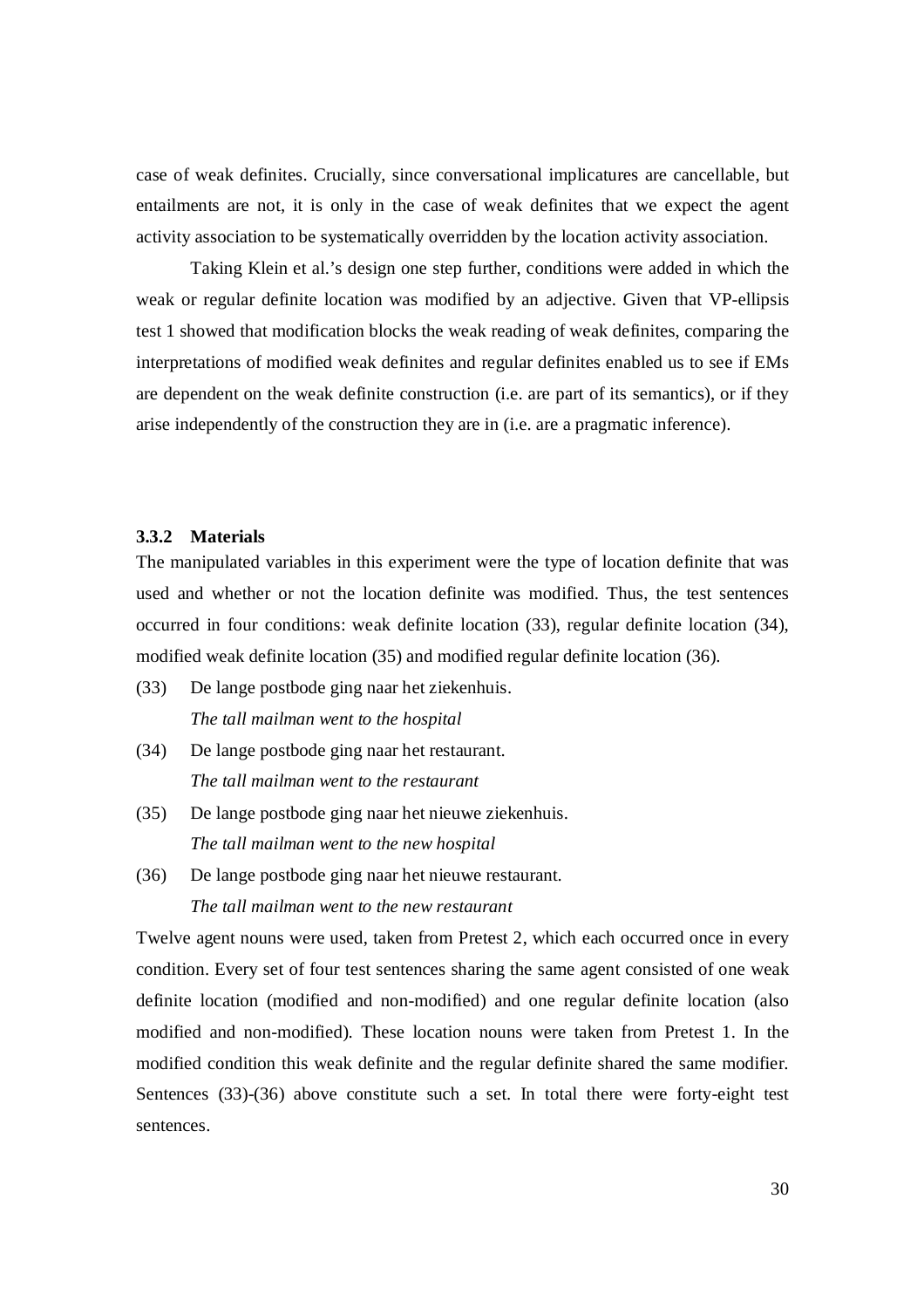The items that were used were the twelve best weak definites and the best twelve regular definites that were selected based on the results of VP-ellipsis test 1 (see section 2.1.5), with two exceptions: *bejaardentehuis* ('retirement home') was substituted for *sauna* and *restaurant* was used instead of *school*. The reason for this was that in Dutch both *naar het bejaardentehuis gaan* ('to go to the retirement home') and *naar school gaan* ('to go to school') are constructions with a fixed meaning ('to move into a retirement home' and 'to be a pupil at some school'). *Sauna* and *restaurant* were the next best weak and regular definite.

The modifiers that were used on the location definites were selected from the set of modifiers that was used in VP-ellipsis test 1, with some new modifiers having been introduced, which were intuitively judged to be more 'neutral' – e.g. *gezellige* ('cozy') was substituted for *vierkante* ('square'). Care was taken only to use modifiers that would not influence the world knowledge inferences triggered by the location nouns were selected (e.g. modifiers such as *big*, *new*, *crowded* were used, but *closed* or *bankrupt* were not).

The agent nouns were modified in all four conditions in order to provide a counterbalance against a possible saliency effect of the location noun modifiers.

Twelve filler items were also used. The structure of the fillers was similar to the test items, containing an agent, a motion verb and a location, but they sometimes contained different types of agents, verbs and location nouns (see (37) and (38)). Care was taken to ensure that the fillers would not introduce an overall bias for either the agent reason or the location reason interpretation.

(37) Michiel reed naar het gebouw.

*Michiel drove to the building*

(38) De zenuwachtige violist kwam het podium op.

*The nervous violinist walked out in stage*

Subjects were presented with a list containing twenty-four sentences, of which twelve were test sentences (three items per condition) and twelve were filler items. The items in each list were ordered quasi-randomly: the two first and the two last items in each lists were always fillers, and test items in the same condition never occurred in adjacent positions. Since there were forty-eight test sentences in total, four different lists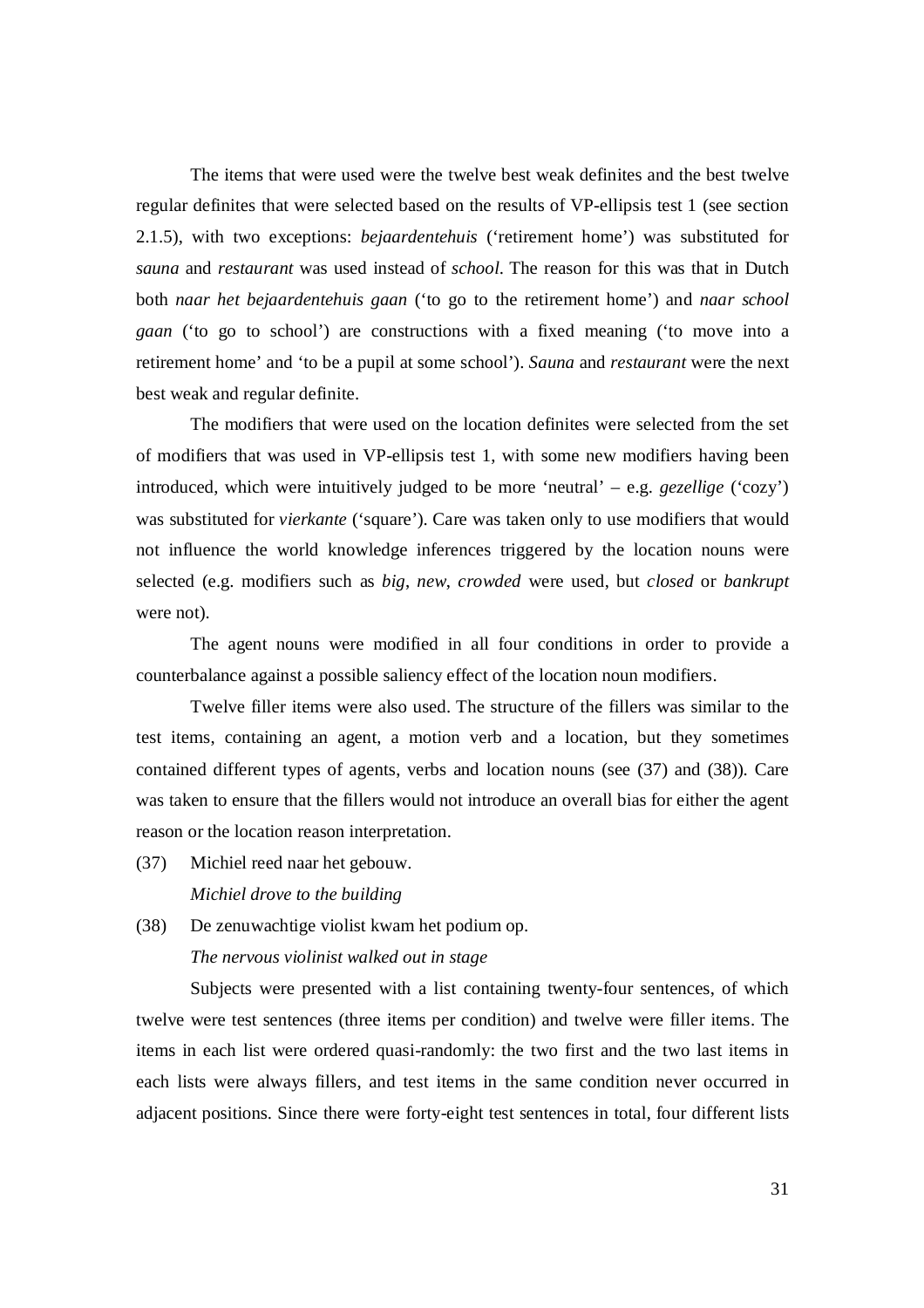were used, each occurring in original and reversed order. Thus, in total eight lists were used.

Each sentence occurred on a separate page. On the back of each page the question *Why did he/she do that?* (i.e. why did the agent in the test sentence go to the location that sentence mentioned?) was printed, followed by some empty lines.

#### **3.3.3 Method**

Subjects were given nine seconds per sentence, in which they had to read it and imagine the scene the sentence described. After nine seconds had passed, a beep signalled that they were to turn the page in order to describe the scene they had imagined by answering the question printed on the backside. For this they were given eighteen seconds. Based on the results of Pretests 1 and 2, subjects' answers were coded as being either an agent reason or a location reason.

#### **3.3.4 Predictions**

Subjects were predicted to prefer the location reason more often for weak definites than for regular definites. Furthermore, a greater preference for the location reason for weak definites than for modified weak definites is predicted. Finally, if EMs are part of the semantics of the weak definite construction, which Pretest 1 showed is blocked by modification, an interaction effect between type of definite and modification is expected, with modification blocking EMs more strongly for weak definites than for regular definites.

### **3.3.5 Results**

An lmer analysis revealed a significant main effect for type of definite  $(\beta=0.3497)$ ,  $SE=0.1088$ ,  $p(MCMC) \le 0.001$ , indicating that subjects chose the location reason interpretation more often in the weak definite condition than in the regular definite condition. However, there was no significant effect of modification ( $\beta$ =-.1188, SE=.1003,  $p(MCMC)=1896$ ), nor was there an interaction effect ( $\beta$ =-.0009, SE=.1496, p(MCMC)=.9714). A graphical presentation of the results can be seen in Figure 4. The exact number of agent reason and location reason interpretations per condition can be found in Table 8.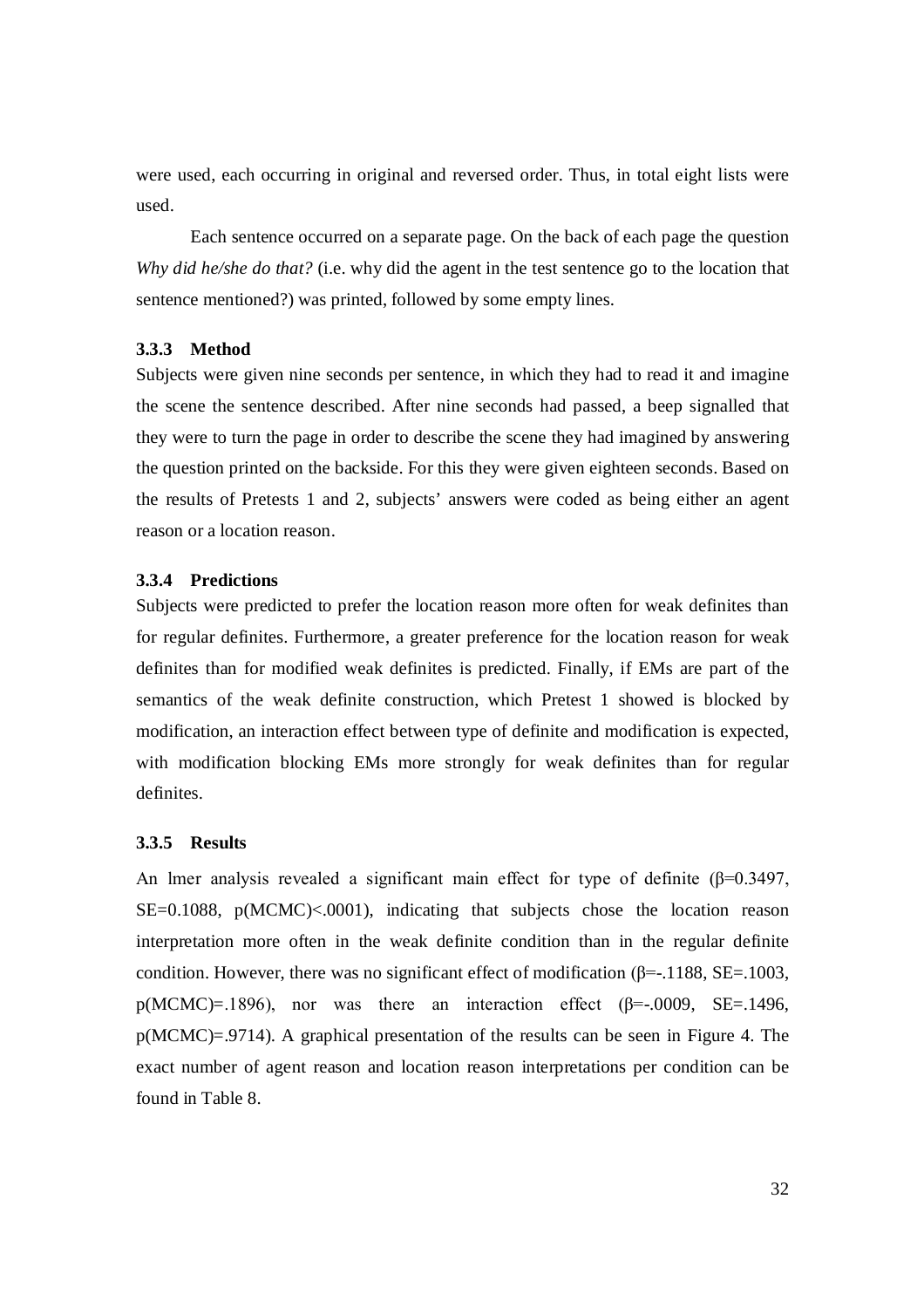|                         |                                                | <b>Response</b>     |                        |              |
|-------------------------|------------------------------------------------|---------------------|------------------------|--------------|
| <b>Type of definite</b> |                                                | <b>Agent reason</b> | <b>Location reason</b> | <b>Total</b> |
| <b>Regular</b>          | <b>Modification Non-modified</b>               | 93 (54,4%)          | 78 (45.6%)             | 171          |
| definite                | Modified                                       | $116(67.1\%)$       | 57 (32.9%)             | 173          |
|                         | <b>Total</b>                                   | 209 (60.8%)         | 135 (39.2%)            | 344          |
|                         | <b>Weak definite Modification Non-modified</b> | 38 (21.7%)          | 137 (78.3%)            | 175          |
|                         | <b>Modified</b>                                | 53 (31.5%)          | 115 (68.5%)            | 168          |
|                         | <b>Total</b>                                   | 91 (26.5%)          | 252 (73.5%)            | 343          |

**Table 8. Overview of the absolute and relative amount of agent reason answers and location reason answers per condition.**



**Figure 4. Mean of subjects' interpretations (0=agent reason interpretation, 1=location reason interpretation), split by type of definite and presence of modification.**

#### **3.3.6 Another look at Pretest 1**

The results show a difference between weak definites and regular definites, but no effect of modification. This suggests that the difference between the two types of definites is independent of the weak definite construction. That is, perhaps it is a difference in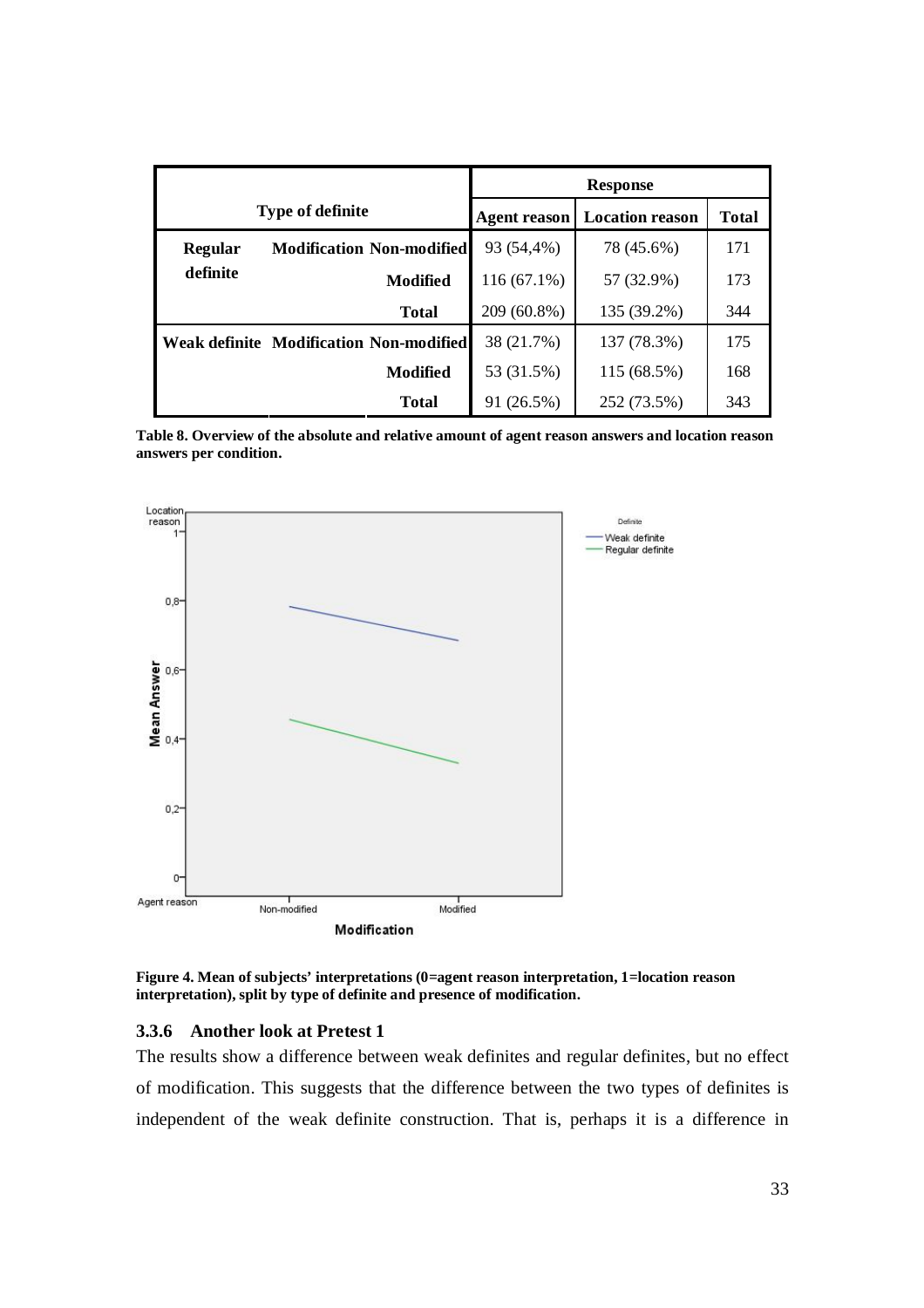lexical-semantic properties between nouns occurring in weak definite or in regular definite constructions. In order to explore this possibility the data of Pretest 1, which was used to determine typical activities associated to the weak definite and regular definite location nouns, were analysed in more detail.

First, for each location noun, a list was made of each typical activity that was mentioned. For each of these activities the percentage of subjects that mentioned it was calculated. Then, for each item the percentage of the reason that was mentioned most often (*percentage of the most prominent reason*) was selected, and ANOVA analyses and correlation tests were performed to determine whether there were any effects of type of definite on these percentages, and whether they were correlated with for instance SRA.<sup>5</sup>

A one-way ANOVA was used to test for differences in percentages of the most prominent reason between two types of definites (weak and regular definites). The percentages of the most prominent reason were significantly higher for the weak definites than for the regular definites,  $F(1, 34) = 4,927$ ,  $p = .033$ . When only the definites that were used in the final experiment were taken into account (i.e. twelve weak definites and twelve regular definites), the difference in percentages of the most prominent reason between weak and regular definites was no longer significant,  $F(1, 22) = 3,411$ ,  $p = .078$ . However, when the weak definite *museum*, which was difficult to quantify due to large amount of uninterpretable responses, was removed from the dataset as used in the final experiment, the difference was significant again, with weak definites showing higher percentage of the most prominent reason than regular definites,  $F(1, 21) = 4,625$ ,  $p =$ .043. These results suggest that the typical activities associated to weak definites are stronger than those associated to strong definites.

In addition, a Pearson's r analysis was carried out to assess the relationship between percentages of the most prominent reason and SRA in the VP-ellipsis test (in the non-modified condition). There was a positive correlation between the two variables, indicating that higher percentages of the most prominent were correlated with a higher SRA,  $r=0.381$ ,  $n=36$ ,  $p=.022$ . A similar positive correlation was also found when only the items that were used in the final experiment were taken into account,  $r=0,416$ ,  $n=24$ ,

-

 $<sup>5</sup>$  Note that due to time constraints the amount of different reasons that were mentioned per item was not</sup> taken into account.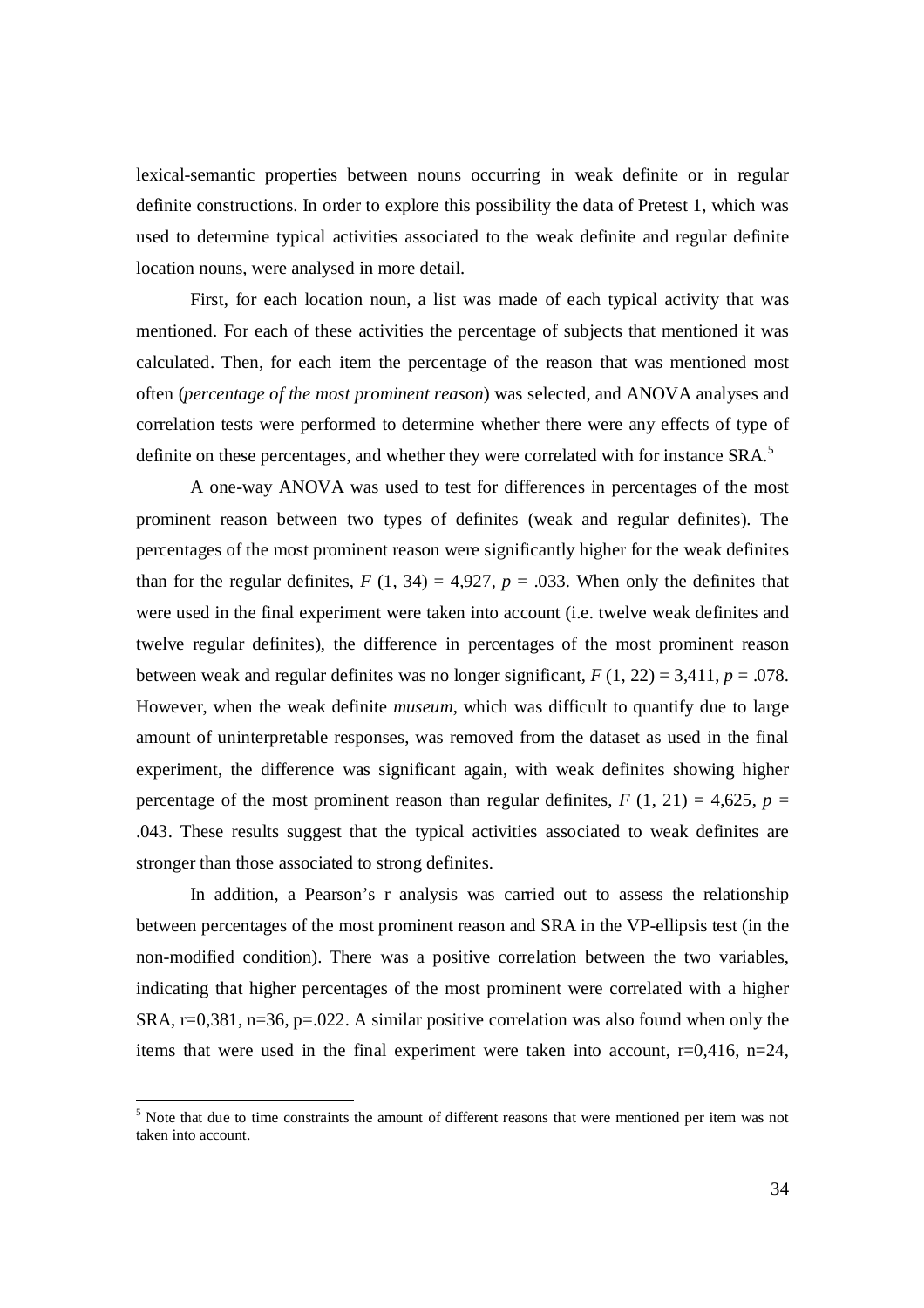p=.043. Finally, when *museum* was excluded from the data, the positive correlation was found as well,  $r=0.473$ ,  $n=23$ ,  $p=.023$ . These results are not surprising, since we already saw that weak definites are associated with higher percentages of the most prominent reason than regular definites, and we already knew from VP-ellipsis test 1 that weak definites have higher SRAs than regular definites.

# **3.4 Discussion**

The presence of a main effect of type of definite, with the location reason interpretation being preferred in the weak definite condition, and the agent reason interpretation being preferred in the regular definite condition, confirms the prediction that weak definite EMs are stronger than regular definite EMs. However, the predicted main effect of modification and the interaction effect of modification and type of definite were not found. Given that VP-ellipsis test 1 showed that modification blocks the weak reading, the first conclusion that should be drawn from the fact that modification had no effect in this experiment is that the hypothesis that EMs are part of the weak definite construction is not corroborated. The question then is whether the opposite conclusion, namely that EMs are a pragmatic phenomenon, should be adopted. There are several things that point into this direction. Firstly, the more detailed analysis of the results of Pretest 1 (see section 3.3.6) showed that the effect of type of definite can also be observed with the weak and regular nouns *an sich*. This suggests that the difference between weak definites and regular definites originates from the nouns themselves, rather than in from definite construction, in which case it no longer follows that there should be an effect of modification.<sup>6</sup> Furthermore, this is consistent with the intuition that in a sentence like (39), i.e. in an indefinite rather than the weak definite construction, it can still easily be inferred that John went there to get medical help.

(39) John went to a hospital.

However, it is important to note that there may be alternative explanations of the results obtained in this experiment. One option is that the modification of the location nouns may have had a topicalising effect<sup>7</sup>, resulting in an increased preference for the

<sup>&</sup>lt;sup>6</sup> Although to be certain of this, Pretest 1 should be repeated with the adjective-noun combinations that were used in the EM experiment, rather than with only the nouns.

 $<sup>7</sup>$  As was reported by one of the participants of a pilot version of this experiment.</sup>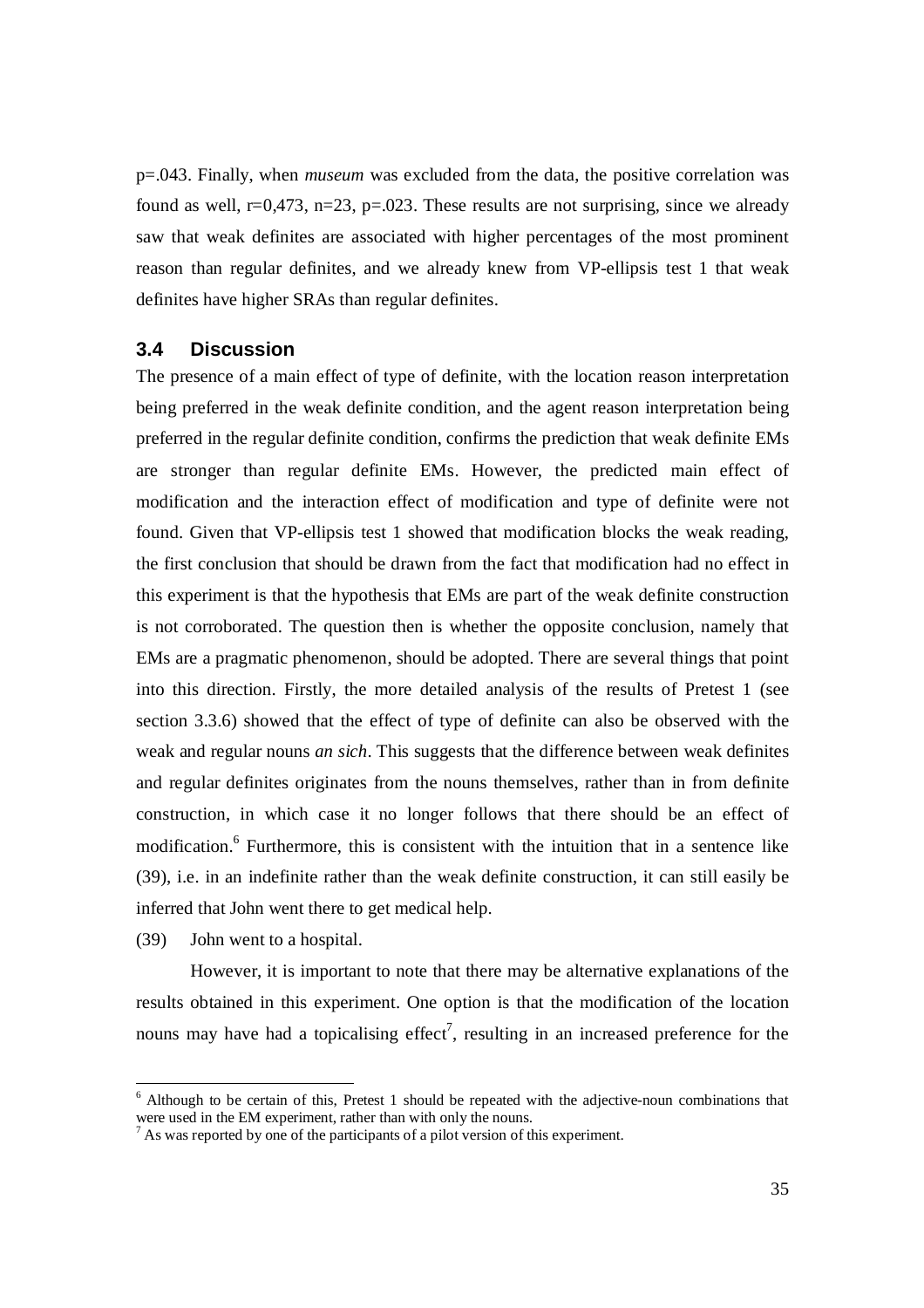location reason interpretation, thus obscuring the effect of modification (which was expected to decrease the location reason preference). In order to avoid such a topicalising effect the agent nouns were modified as well, but it is possible that the adjectives used to modify the agents nouns were not controlled for properly. Only modifiers that were intuitively felt not to block the typical activity associated to the agents were used, such as *tall*, *bald*, *fat*, but perhaps this led to a focus on the individual properties of the agents, rather than on their stereotypical characteristics.

Another possible explanation is that certain assumptions underlying the experimental design were wrong. For instance, it may be the case that the weak definite properties of allowing non-unique reference (cf. VP-ellipsis test 1) and of coming with strong EMs are (at least partly) independent of each other. As a consequence, the fact that modification blocks the availability of non-unique reference would then no longer imply that modification also blocks the preference for the location reason interpretation that is associated with the EM of weak definites.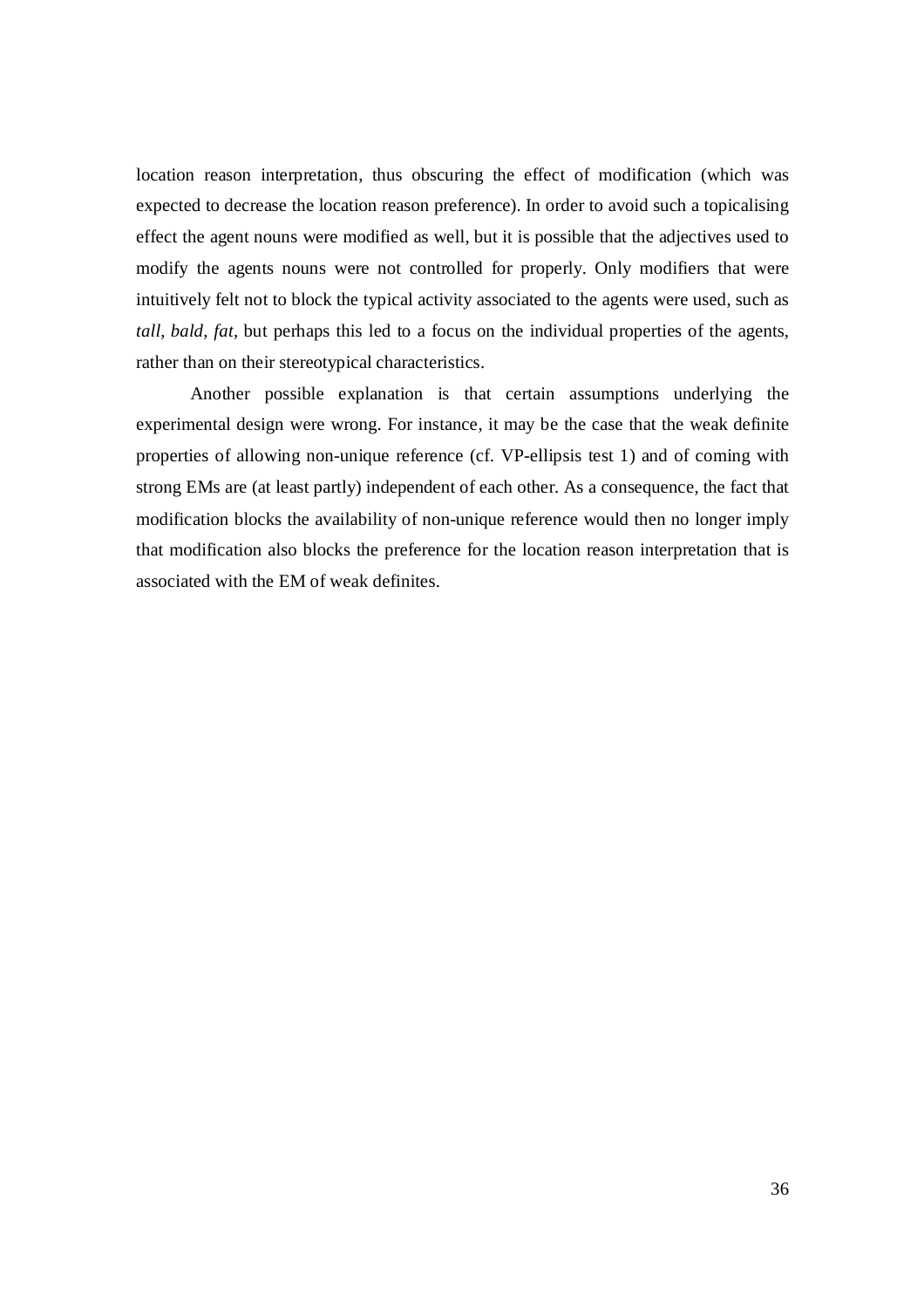# **Chapter 4: General Discussion**

In Chapter 2 the results of two VP-ellipsis tests, used to investigate the influence of different types of modification on the weak definite property of non-unique reference, were presented and compared. The results of the first VP-ellipsis test showed that, as predicted, the sloppy reading in VP-ellipsis sentences is accepted more often for weak definites than for regular definites, and that (regular) modification of a weak definite strongly decreases the acceptability of the sloppy reading. Furthermore, this test showed that with respect to SRAs the difference between weak and regular definites is gradual, rather than black-and-white. The results of the second VP-ellipsis test showed that in the subtyping modification condition the sloppy reading is again accepted more often for weak definites than for regular definites. Again, this was according to our prediction. The comparison between the results of the two VP-ellipsis tests showed that subtyping modification completely preserves whatever amount of sloppy reading acceptability the regular definite possesses, yet it only partly preserves the sloppy reading acceptability of weak definites.

In Chapter 3 an experiment intended to establish the semantic-pragmatic nature of weak definite enriched meanings was presented. In this experiment the interpretation of sentences describing an agent associated with a typical activity going to a location which was also associated with a typical activity was tested. The location was expressed by a weak definite, a regular definite, or a modified version of either of these. The results confirmed the prediction that EMs lead to a greater preference for the location reason interpretation in the weak definite condition than in the regular definite condition. Based on the hypothesis that EMs are part of the weak definite construction, the second prediction was that modification of the weak definites would result in a decrease of this preference was, yet such an effect did not occur. Therefore, this hypothesis could not be confirmed. The tentative conclusion was that in fact the evidence points towards the opposite conclusion, namely that EMs are pragmatic inferences, although several other possible explanations of why no effect of modification was found were suggested.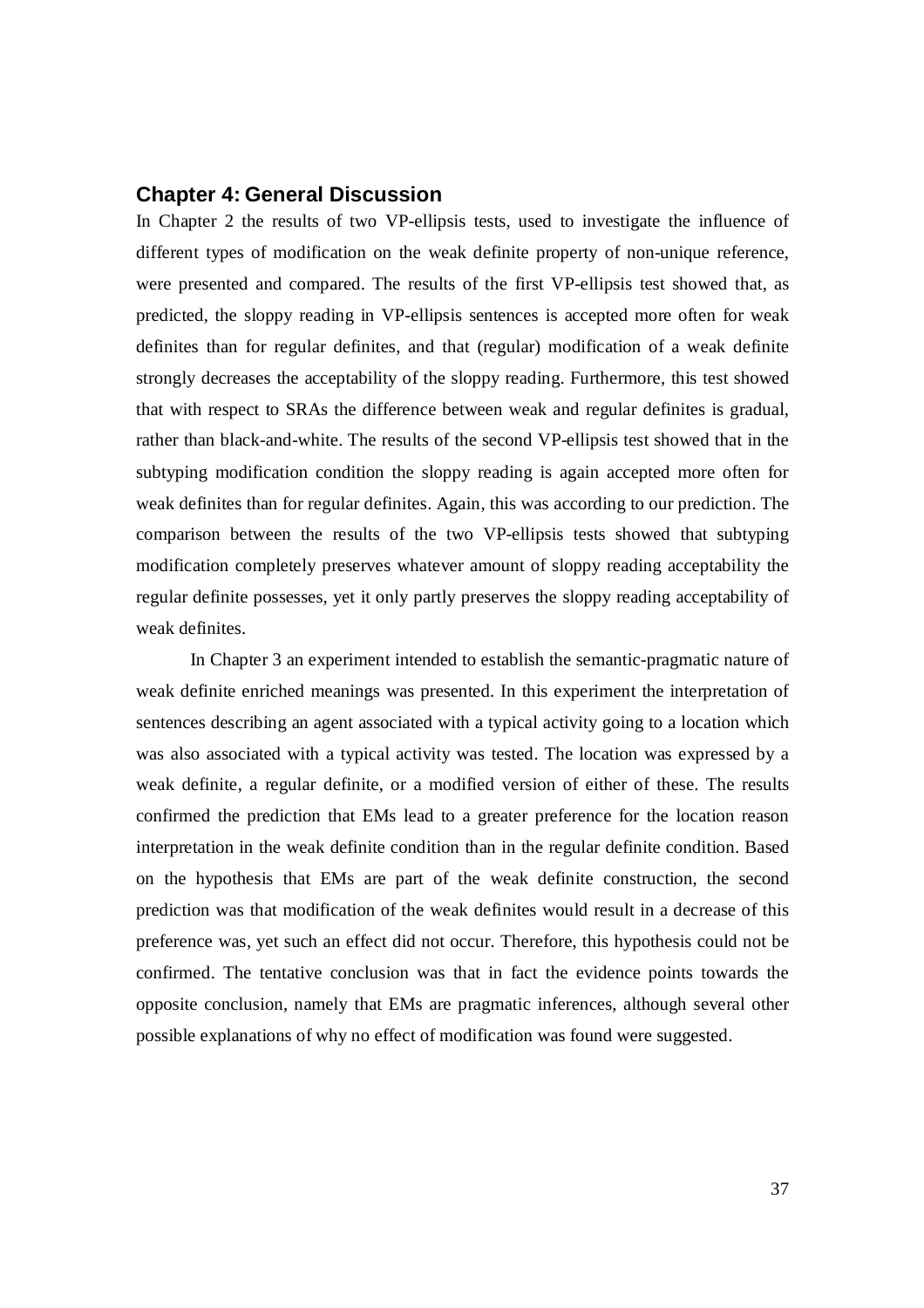#### **4.1 Theoretical implications**

It is interesting to try to relate the results presented in this thesis to Aguilar-Guevara  $\&$ Zwarts' (2010) analysis of the semantics of weak definites.

Firstly, the hypothesis that was tested in the second VP-ellipsis test was that subtyping modification, in contrast with regular modification, is in fact acceptable with weak definites. This hypothesis was based on Aguilar-Guevara & Zwarts' thought that weak definites refer to kinds, and that they can be modified as long as the modifier operates on kinds as well. The fact that subtyping modification resulted in a higher mean SRA than regular modification seems to corroborate the analysis that weak definites are kind-referring. The result that subtyping modification of weak definites led to a less high mean SRA than was obtained for the non-modified weak definites requires an additional explanation. This was given by appealing to the relation between weak definites and singular definite generics, Dayal's (2004a) analysis of the latter in terms of taxonomies, and Rosch et al's (1976) notion of basic objects.

Second, what are the implications of the EM experiment? According to Aguilar-Guevara & Zwarts, weak definites refer to kinds, and through the relation U the kind a particular weak definite refers to is related to an event in which an instantiation of this kind functions in a way that is stereotypical for it. EMs are therefore part of the semantics of weak definites, and this semantic component is assumed to be absent in regular definites. Although Aguilar-Guevara & Zwarts are not explicit about the nature of the content of this stereotypicality, it seems likely that this is based on world knowledge about the function of, say, a hospital, and as such is a pragmatic or lexical semantic component of EMs. This pragmatic component is present in both weak definites and regular definites, which explains the surface results of Pretest 1 (i.e. both weak and regular definite location nouns are associated with stereotypical usages). However, the more detailed analysis of this pretest (cf. section 3.3.6) showed that the typical activities associated to nouns that occur as weak definites are more prominent than those associated to nouns that occur as regular definites. Thus, based on Aguilar-Guevara & Zwarts and on the results presented here, there are two ways in which weak definites differ from regular definites with respect to EMs: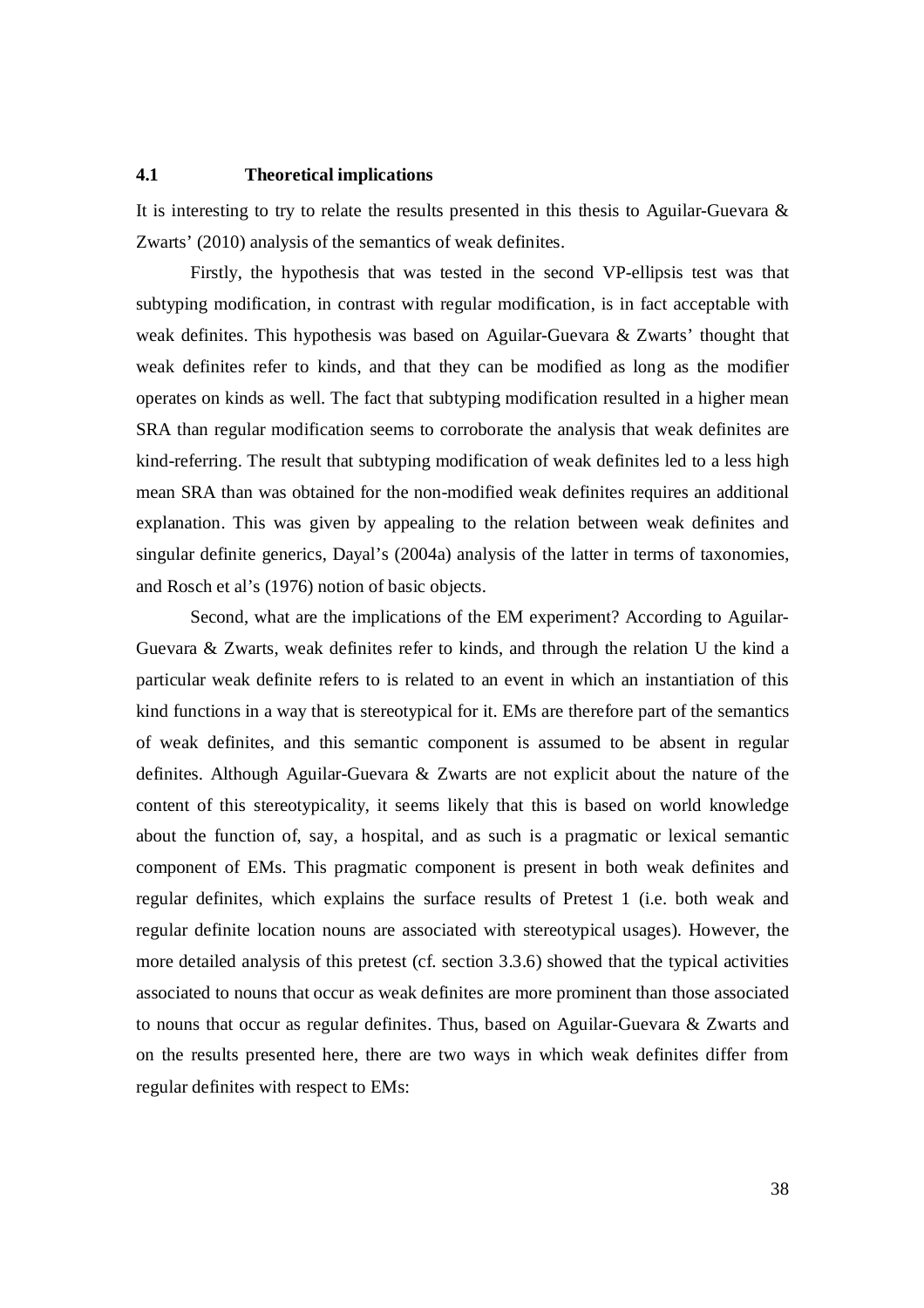- 1. The stereotypical usage of nouns is triggered by the weak definite construction, but not by the regular definite one;
- 2. This stereotypical usage is more prominent for nouns that can occur as weak definites than for regular definite nouns.

It is possible that modification did block the semantic component of weak definite EMs, but that the pragmatic part was left intact, and, based on the more detailed analysis of Pretest 1, that the pragmatic part alone was sufficient to elicit more location reason interpretations for the weak definites than for the regular definites, independently of whether or not modification blocks the EM.

Up to this point I have considered only two possible analyses: (i) EMs are part of the semantics of the weak definite construction, and (ii) weak definite EMs arise as pragmatic inferences. The question that I have glossed over so far pertains to the difference between lexical-semantics and pragmatics. That is, if EMs are not part of the weak definite construction, the knowledge that people go to hospitals for medical reasons may be part of the lexical-semantics of the noun *hospital* (e.g. in Pustejovsky's (1995) Generative Lexicon this would be the telic role of *hospital*), or it may be a pragmatic inference supported by the lexical semantics of the noun but requiring an additional context. The exact difference between these two possibilities, however, is outside the scope of this thesis.

#### **4.2 Suggestions for future work**

The EM experiment could be repeated with indefinites instead of definites, to test whether EMs arise independently of the definite construction. If EMs are part of the definite construction, the prediction would be that subjects prefer the agent reason interpretation both in the weak definite and in the regular definite condition. Conversely, if EMs are pragmatic inferences based on world knowledge associated to the nouns themselves, results similar to those of the present experiment would be expected. An additional test would be to redo Pretest 1 with the adjective-location noun combinations that were used in the EM experiment, rather than with just the bare nouns, in order to see whether the effect that was found in the more detailed analysis of Pretest 1 (cf. section 2.3.6: typical activities associated to nouns that occur in weak definite constructions were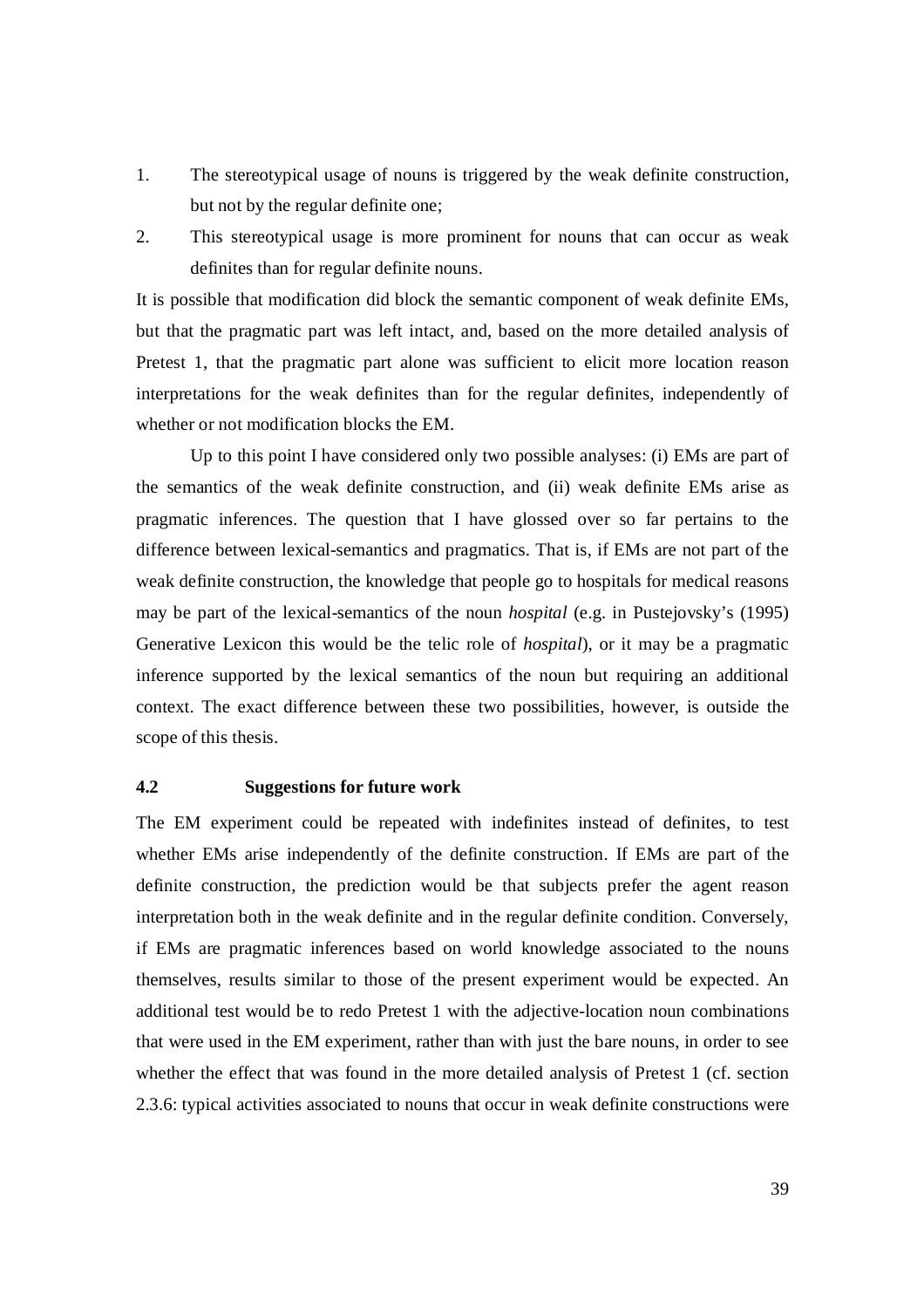more prominent than those that occur in regular definite constructions) was preserved in the modified conditions. Similarly, Pretest 2 might be repeated with the adjective-agent noun combinations that were used in the EM experiment, to investigate the possibility that the adjectives had an effect on the availability of the typical activity associated to the agents. With respect to the VP-ellipsis tests from Chapter 2, it would also be interesting to test more definites containing nouns that occur in bare noun constructions with *to go* (such as *to go to church* and *to go to prison* in English), in order to test whether the exceptionally high sloppy reading acceptability of *school* in the subtyping modification condition was indeed due to the typicality associated to the bare noun construction.

On a different level, an interesting question is if we can relate the effect of modification on weak definites to its effects on other constructions. Similar effects seem to occur with singular definite generics and bare singulars. In (40) *the tiger* can be interpreted generically as well as referring to an individual tiger. In (41) the generic reading is blocked by the adjective *nice*, yet (42) shows that subtyping modification preserves the generic interpretation.

| (40) | The tiger often eats antelope.        | generic reading available     |
|------|---------------------------------------|-------------------------------|
| (41) | The nice tiger often eats antelope.   | generic not reading available |
| (42) | The Bengal tiger often eats antelope. | generic reading available     |

Similarly, modification blocks the bare singular construction in for instance English. Carlson et al. (2006) give the following examples<sup>8</sup>.

(43) \*She traveled on sore foot

-

- (44) \*He was found in silk-sheeted bed.
- (45) \*Mimi attended class taught by Prof. Linskowski.

(46) \*The ship is now in port that's being dredged.

We already saw that weak definites and singular definite generics seem to be related (cf. Aguilar-Guevara & Zwarts, 2010), and Carlson et al. extensively discuss the similarities between weak definites and bare singulars, so the above data are perhaps not surprising. However, it should be noted that for instance the bare predication construction is blocked

<sup>&</sup>lt;sup>8</sup> In their discussion of weak definites and bare singulars, Carlson et al. do not address the issue of whether or not these constructions are acceptable with subtyping modification. However, a Google search on for instance "attend math class" resulted in  $\pm$  70,000 hits, suggesting that just like with weak definites and singular definite generics, subtyping modification preserves the bare singular construction.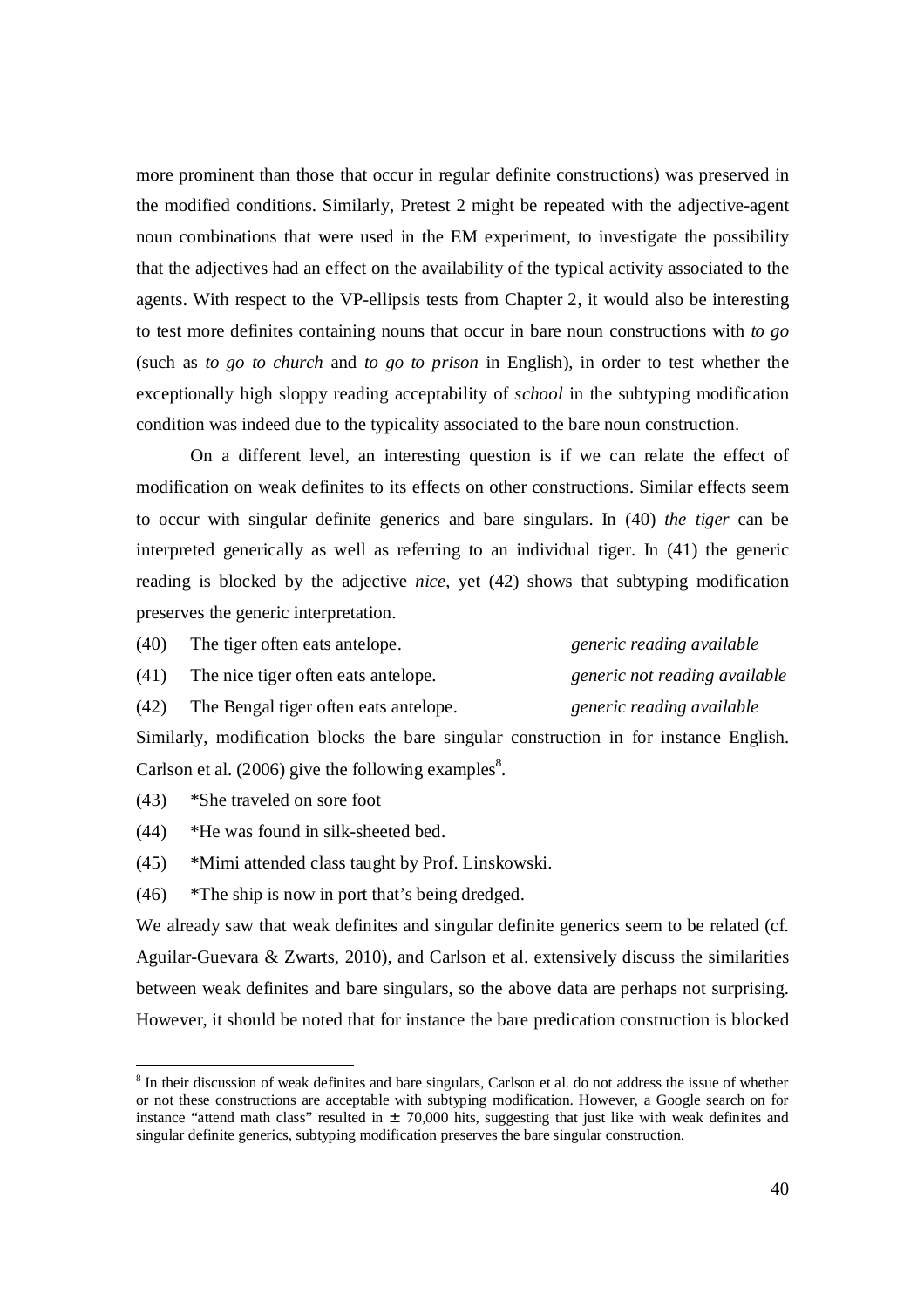by certain (but not all) kinds modification as well. The following are examples from de Swart et al. (2005):

(47) Marie is advocaat.

*Marie is lawyer*

- (48) \*Marie is goed advocaat. *Marie is good lawyer*
- (49) Marie is gepensioneerd advocaat. Marie is retired lawyer

It is not clear how the distinction between regular and subtyping modification would apply to these data, since *retired lawyer* does not seem to be a subkind of *lawyer*.

Furthermore, modification has the opposite effect on for instance bare plurals in Italian and universal *any* constructions in English. Italian bare plurals are ungrammatical in subject position (see (50); example from Chierchia, 1998). They can be saved, though, by phrasal modification, as in (51) (example from Dayal, 2005).

- (50) \*Studenti hanno telefonato. *Students have telephoned*
- (51) Studenti che volevano sapere la data dell'esame hanno telefonato.

*Students who want to find out the date of the exam have telephoned*

Similarly, in (52) the free choice *any* construction is blocked, whereas it becomes available in (53), in which *any book* is modified by a relative clause. However, it is only certain types of modification that have this licensing effect, as shown in (54) where the adjective *good* does not license the construction (examples from Dayal, 2004b).

- (52) \*John read any book.
- (53) John read any book he found.
- (54) \*John read any good book.

Traditionally modifiers are seen as semantically inert – that is, they do not alter the semantic category of the nouns they modify (cf. Heim & Kratzer, 1998). This raises the question of how the effect of modification on weak definites and other constructions works compositionally.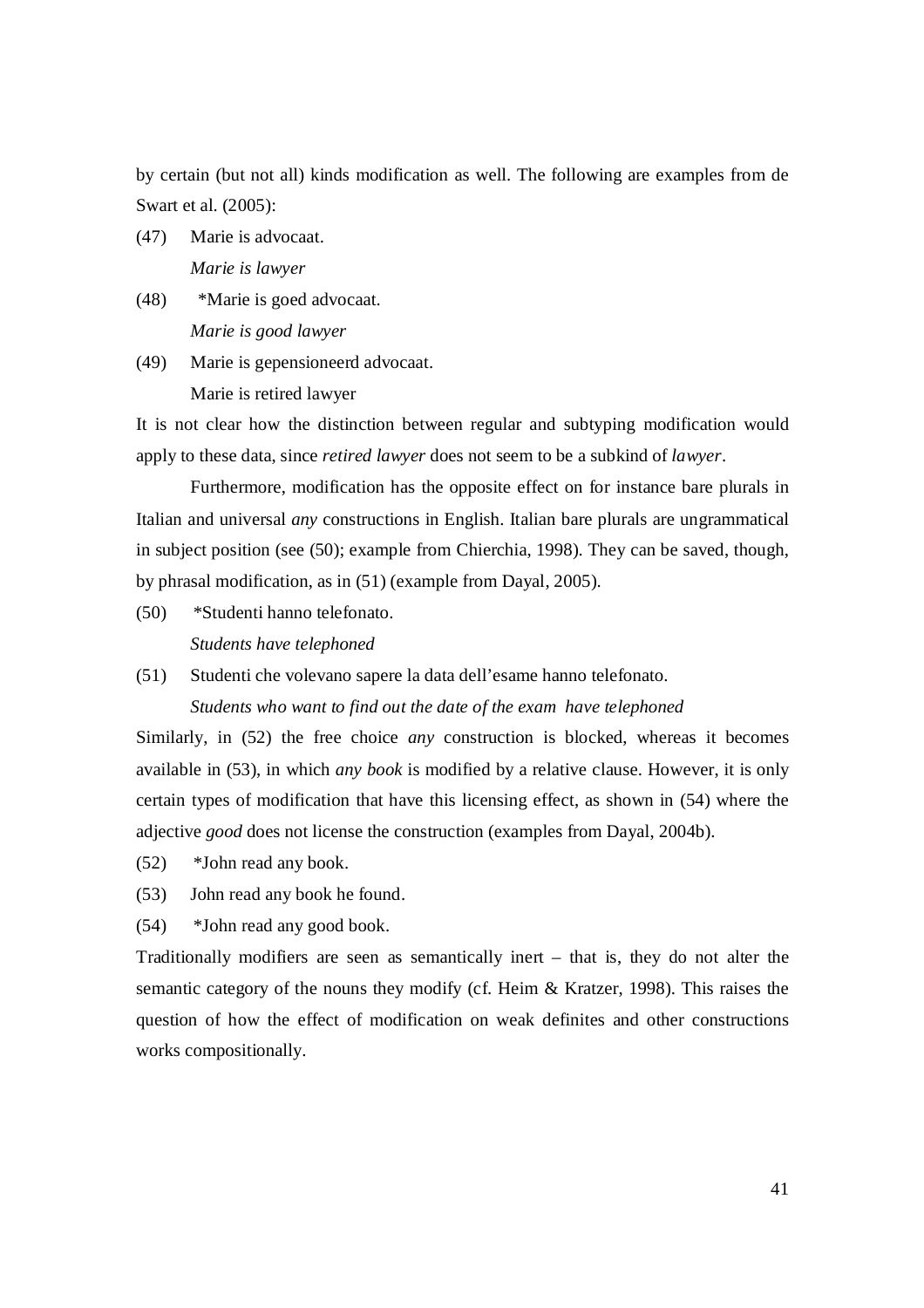Finally, it would be interesting to pursue the relation between (weak) definiteness and the notion of natural categories/basic objects, which is found in the literature on the nature of concepts.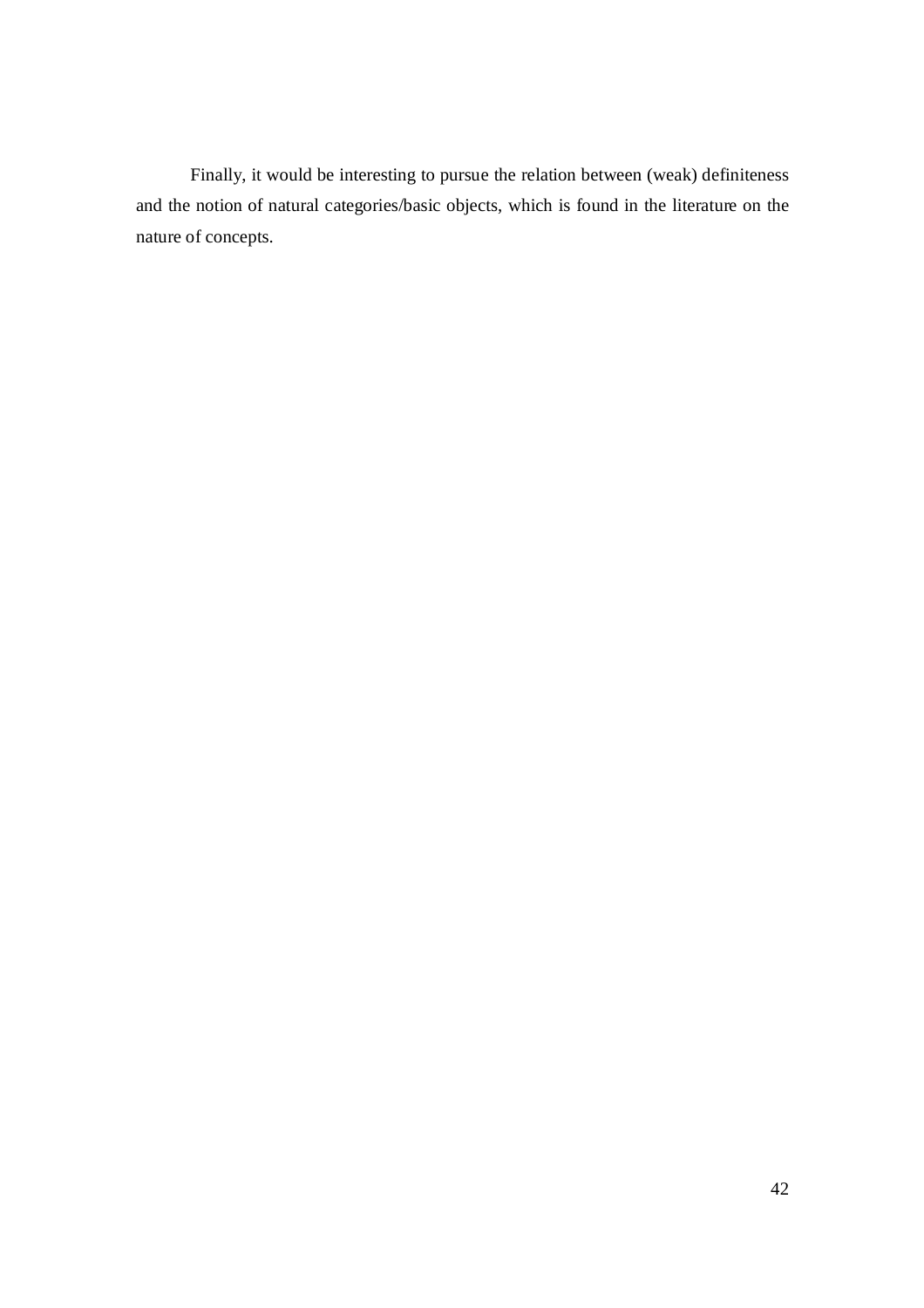# **References**

- Aguilar-Guevara, A. (2008). *Uniqueness and weak definites in Spanish – an eye-tracking experiment*. MA Thesis, Utrecht University, Utrecht.
- Aguilar-Guevara, A. & Zwarts, J. (2010). Weak definites and reference to kinds. *Proceedings of Salt 20*: 179–196.
- Aguilar-Guevara, A. & Schulpen, M. (2011). Understanding the Meaning Enrichment of Weak Definites. In *Proceedings of the 2011 ESSLLI Student Session.*
- Blutner, R. (2000). Some aspects of optimality in natural language interpretation. *Journal of Semantics 17(3)*: 189-216.
- Carlson, G. (1977). *Reference to kinds in English*. PhD dissertation, University of Massachusetts, Amherst.
- Carlson, G., Sussman, R., Klein, N. & Tanenhaus, M. (2006). Weak Definite Noun Phrases. In Davis, Deal, & Zabbal (Eds.), *Proceedings of NELS 36*. Amherst, MA: GLSA.
- Chierchia, G. (1998). Reference to Kinds Across Languages. *Natural Language Semantics 6*: 339-405.
- Christophersen, P. (1939) *The articles: A study of their theory and use in English*. Copenhagen: Munksgaard.
- Dayal, V. (2004a). Number marking and (in)definiteness in kind terms. *Linguistics and Philosophy 27*: 393-450.
- Dayal, V. (2004b). The Universal Force of Free Choice *Any*. In J. Rooryck (ed.), *The Linguistic Variation Yearbook 4*. John Benjamins, Amsterdam.
- Dayal, V. (2005). Licensing by Modification. *Ilha Do Desterro, special issue on Semantics: Lexicon, Grammar Use, a Brazilian journal on language / linguistics, literature, and cultural studies in English*: 217-238.
- Frege, G. (1892/1966). Über Sinn und Bedeutung. *Zeitschrift für Philosophie und Philosophische Kritik N.F. 100:* 25-50. Translated as 'On sense and reference'. In P. Geach & M. Black (eds.), *Translations from the philosophical writings of Gottlob Frege*, Oxford: Blackwell.
- Heim, I. 1982. *The semantics of definite and indefinite noun phrases*. Ph.D. dissertation. Amherst, MA: University of Massachusetts.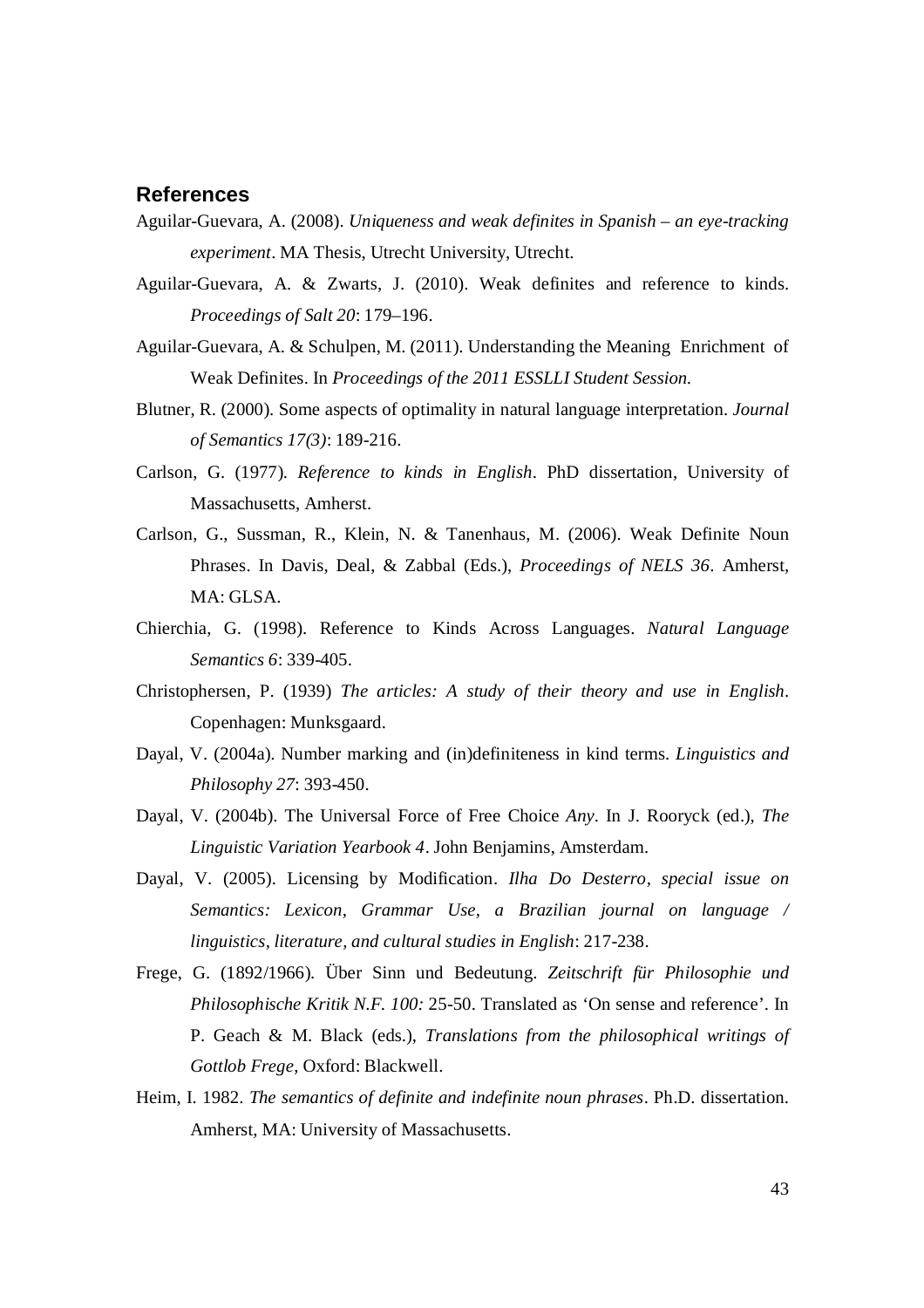- Heim, I. & Kratzer, A. (1998). *Semantics in Generative Grammar*. Oxford: Blackwell Publishers.
- Horn, L. (1984). Towards a new taxonomy of pragmatic inference: Q-based and R-based implicature. In D. Schiffrin (ed.) *Meaning, Form, and Use in Context: Linguistic Applications*. Washington, DC: Georgetown University Press.
- Klein, N., Gegg-Harrison, W., Carlson, G. & Tanenhaus, M. (2009). Special but not unique: Weak definite noun phrases. Draft of September 23, 2009.
- Levinson, S. (2000). *Presumptive Meanings. The Theory of Generalized Conversational Implicatures*. Cambridge, Massachusetts: MIT Press.
- Lewis, D. 1979. Scorekeeping in a language game. *Journal of Philosophical Logic 8*: 339–359.
- Pustejovsky, J. (1995). *The Generative Lexicon*. MIT Press, Cambridge.
- Rosch, E. (1973). Natural Categories. *Cognitive Psychology 4*: 328-350.
- Rosch, E., Mervis, C., Gray, W., Johnson, D. & Boyes-Braem, P. (1976). Basic Objects in Natural Categories. *Cognitive Psychology 8*: 382-439.
- Russell, B. (1905). On denoting. *Mind 14*: 479-493.
- Strawson, P. (1950). On referring. *Mind 59*: 320-344.
- Swart, H. de, Zwarts, J. & Winter, Y. (2007). Bare nominals and reference to capacities. *Natural Language and Linguistic Theory 25(1)*: 195-222.
- Swart, H. de & Zwarts, J. (2009). Less form more meaning: Why bare singular nouns are special. *Lingua 119(2)*: 280-295.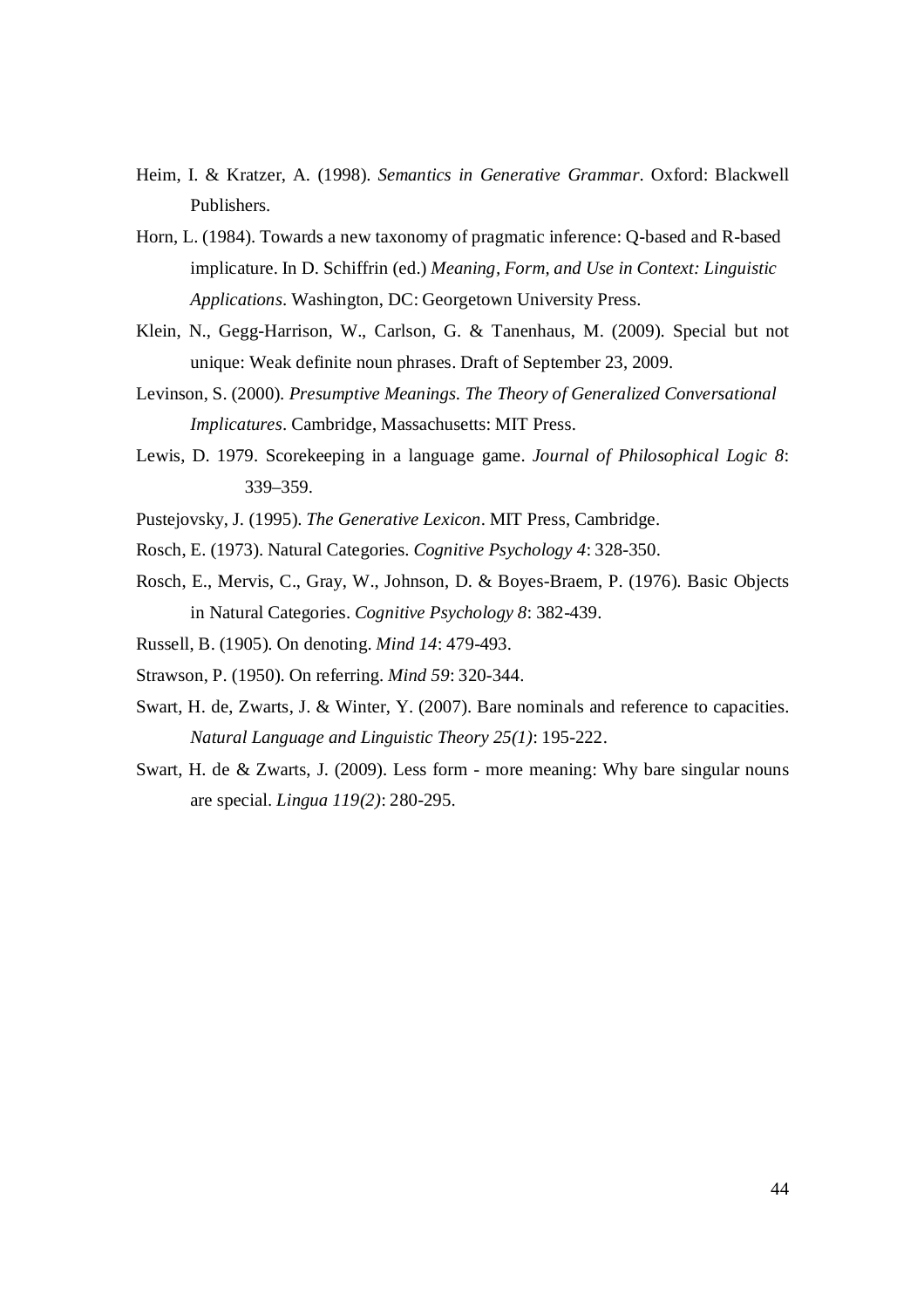# **Appendix A: Items VP-ellipsis test 1**

#### **Non-modified weak definites**

Marja ging naar het station en Saskia ook. Marja en Saskia gingen allebei naar hetzelfde station. Marja en Saskia gingen allebei naar een verschillend station.

Julia ging naar de bank en Adriaan ook. Julia en Adriaan gingen allebei naar dezelfde bank. Julia en Adriaan gingen allebei naar een verschillende bank.

Frank ging naar de rechtbank en Anne ook. Frank en Anne gingen allebei naar dezelfde rechtbank. Frank en Anne gingen allebei naar een verschillende rechtbank.

Linda ging naar het bos en Els ook. Linda en Els gingen allebei naar hetzelfde bos. Linda en Els gingen allebei naar een verschillend bos.

Siri ging naar de snackbar en Pim ook. Siri en Pim gingen allebei naar dezelfde snackbar. Siri en Pim gingen allebei naar een verschillende snackbar.

Rob ging naar de sauna en Kim ook. Rob en Kim gingen allebei naar dezelfde sauna. Rob en Kim gingen allebei naar een verschillende sauna.

Esther ging naar de tandarts en David ook. Esther en David gingen allebei naar dezelfde tandarts. Esther en David gingen allebei naar een verschillende tandarts.

Daan ging naar de supermarkt en Eefje ook. Daan en Eefje gingen allebei naar dezelfde supermarkt. Daan en Eefje gingen allebei naar een verschillende supermarkt.

Sandra ging naar de sportschool en Edwin ook. Sandra en Edwin gingen allebei naar dezelfde sportschool. Sandra en Edwin gingen allebei naar een verschillende sportschool.

Rianne ging naar de fietsenmaker en Lotte ook. Rianne en Lotte gingen allebei naar dezelfde fietsenmaker. Rianne en Lotte gingen allebei naar een verschillende fietsenmaker.

Hettie ging naar het zwembad en Gerard ook. Hettie en Gerard gingen allebei naar hetzelfde zwembad.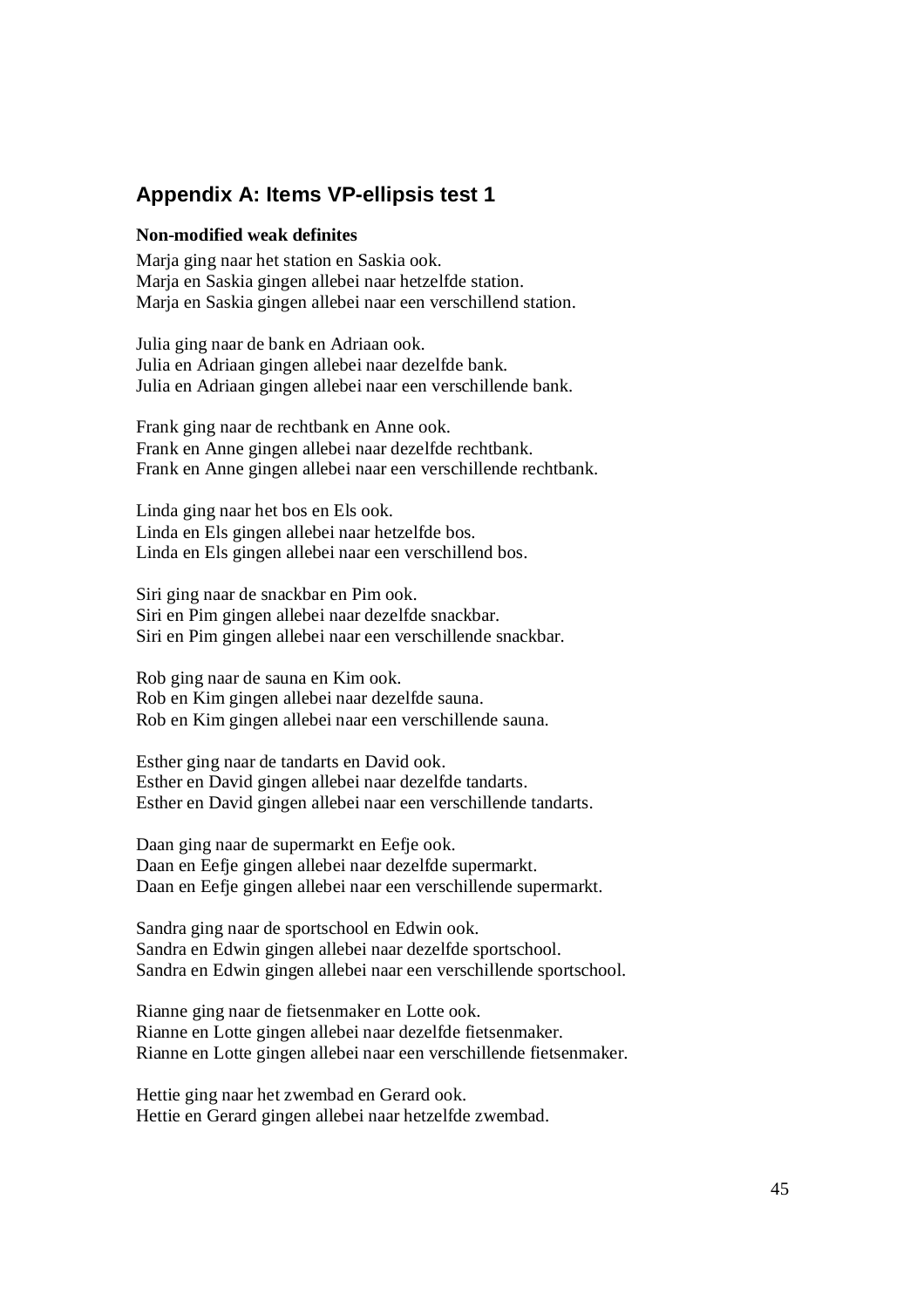Hettie en Gerard gingen allebei naar een verschillend zwembad.

Joep ging naar de universiteit en Willemijn ook. Joep en Willemijn gingen allebei naar dezelfde universiteit. Joep en Willemijn gingen allebei naar een verschillende universiteit.

Leo ging naar de apotheek en Tom ook. Leo en Tom gingen allebei naar dezelfde apotheek. Leo en Tom gingen allebei naar een verschillende apotheek.

Michiel ging naar de bibliotheek en Evelien ook. Michiel en Evelien gingen allebei naar dezelfde bibliotheek. Michiel en Evelien gingen allebei naar een verschillende bibliotheek.

Jan ging naar het ziekenhuis en Marie ook. Jan en Marie gingen allebei naar hetzelfde ziekenhuis. Jan en Marie gingen allebei naar een verschillend ziekenhuis.

Dirk ging naar het vliegveld en Magda ook. Dirk en Magda gingen allebei naar hetzelfde vliegveld. Dirk en Magda gingen allebei naar een verschillend vliegveld.

Lies ging naar de bioscoop en Sophie ook. Lies en Sophie gingen allebei naar dezelfde bioscoop. Lies en Sophie gingen allebei naar een verschillende bioscoop.

Bart ging naar het strand en Elise ook. Bart en Elise gingen allebei naar hetzelfde strand. Bart en Elise gingen allebei naar een verschillend strand.

#### **Non-modified regular definites**

Stan ging naar het landgoed en Joran ook. Stan en Joran gingen allebei naar hetzelfde landgoed. Stan en Joran gingen allebei naar een verschillend landgoed.

Femke ging naar het concert en Inge ook. Femke en Inge gingen allebei naar hetzelfde concert. Femke en Inge gingen allebei naar een verschillend concert.

Loes ging naar het restaurant en Erik ook. Loes en Erik gingen allebei naar hetzelfde restaurant. Loes en Erik gingen allebei naar een verschillend restaurant.

Robert ging naar het hotel en Liesbeth ook. Robert en Liesbeth gingen allebei naar hetzelfde hotel. Robert en Liesbeth gingen allebei naar een verschillend hotel.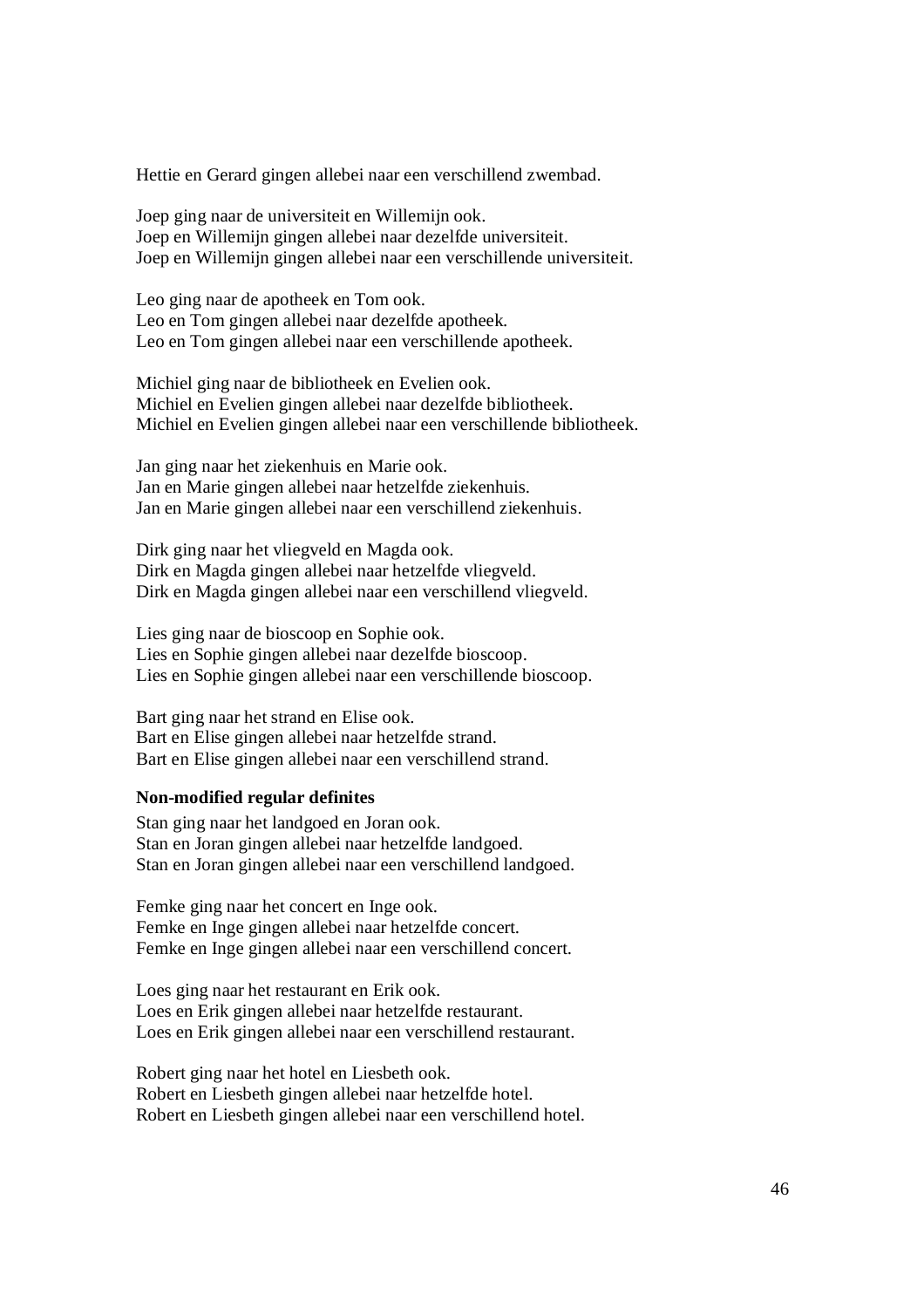Vincent ging naar het café en Henk ook. Vincent en Henk gingen allebei naar hetzelfde café. Vincent en Henk gingen allebei naar een verschillend café.

Hans ging naar het museum en Bea ook. Hans en Bea gingen allebei naar hetzelfde museum. Hans en Bea gingen allebei naar een verschillend museum.

Luuk ging naar het kasteel en Jaap ook. Luuk en Jaap gingen allebei naar hetzelfde kasteel. Luuk en Jaap gingen allebei naar een verschillend kasteel.

Ruud ging naar de showroom en Imke ook. Ruud en Imke gingen allebei naar dezelfde showroom. Ruud en Imke gingen allebei naar een verschillende showroom.

Joost ging naar het voetbalveld en Maaike ook. Joost en Maaike gingen allebei naar hetzelfde voetbalveld. Joost en Maaike gingen allebei naar een verschillend voetbalveld.

Floor ging naar de bowlingbaan en Sam ook. Floor en Sam gingen allebei naar dezelfde bowlingbaan. Floor en Sam gingen allebei naar een verschillende bowlingbaan.

Laura ging naar de school en Ruben ook. Laura en Ruben gingen allebei naar dezelfde school. Laura en Ruben gingen allebei naar een verschillende school.

Harrie ging naar de boerderij en Ben ook. Harrie en Ben gingen allebei naar dezelfde boerderij. Harrie en Ben gingen allebei naar een verschillende boerderij.

John ging naar de fabriek en Marleen ook. John en Marleen gingen allebei naar dezelfde fabriek. John en Marleen gingen allebei naar een verschillende fabriek.

Monique ging naar het meer en Roel ook. Monique en Roel gingen allebei naar hetzelfde meer. Monique en Roel gingen allebei naar een verschillend meer.

Renske ging naar het klooster en Olaf ook. Renske en Olaf gingen allebei naar hetzelfde klooster. Renske en Olaf gingen allebei naar een verschillend klooster.

Anne-Marie ging naar het monument en Sebastiaan ook.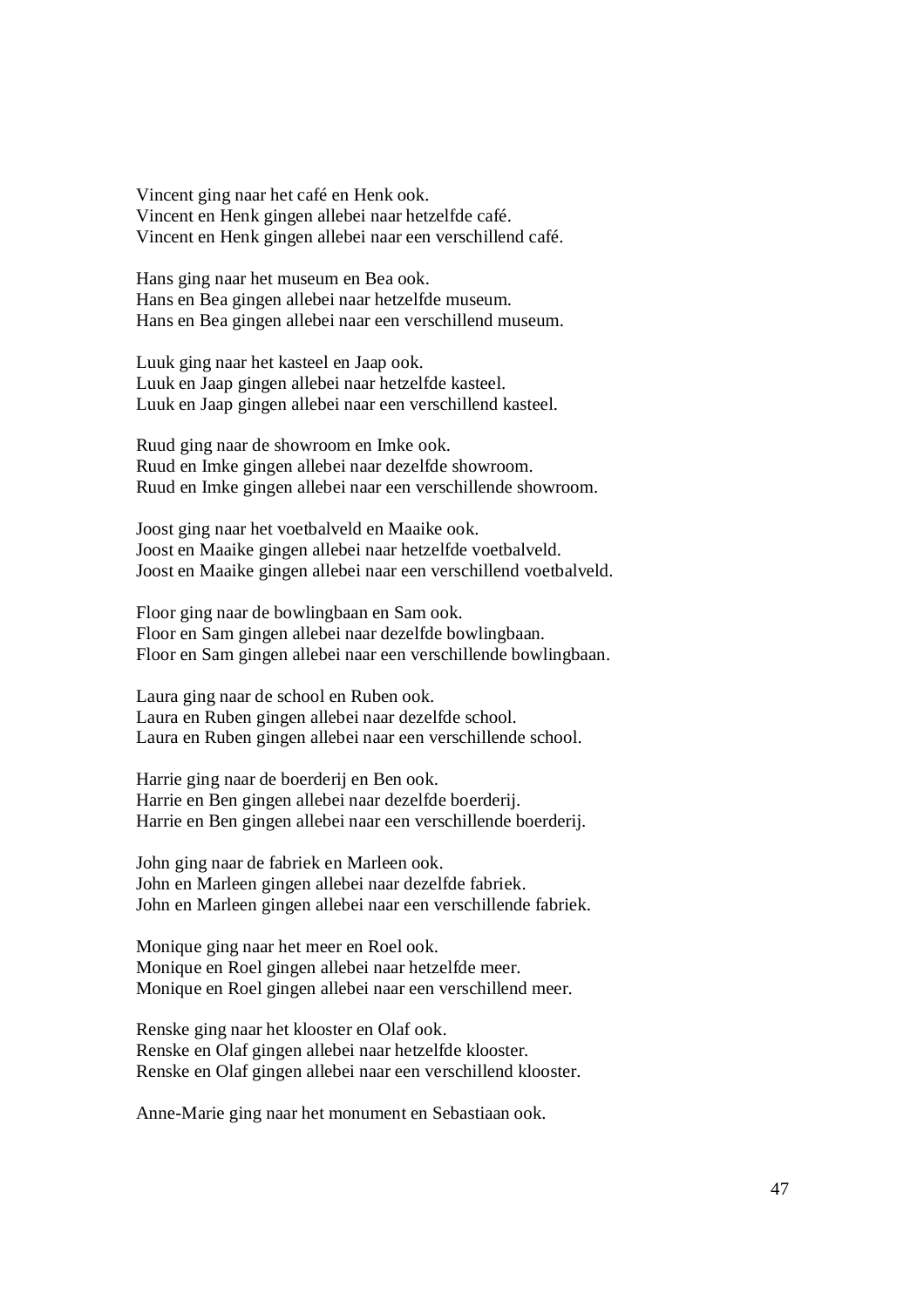Anne-Marie en Sebastiaan gingen allebei naar hetzelfde monument. Anne-Marie en Sebastiaan gingen allebei naar een verschillend monument.

Hanna ging naar de studio en Noortje ook. Hanna en Noortje gingen allebei naar dezelfde studio. Hanna en Noortje gingen allebei naar een verschillende studio.

Roos ging naar het bejaardentehuis en Jeroen ook. Roos en Jeroen gingen allebei naar hetzelfde bejaardentehuis. Roos en Jeroen gingen allebei naar een verschillend bejaardentehuis.

### **Modified weak definites**

Marja ging naar het rommelige station en Saskia ook. Marja en Saskia gingen allebei naar hetzelfde station. Marja en Saskia gingen allebei naar een verschillend station.

Julia ging naar de sjieke bank en Adriaan ook. Julia en Adriaan gingen allebei naar dezelfde bank. Julia en Adriaan gingen allebei naar een verschillende bank.

Frank ging naar de bekladde rechtbank en Anne ook. Frank en Anne gingen allebei naar dezelfde rechtbank. Frank en Anne gingen allebei naar een verschillende rechtbank.

Linda ging naar het smalle bos en Els ook. Linda en Els gingen allebei naar hetzelfde bos. Linda en Els gingen allebei naar een verschillend bos.

Siri ging naar de gezellige snackbar en Pim ook. Siri en Pim gingen allebei naar dezelfde snackbar. Siri en Pim gingen allebei naar een verschillende snackbar.

Rob ging naar de vieze sauna en Kim ook. Rob en Kim gingen allebei naar dezelfde sauna. Rob en Kim gingen allebei naar een verschillende sauna.

Esther ging naar de hippe tandarts en David ook. Esther en David gingen allebei naar dezelfde tandarts. Esther en David gingen allebei naar een verschillende tandarts.

Daan ging naar de drukke supermarkt en Eefje ook. Daan en Eefje gingen allebei naar dezelfde supermarkt. Daan en Eefje gingen allebei naar een verschillende supermarkt.

Sandra ging naar de populaire sportschool en Edwin ook. Sandra en Edwin gingen allebei naar dezelfde sportschool.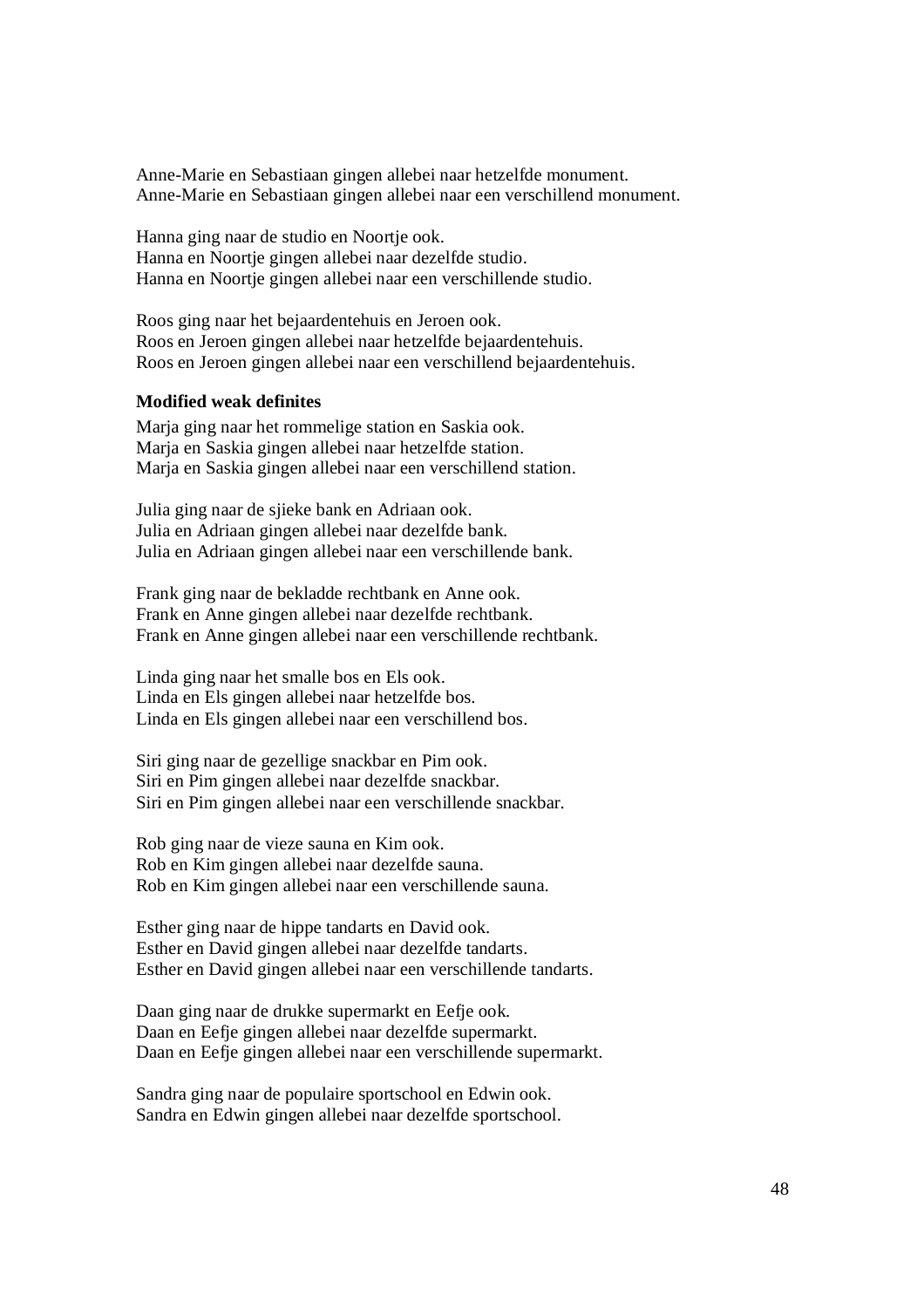Sandra en Edwin gingen allebei naar een verschillende sportschool.

Rianne ging naar de oude fietsenmaker en Lotte ook. Rianne en Lotte gingen allebei naar dezelfde fietsenmaker. Rianne en Lotte gingen allebei naar een verschillende fietsenmaker.

Hettie ging naar het grote zwembad en Gerard ook. Hettie en Gerard gingen allebei naar hetzelfde zwembad. Hettie en Gerard gingen allebei naar een verschillend zwembad.

Joep ging naar de kleine universiteit en Willemijn ook. Joep en Willemijn gingen allebei naar dezelfde universiteit. Joep en Willemijn gingen allebei naar een verschillende universiteit.

Leo ging naar de stoffige apotheek en Tom ook. Leo en Tom gingen allebei naar dezelfde apotheek. Leo en Tom gingen allebei naar een verschillende apotheek.

Michiel ging naar de mooie bibliotheek en Evelien ook. Michiel en Evelien gingen allebei naar dezelfde bibliotheek. Michiel en Evelien gingen allebei naar een verschillende bibliotheek.

Jan ging naar het nieuwe ziekenhuis en Marie ook. Jan en Marie gingen allebei naar hetzelfde ziekenhuis. Jan en Marie gingen allebei naar een verschillend ziekenhuis.

Dirk ging naar het rustige vliegveld en Magda ook. Dirk en Magda gingen allebei naar hetzelfde vliegveld. Dirk en Magda gingen allebei naar een verschillend vliegveld.

Lies ging naar de volle bioscoop en Sophie ook. Lies en Sophie gingen allebei naar dezelfde bioscoop. Lies en Sophie gingen allebei naar een verschillende bioscoop.

Bart ging naar het uitgestrekte strand en Elise ook. Bart en Elise gingen allebei naar hetzelfde strand. Bart en Elise gingen allebei naar een verschillend strand.

### **Modified regular definites**

Stan ging naar het grote landgoed en Joran ook. Stan en Joran gingen allebei naar hetzelfde landgoed. Stan en Joran gingen allebei naar een verschillend landgoed.

Femke ging naar het drukke concert en Inge ook. Femke en Inge gingen allebei naar hetzelfde concert. Femke en Inge gingen allebei naar een verschillend concert.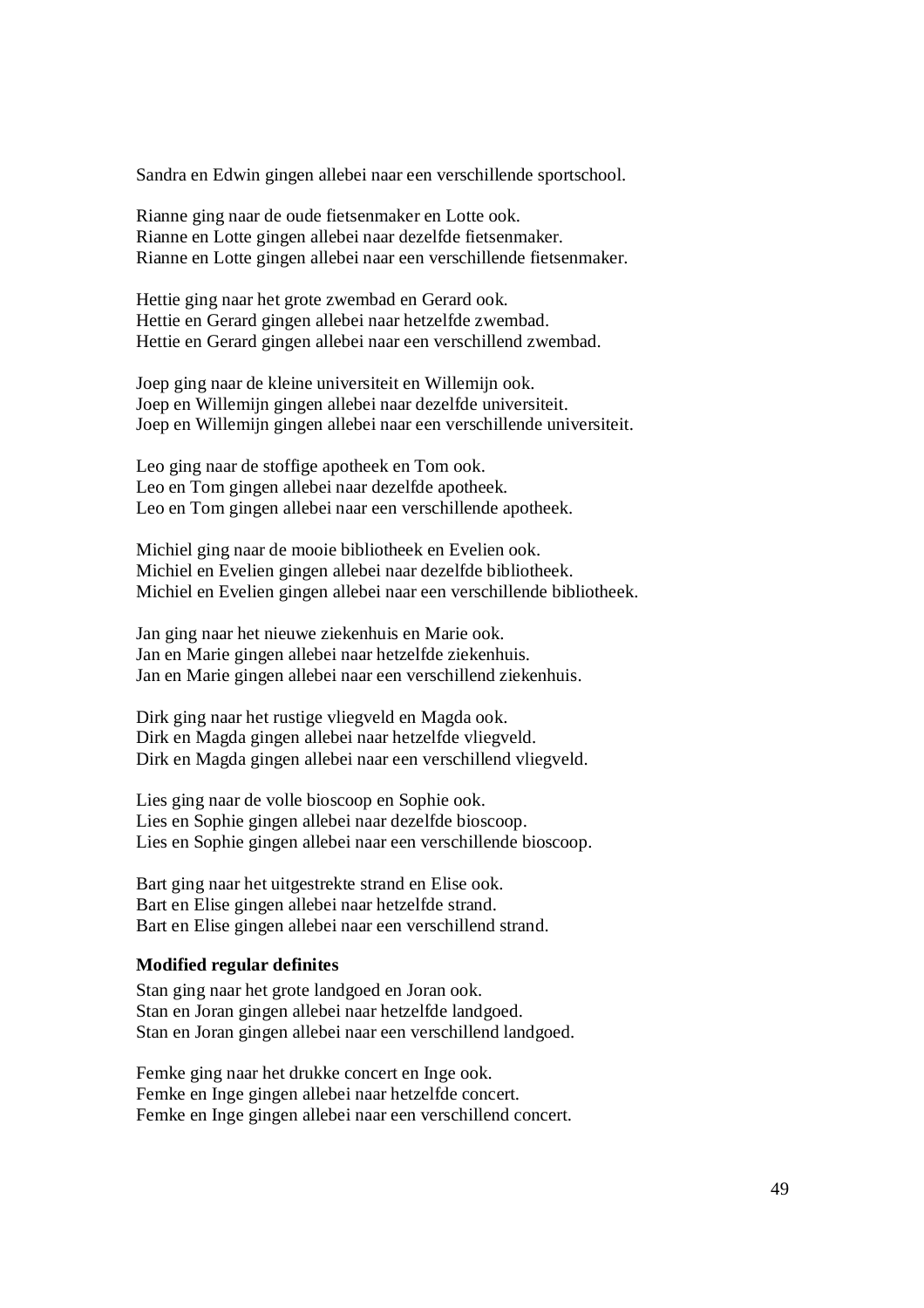Loes ging naar het hippe restaurant en Erik ook. Loes en Erik gingen allebei naar hetzelfde restaurant. Loes en Erik gingen allebei naar een verschillend restaurant.

Robert ging naar het sjieke hotel en Liesbeth ook. Robert en Liesbeth gingen allebei naar hetzelfde hotel. Robert en Liesbeth gingen allebei naar een verschillend hotel.

Vincent ging naar het rustige café en Henk ook. Vincent en Henk gingen allebei naar hetzelfde café. Vincent en Henk gingen allebei naar een verschillend café.

Hans ging naar het volle museum en Bea ook. Hans en Bea gingen allebei naar hetzelfde museum. Hans en Bea gingen allebei naar een verschillend museum.

Luuk ging naar het mooie kasteel en Jaap ook. Luuk en Jaap gingen allebei naar hetzelfde kasteel. Luuk en Jaap gingen allebei naar een verschillend kasteel.

Ruud ging naar de kleine showroom en Imke ook. Ruud en Imke gingen allebei naar dezelfde showroom. Ruud en Imke gingen allebei naar een verschillende showroom.

Joost ging naar het smalle voetbalveld en Maaike ook. Joost en Maaike gingen allebei naar hetzelfde voetbalveld. Joost en Maaike gingen allebei naar een verschillend voetbalveld.

Floor ging naar de populaire bowlingbaan en Sam ook. Floor en Sam gingen allebei naar dezelfde bowlingbaan. Floor en Sam gingen allebei naar een verschillende bowlingbaan.

Laura ging naar de vieze school en Ruben ook. Laura en Ruben gingen allebei naar dezelfde school. Laura en Ruben gingen allebei naar een verschillende school.

Harrie ging naar de stoffige boerderij en Ben ook. Harrie en Ben gingen allebei naar dezelfde boerderij. Harrie en Ben gingen allebei naar een verschillende boerderij.

John ging naar de rommelige fabriek en Marleen ook. John en Marleen gingen allebei naar dezelfde fabriek. John en Marleen gingen allebei naar een verschillende fabriek.

Monique ging naar het uitgestrekte meer en Roel ook.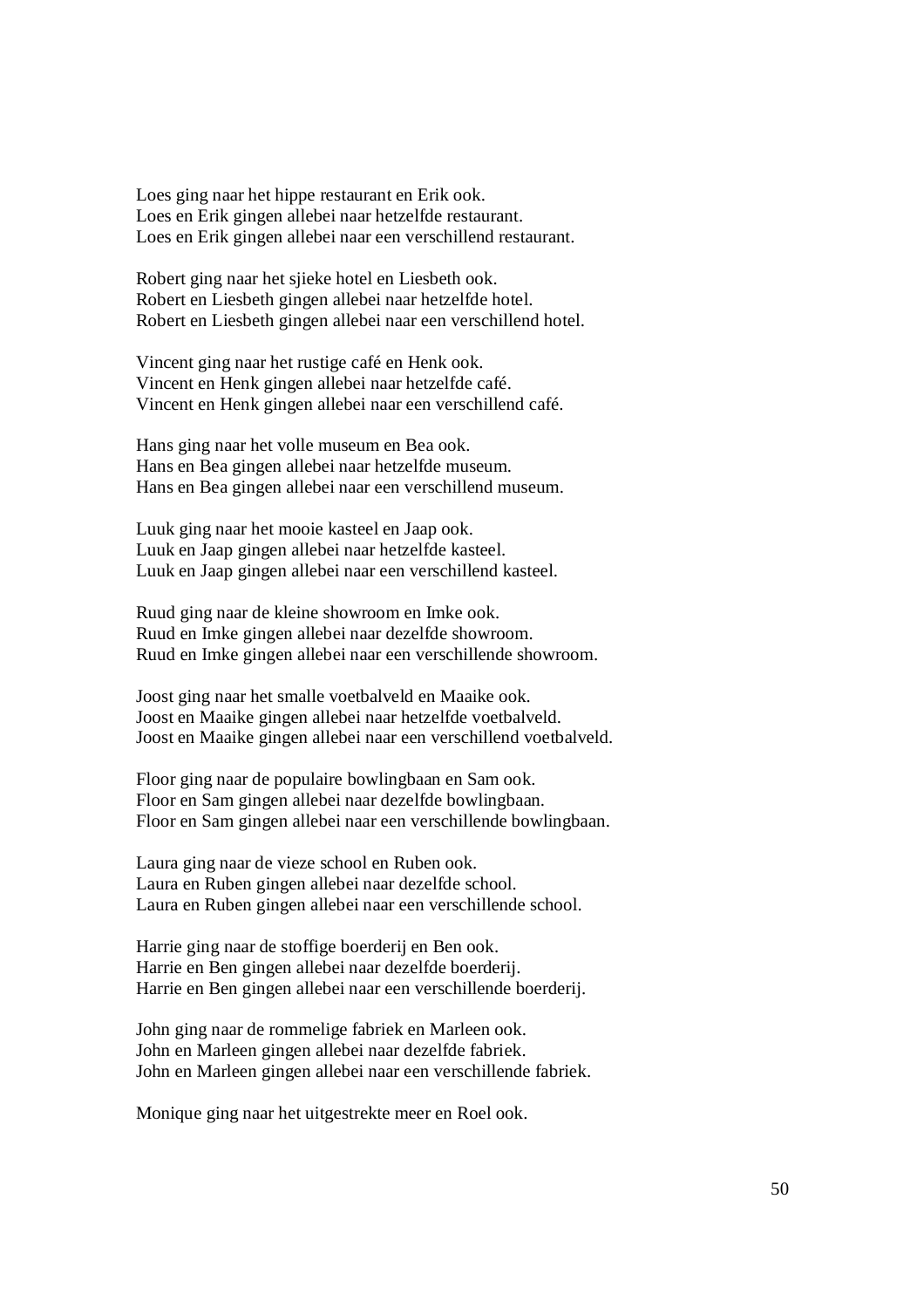Monique en Roel gingen allebei naar hetzelfde meer. Monique en Roel gingen allebei naar een verschillend meer.

Renske ging naar het oude klooster en Olaf ook. Renske en Olaf gingen allebei naar hetzelfde klooster. Renske en Olaf gingen allebei naar een verschillend klooster.

Anne-Marie ging naar het bekladde monument en Sebastiaan ook. Anne-Marie en Sebastiaan gingen allebei naar hetzelfde monument. Anne-Marie en Sebastiaan gingen allebei naar een verschillend monument.

Hanna ging naar de nieuwe studio en Noortje ook. Hanna en Noortje gingen allebei naar dezelfde studio. Hanna en Noortje gingen allebei naar een verschillende studio.

Roos ging naar het gezellige bejaardentehuis en Jeroen ook. Roos en Jeroen gingen allebei naar hetzelfde bejaardentehuis. Roos en Jeroen gingen allebei naar een verschillend bejaardentehuis.

# **Fillers**

Marja ging naar het station in Eindhoven en Saskia ging naar het station in Den Bosch. Marja en Saskia gingen allebei naar hetzelfde station. Marja en Saskia gingen allebei naar een verschillend station.

Julia ging naar de bank in Londen en Adriaan ging naar de bank in New York. Julia en Adriaan gingen allebei naar dezelfde bank. Julia en Adriaan gingen allebei naar een verschillende bank.

Frank ging naar de Nederlandse rechtbank en Anne ging naar de Britse rechtbank. Frank en Anne gingen allebei naar dezelfde rechtbank. Frank en Anne gingen allebei naar een verschillende rechtbank

Linda ging naar het bos in Duitsland en Els ging naar het bos in Tsjechië. Linda en Els gingen allebei naar hetzelfde bos. Linda en Els gingen allebei naar een verschillend bos.

Siri ging naar de snackbar in het centrum en Pim ging naar de snackbar langs de snelweg. Siri en Pim gingen allebei naar dezelfde snackbar. Siri en Pim gingen allebei naar een verschillende snackbar.

Rob ging naar de Finse sauna en Kim ging naar de Turkse sauna. Rob en Kim gingen allebei naar dezelfde sauna. Rob en Kim gingen allebei naar een verschillende sauna.

Esther ging naar de pas afgestudeerde tandarts en David ging naar de tandarts die bijna met pensioen ging.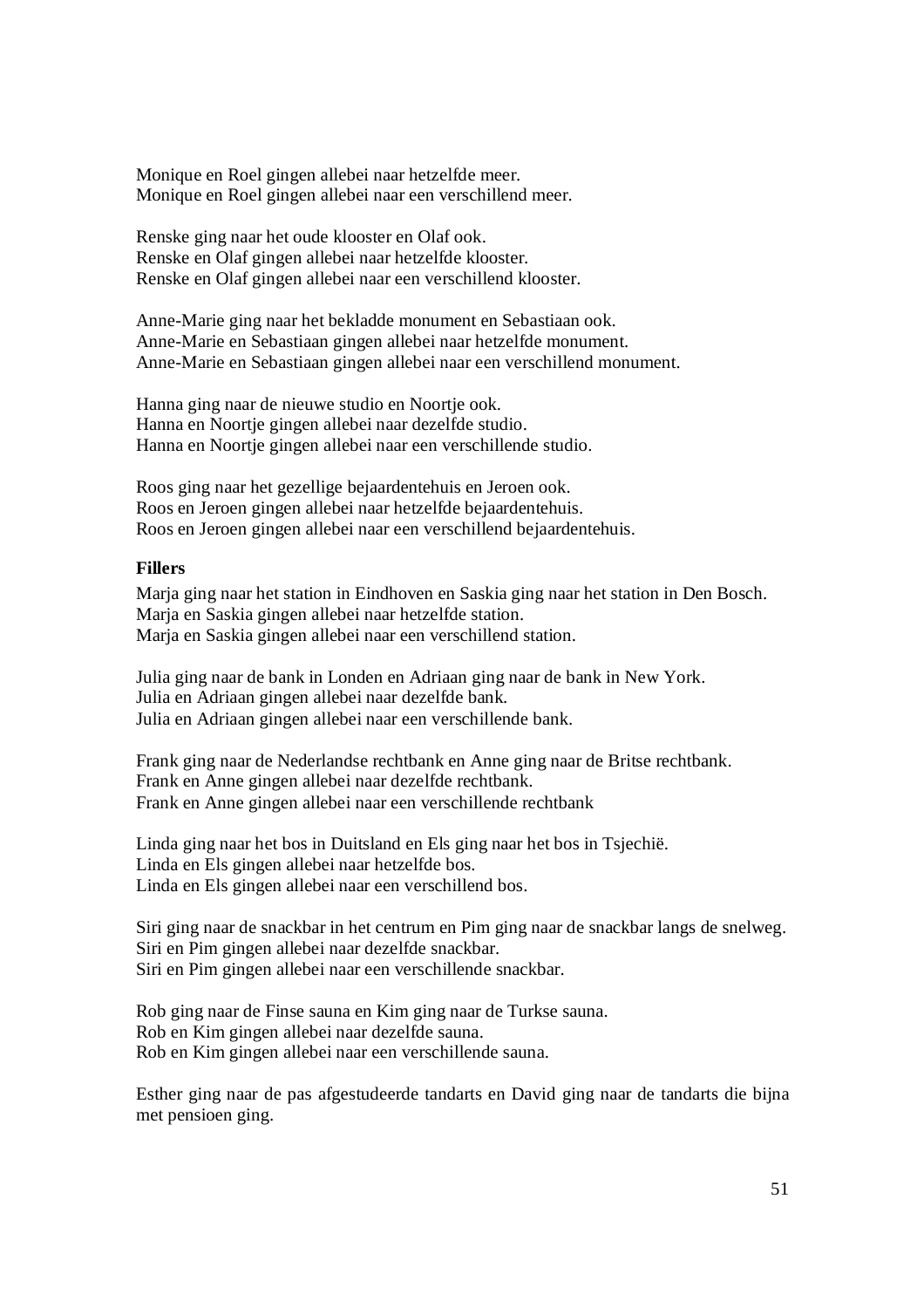Esther en David gingen allebei naar dezelfde tandarts. Esther en David gingen allebei naar een verschillende tandarts.

Daan ging naar de supermarkt in Overvecht en Eefje ging naar de supermarkt in Lombok. Daan en Eefje gingen allebei naar dezelfde supermarkt. Daan en Eefje gingen allebei naar een verschillende supermarkt.

Sandra ging naar de sportschool in Lunetten en Edwin ging naar de sportschool in Zuilen. Sandra en Edwin gingen allebei naar dezelfde sportschool. Sandra en Edwin gingen allebei naar een verschillende sportschool.

Rianne ging naar de gelukkig getrouwde fietsenmaker en Lotte ging naar de vrijgezelle fietsenmaker.

Rianne en Lotte gingen allebei naar dezelfde fietsenmaker.

Rianne en Lotte gingen allebei naar een verschillende fietsenmaker.

Hettie ging naar het openbare zwembad in Amsterdam en Gerard ging naar het privézwembad van George Clooney.

Hettie en Gerard gingen allebei naar hetzelfde zwembad.

Hettie en Gerard gingen allebei naar een verschillend zwembad.

Joep ging naar de universiteit in Eindhoven en Willemijn ging naar de universiteit in Maastricht.

Joep en Willemijn gingen allebei naar dezelfde universiteit.

Joep en Willemijn gingen allebei naar een verschillende universiteit.

Leo ging naar de apotheek in Kanaaleiland en Tom ging naar de apotheek in Lunetten. Leo en Tom gingen allebei naar dezelfde apotheek.

Leo en Tom gingen allebei naar een verschillende apotheek.

Michiel ging naar de openbare bibliotheek en Evelien ging naar de privé-bibliotheek van de paus.

Michiel en Evelien gingen allebei naar dezelfde bibliotheek.

Michiel en Evelien gingen allebei naar een verschillende bibliotheek.

Jan ging naar het ziekenhuis in Leiden en Marie ging naar het ziekenhuis in Rotterdam. Jan en Marie gingen allebei naar hetzelfde ziekenhuis.

Jan en Marie gingen allebei naar een verschillend ziekenhuis.

Dirk ging naar het vliegveld in New York en Magda ging naar het vliegveld in Los Angeles.

Dirk en Magda gingen allebei naar hetzelfde vliegveld.

Dirk en Magda gingen allebei naar een verschillend vliegveld.

Lies ging naar de bioscoop in Hoog Catherijne en Sophie ging naar de bioscoop bij de Drift.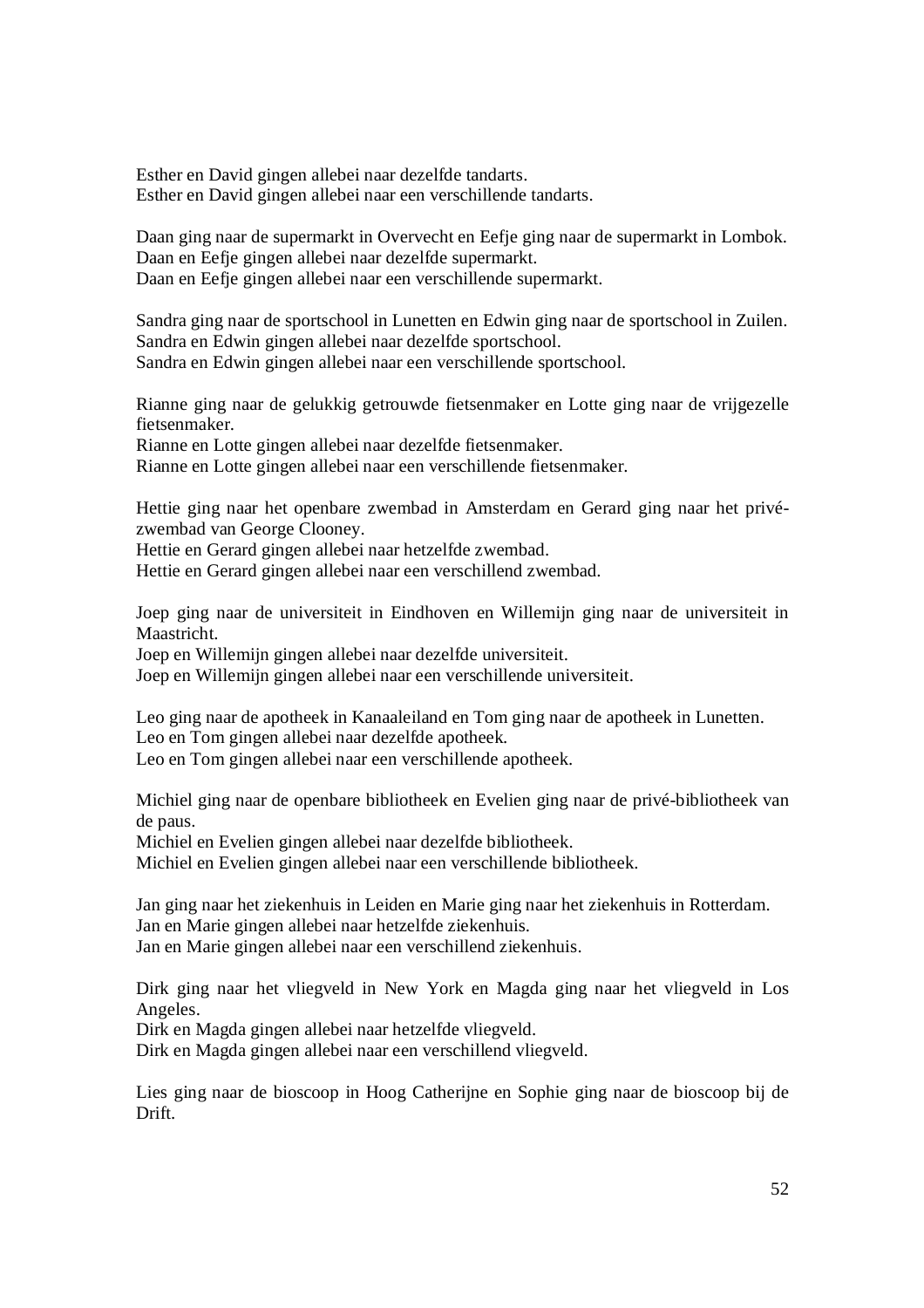Lies en Sophie gingen allebei naar dezelfde bioscoop. Lies en Sophie gingen allebei naar een verschillende bioscoop.

Bart ging naar het strand in Katwijk en Elise ging naar het strand van Scheveningen. Bart en Elise gingen allebei naar hetzelfde strand. Bart en Elise gingen allebei naar een verschillend strand.

Stan ging naar het landgoed in Friesland en Joran ging naar het landgoed in Limburg. Stan en Joran gingen allebei naar hetzelfde landgoed. Stan en Joran gingen allebei naar een verschillend landgoed.

Femke ging naar het concert van Anouk en Inge ging naar het concert van Metallica. Femke en Inge gingen allebei naar hetzelfde concert. Femke en Inge gingen allebei naar een verschillend concert.

Loes ging naar het Chinese restaurant en Erik ging naar het Italiaanse restaurant. Loes en Erik gingen allebei naar hetzelfde restaurant. Loes en Erik gingen allebei naar een verschillend restaurant.

Robert ging naar het hotel met maar drie verdiepingen en Liesbeth ging naar het hotel met twintig verdiepingen. Robert en Liesbeth gingen allebei naar hetzelfde hotel. Robert en Liesbeth gingen allebei naar een verschillend hotel.

Vincent ging naar het Ierse café en Henk ging naar het Franse café. Vincent en Henk gingen allebei naar hetzelfde café. Vincent en Henk gingen allebei naar een verschillend café.

Hans ging naar het museum in Parijs en Bea ging naar het museum in Londen. Hans en Bea gingen allebei naar hetzelfde museum. Hans en Bea gingen allebei naar een verschillend museum.

Luuk ging naar het kasteel in Drenthe en Jaap ging naar het kasteel in Zuid-Holland. Luuk en Jaap gingen allebei naar hetzelfde kasteel. Luuk en Jaap gingen allebei naar een verschillend kasteel.

Ruud ging naar de showroom in Tilburg en Imke ging naar de showroom in Maastricht. Ruud en Imke gingen allebei naar dezelfde showroom. Ruud en Imke gingen allebei naar een verschillende showroom.

Joost ging naar het voetbalveld van Quick Boys Katwijks en Maaike ging naar het voetbalveld van Voetbalvereniging Harlingen. Joost en Maaike gingen allebei naar hetzelfde voetbalveld. Joost en Maaike gingen allebei naar een verschillend voetbalveld.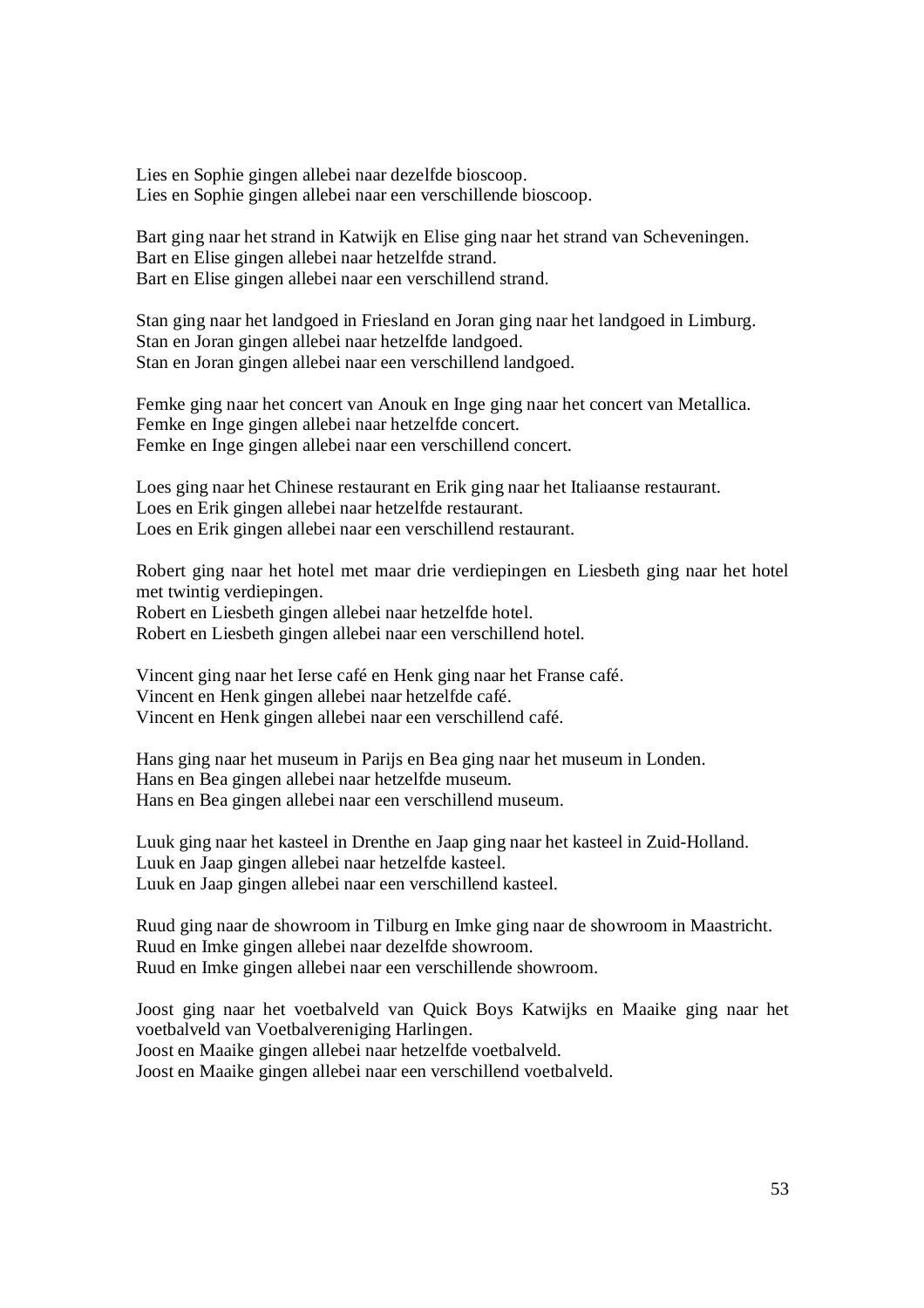Floor ging naar de bowlingbaan in Utrecht en Sam ging naar de bowlingbaan in Rotterdam.

Floor en Sam gingen allebei naar dezelfde bowlingbaan.

Floor en Sam gingen allebei naar een verschillende bowlingbaan.

Laura ging naar de katholieke school en Ruben ging naar de islamitische school. Laura en Ruben gingen allebei naar dezelfde school. Laura en Ruben gingen allebei naar een verschillende school.

Harrie ging naar de boerderij op het Franse platteland en Ben ging naar de boerderij vlakbij Utrecht.

Harrie en Ben gingen allebei naar dezelfde boerderij. Harrie en Ben gingen allebei naar een verschillende boerderij.

John ging naar de fabriek in Groningen en Marleen ging naar de fabriek in Nijmegen. John en Marleen gingen allebei naar dezelfde fabriek. John en Marleen gingen allebei naar een verschillende fabriek.

Monique ging naar het meer in Italië en Roel ging naar het meer in Noorwegen. Monique en Roel gingen allebei naar hetzelfde meer. Monique en Roel gingen allebei naar een verschillend meer.

Renske ging naar het Belgische klooster en Olaf ging naar het Duitse klooster. Renske en Olaf gingen allebei naar hetzelfde klooster. Renske en Olaf gingen allebei naar een verschillend klooster.

Anne-Marie ging naar het monument voor oorlogsslachtoffers en Sebastiaan ging naar het monument voor de eerste vliegreis rond de aarde.

Anne-Marie en Sebastiaan gingen allebei naar hetzelfde monument. Anne-Marie en Sebastiaan gingen allebei naar een verschillend monument.

Hanna ging naar de studio in Hilversum en Noortje ging naar de studio in Amsterdam. Hanna en Noortje gingen allebei naar dezelfde studio. Hanna en Noortje gingen allebei naar een verschillende studio.

Roos ging naar het bejaardentehuis in Alkmaar en Jeroen ging naar het bejaardentehuis in Vlissingen.

Roos en Jeroen gingen allebei naar hetzelfde bejaardentehuis.

Roos en Jeroen gingen allebei naar een verschillend bejaardentehuis.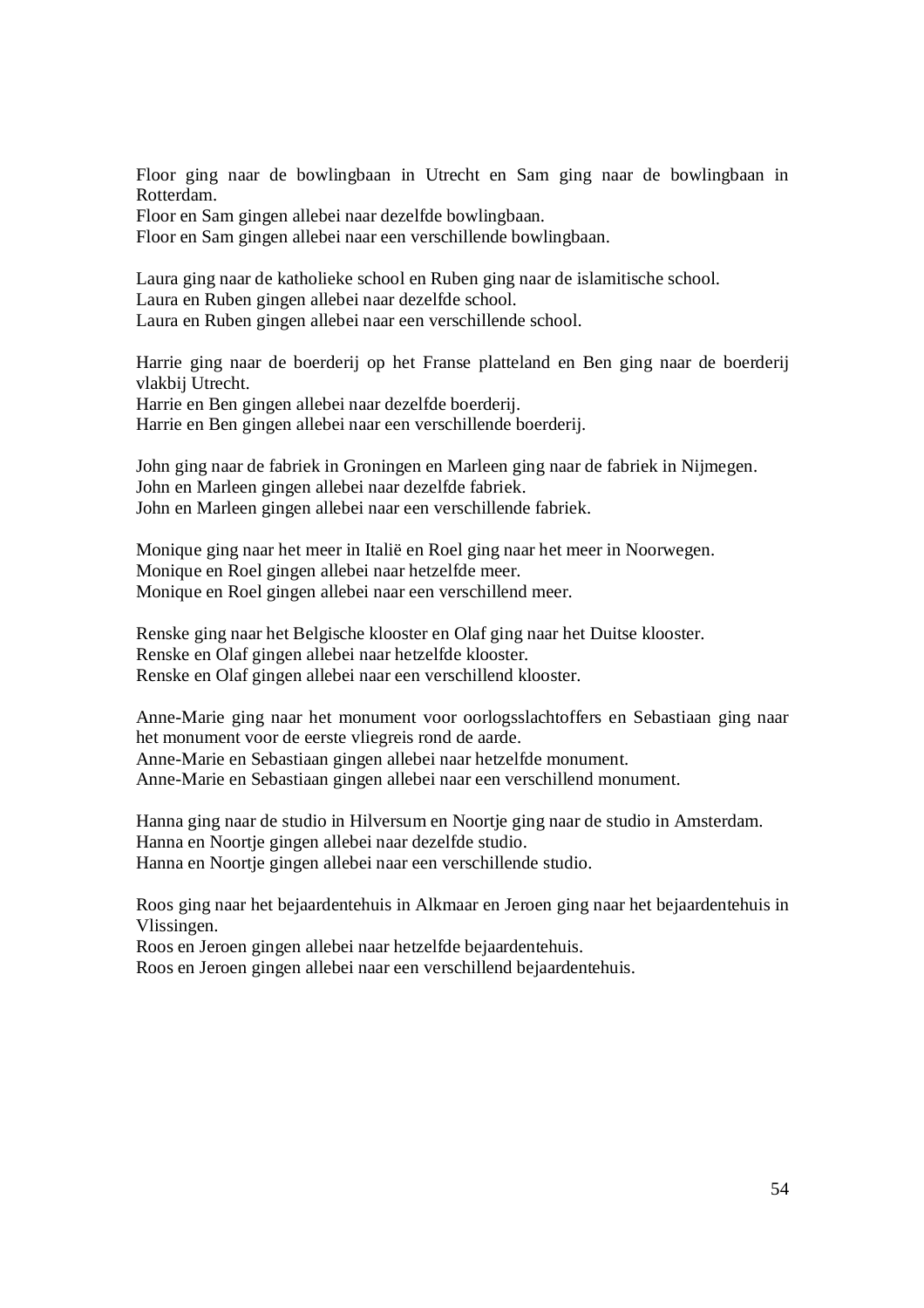# **Appendix B: Items VP-ellipsis test 2**

#### **Subtyped weak definites**

Julia ging naar de commerciële bank en Adriaan ook. Julia en Adriaan gingen allebei naar dezelfde bank. Julia en Adriaan gingen allebei naar een verschillende bank.

Frank ging naar de provinciale rechtbank en Anne ook. Frank en Anne gingen allebei naar dezelfde rechtbank. Frank en Anne gingen allebei naar een verschillende rechtbank.

Linda ging naar het tropische bos en Els ook. Linda en Els gingen allebei naar hetzelfde bos. Linda en Els gingen allebei naar een verschillend bos.

Siri ging naar de Turkse snackbar en Pim ook. Siri en Pim gingen allebei naar dezelfde snackbar. Siri en Pim gingen allebei naar een verschillende snackbar.

Rob ging naar de Finse sauna en Kim ook. Rob en Kim gingen allebei naar dezelfde sauna. Rob en Kim gingen allebei naar een verschillende sauna.

Esther ging naar de cosmetische tandarts en David ook. Esther en David gingen allebei naar dezelfde tandarts. Esther en David gingen allebei naar een verschillende tandarts.

Daan ging naar de aziatische supermarkt en Eefje ook. Daan en Eefje gingen allebei naar dezelfde supermarkt. Daan en Eefje gingen allebei naar een verschillende supermarkt.

Leo ging naar de openbare apotheek en Tom ook. Leo en Tom gingen allebei naar dezelfde apotheek. Leo en Tom gingen allebei naar een verschillende apotheek.

Jan ging naar het psychiatrische ziekenhuis en Marie ook. Jan en Marie gingen allebei naar hetzelfde ziekenhuis. Jan en Marie gingen allebei naar een verschillend ziekenhuis.

Lies ging naar de alternatieve bioscoop en Sophie ook. Lies en Sophie gingen allebei naar dezelfde bioscoop. Lies en Sophie gingen allebei naar een verschillende bioscoop.

Roos ging naar het protestantse bejaardentehuis en Jeroen ook. Roos en Jeroen gingen allebei naar hetzelfde bejaardentehuis.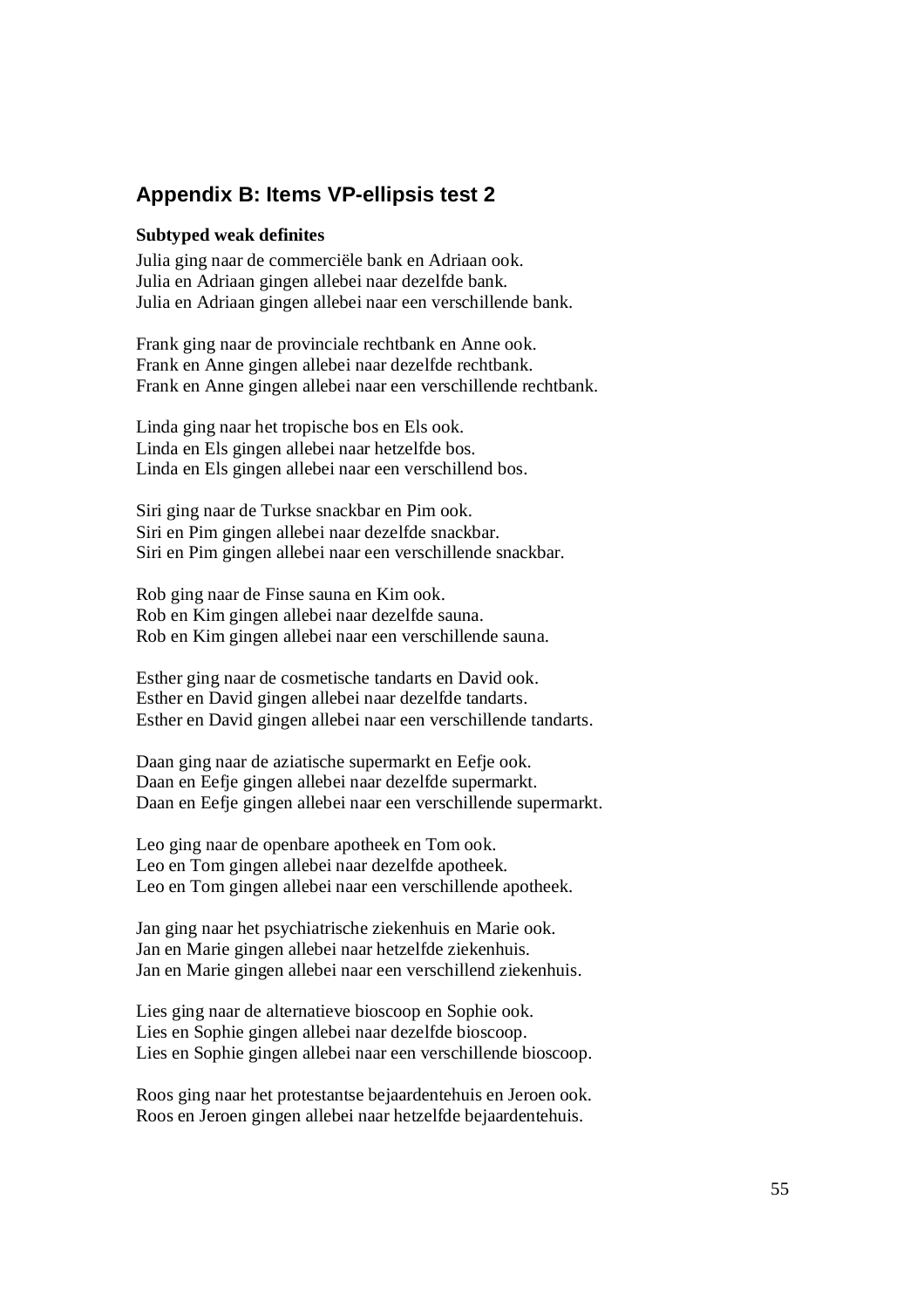Roos en Jeroen gingen allebei naar een verschillend bejaardentehuis.

Hans ging naar het archeologische museum en Bea ook. Hans en Bea gingen allebei naar hetzelfde museum. Hans en Bea gingen allebei naar een verschillend museum.

### **Subtyped regular definites**

Stan ging naar het 18de-eeuwse landgoed en Joran ook. Stan en Joran gingen allebei naar hetzelfde landgoed. Stan en Joran gingen allebei naar een verschillend landgoed.

Femke ging naar het klassieke concert en Inge ook. Femke en Inge gingen allebei naar hetzelfde concert. Femke en Inge gingen allebei naar een verschillend concert.

Robert ging naar het all-inclusive hotel en Liesbeth ook. Robert en Liesbeth gingen allebei naar hetzelfde hotel. Robert en Liesbeth gingen allebei naar een verschillend hotel.

Luuk ging naar het middeleeuwse kasteel en Jaap ook. Luuk en Jaap gingen allebei naar hetzelfde kasteel. Luuk en Jaap gingen allebei naar een verschillend kasteel.

Ruud ging naar de Italiaanse showroom en Imke ook. Ruud en Imke gingen allebei naar dezelfde showroom. Ruud en Imke gingen allebei naar een verschillende showroom.

Joost ging naar het gemeentelijke voetbalveld en Maaike ook. Joost en Maaike gingen allebei naar hetzelfde voetbalveld. Joost en Maaike gingen allebei naar een verschillend voetbalveld.

Floor ging naar de Amerikaanse bowlingbaan en Sam ook. Floor en Sam gingen allebei naar dezelfde bowlingbaan. Floor en Sam gingen allebei naar een verschillende bowlingbaan.

Laura ging naar de katholieke school en Ruben ook. Laura en Ruben gingen allebei naar dezelfde school. Laura en Ruben gingen allebei naar een verschillende school.

Harrie ging naar de biologische boerderij en Ben ook. Harrie en Ben gingen allebei naar dezelfde boerderij. Harrie en Ben gingen allebei naar een verschillende boerderij.

Monique ging naar het kunstmatige meer en Roel ook. Monique en Roel gingen allebei naar hetzelfde meer. Monique en Roel gingen allebei naar een verschillend meer.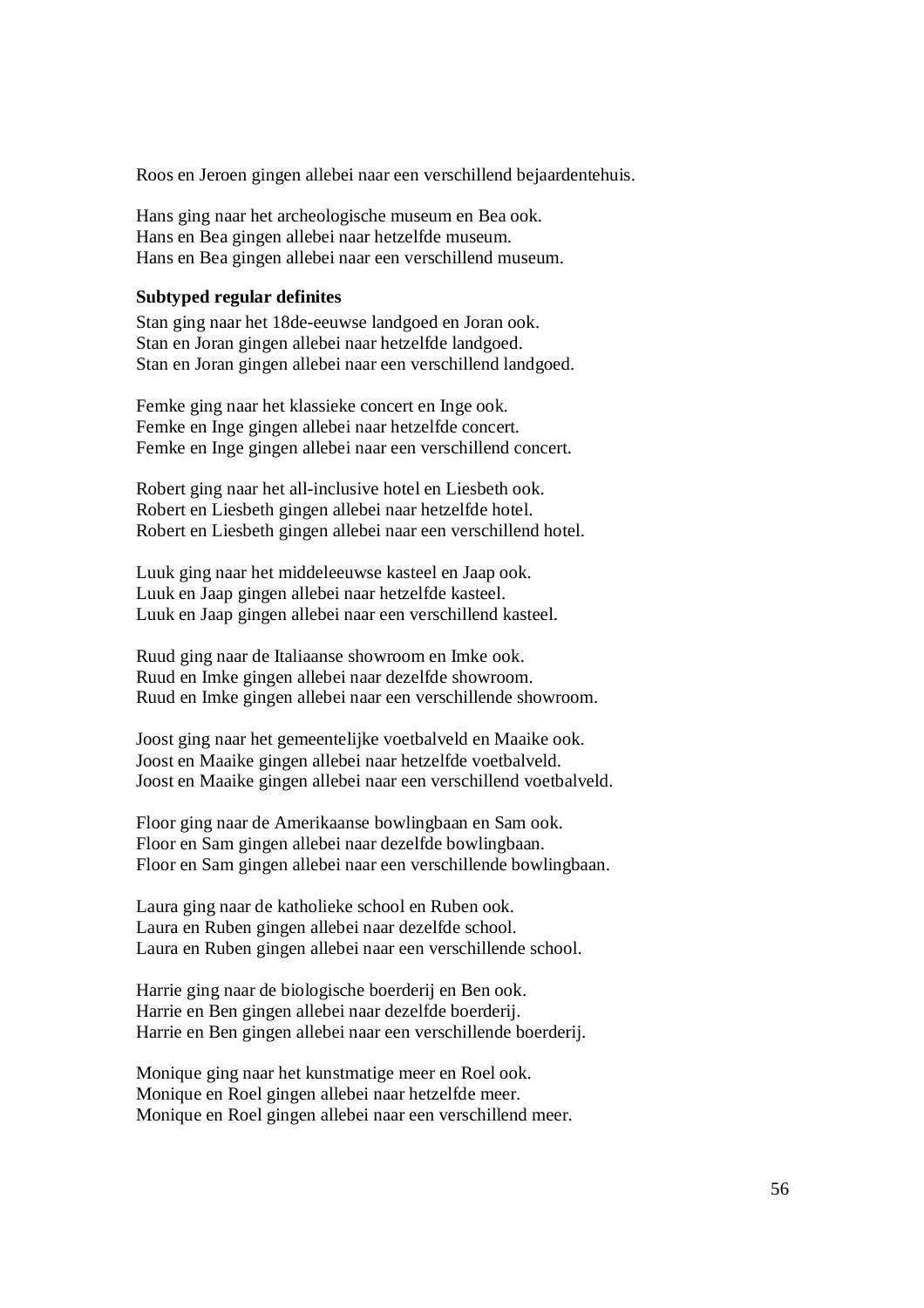Renske ging naar het Benedictijner klooster en Olaf ook. Renske en Olaf gingen allebei naar hetzelfde klooster. Renske en Olaf gingen allebei naar een verschillend klooster.

Anne-Marie ging naar het 17de-eeuwse monument en Sebastiaan ook. Anne-Marie en Sebastiaan gingen allebei naar hetzelfde monument. Anne-Marie en Sebastiaan gingen allebei naar een verschillend monument.

# **Fillers**

Marja ging naar het station in Eindhoven en Saskia ging naar het station in Den Bosch. Marja en Saskia gingen allebei naar hetzelfde station. Marja en Saskia gingen allebei naar een verschillend station.

Sandra ging naar de sportschool in Lunetten en Edwin ging naar de sportschool in Zuilen. Sandra en Edwin gingen allebei naar dezelfde sportschool. Sandra en Edwin gingen allebei naar een verschillende sportschool.

Rianne ging naar de gelukkig getrouwde fietsenmaker en Lotte ging naar de vrijgezelle fietsenmaker.

Rianne en Lotte gingen allebei naar dezelfde fietsenmaker.

Rianne en Lotte gingen allebei naar een verschillende fietsenmaker.

Hettie ging naar het openbare zwembad in Amsterdam en Gerard ging naar het privézwembad van George Clooney.

Hettie en Gerard gingen allebei naar hetzelfde zwembad.

Hettie en Gerard gingen allebei naar een verschillend zwembad.

Joep ging naar de universiteit in Eindhoven en Willemijn ging naar de universiteit in Maastricht.

Joep en Willemijn gingen allebei naar dezelfde universiteit.

Joep en Willemijn gingen allebei naar een verschillende universiteit.

Michiel ging naar de openbare bibliotheek en Evelien ging naar de privé-bibliotheek van de paus.

Michiel en Evelien gingen allebei naar dezelfde bibliotheek.

Michiel en Evelien allebei allebei naar een verschillende bibliotheek.

Dirk ging naar het vliegveld in New York en Magda ging naar het vliegveld in Los Angeles.

Dirk en Magda gingen allebei naar hetzelfde vliegveld.

Dirk en Magda gingen allebei naar een verschillend vliegveld.

Bart ging naar het strand in Katwijk en Elise ging naar het strand van Scheveningen. Bart en Elise gingen allebei naar hetzelfde strand.

Bart en Elise gingen allebei naar een verschillend strand.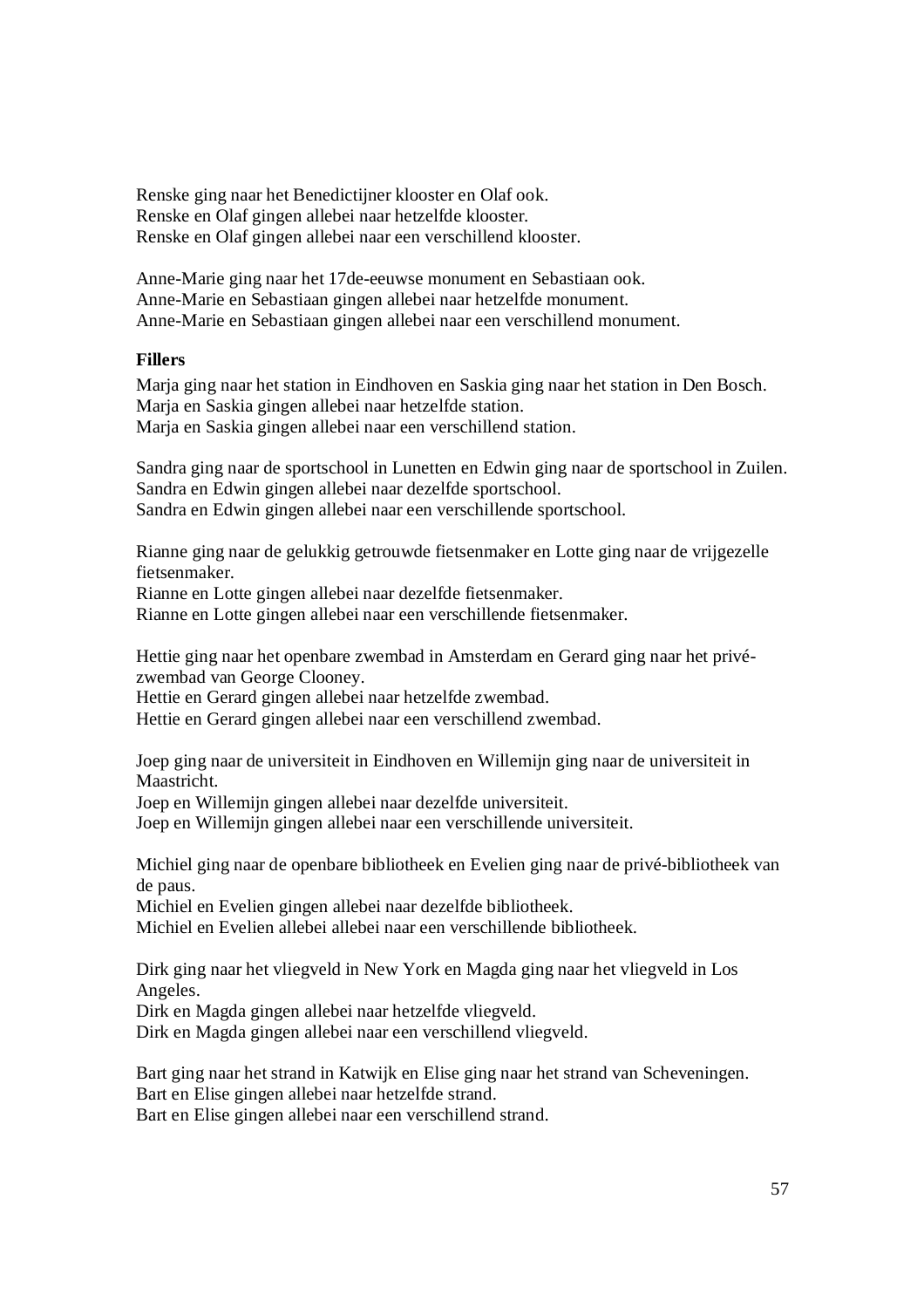Loes ging naar het Chinese restaurant en Erik ging naar het Italiaanse restaurant. Loes en Erik gingen allebei naar hetzelfde restaurant. Loes en Erik gingen allebei naar een verschillend restaurant.

Vincent ging naar het Ierse café en Henk ging naar het Franse café. Vincent en Henk gingen allebei naar hetzelfde café. Vincent en Henk gingen allebei naar een verschillend café.

John ging naar de fabriek in Groningen en Marleen ging naar de fabriek in Nijmegen. John en Marleen gingen allebei naar dezelfde fabriek. John en Marleen gingen allebei naar een verschillende fabriek.

Hanna ging naar de studio in Hilversum en Noortje ging naar de fabriek in Amsterdam. Hanna en Noortje gingen allebei naar dezelfde studio. Hanna en Noortje gingen allebei naar een verschillende studio.

Ria ging naar het grote park en Rik ook. Ria en Rik gingen allebei naar hetzelfde park. Ria en Rik gingen allebei naar een verschillend park.

Marieke ging naar de grijze flat en Martin ook. Marieke en Martin gingen allebei naar dezelfde flat. Marieke en Martin gingen allebei naar een verschillende flat.

Anja ging naar het indrukwekkende paleis en Bert ook. Anja en Bert gingen allebei naar hetzelfde paleis. Anja en Bert gingen allebei naar een verschillend paleis.

Ellen ging naar het theater en Emiel ook. Ellen en Emiel gingen allebei naar hetzelfde theater. Ellen en Emiel gingen allebei naar een verschillend theater.

Petra ging naar de oude sluis en Frans ook. Petra en Frans gingen allebei naar dezelfde sluis. Petra en Frans gingen allebei naar een verschillende sluis.

Jenny ging naar de drukke haven en Egbert ook. Jenny en Egbert gingen allebei naar dezelfde haven. Jenny en Egber gingen allebei naar een verschillende haven.

Ton ging naar de vriendelijke bakker en Lisa ook. Ton en Lisa gingen allebei naar dezelfde bakker. Ton en Lisa gingen allebei naar een verschillende bakker.

Niels ging naar het nieuwe appartementencomplex en Klaartje ook.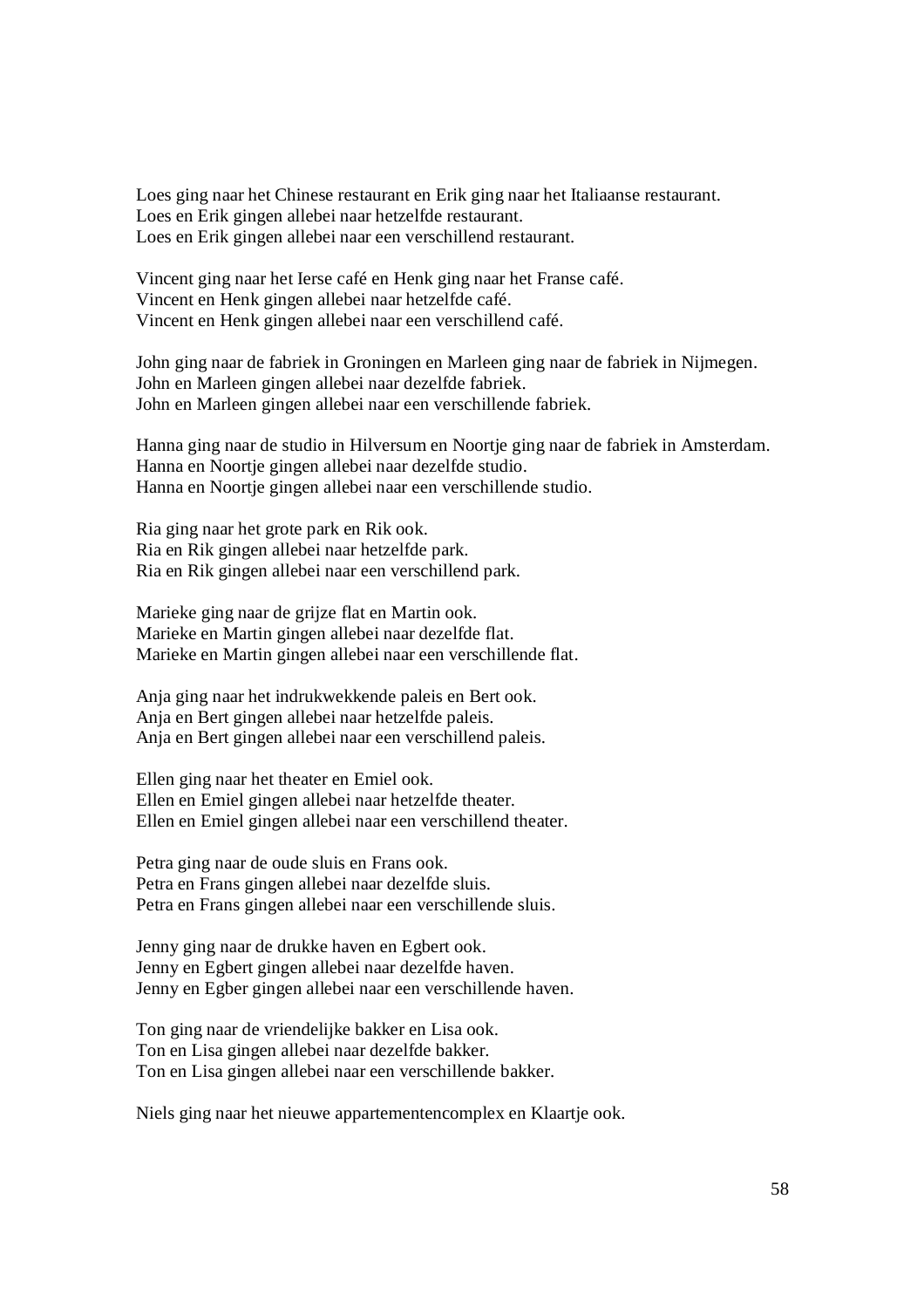Niels en Klaartje gingen allebei naar hetzelfde appartementencomplex. Niels en Klaartje gingen allebei naar een verschillend appartementencomplex.

Olivier ging naar de beroemde brug en Mirjam ook. Olivier en Mirjam gingen allebei naar dezelfde brug. Olivier en Mirjam gingen allebei naar een verschillende brug. Henk ging naar de hippe cocktailbar en Marlies ook. Henk en Marlies gingen allebei naar dezelfde cocktailbar. Henk en Marlies gingen allebei naar een verschillende cocktailbar.

Jonathan ging naar het kleine tankstation en Nienke ook. Jonathan en Nienke gingen allebei naar hetzelfde tankstation. Jonathan en Nienke gingen allebei naar een verschillend tankstation.

Tim ging naar de verbouwde drukkerij en Milou ook. Tim en Milou gingen allebei naar dezelfde drukkerij. Tim en Milou gingen allebei naar een verschillende drukkerij.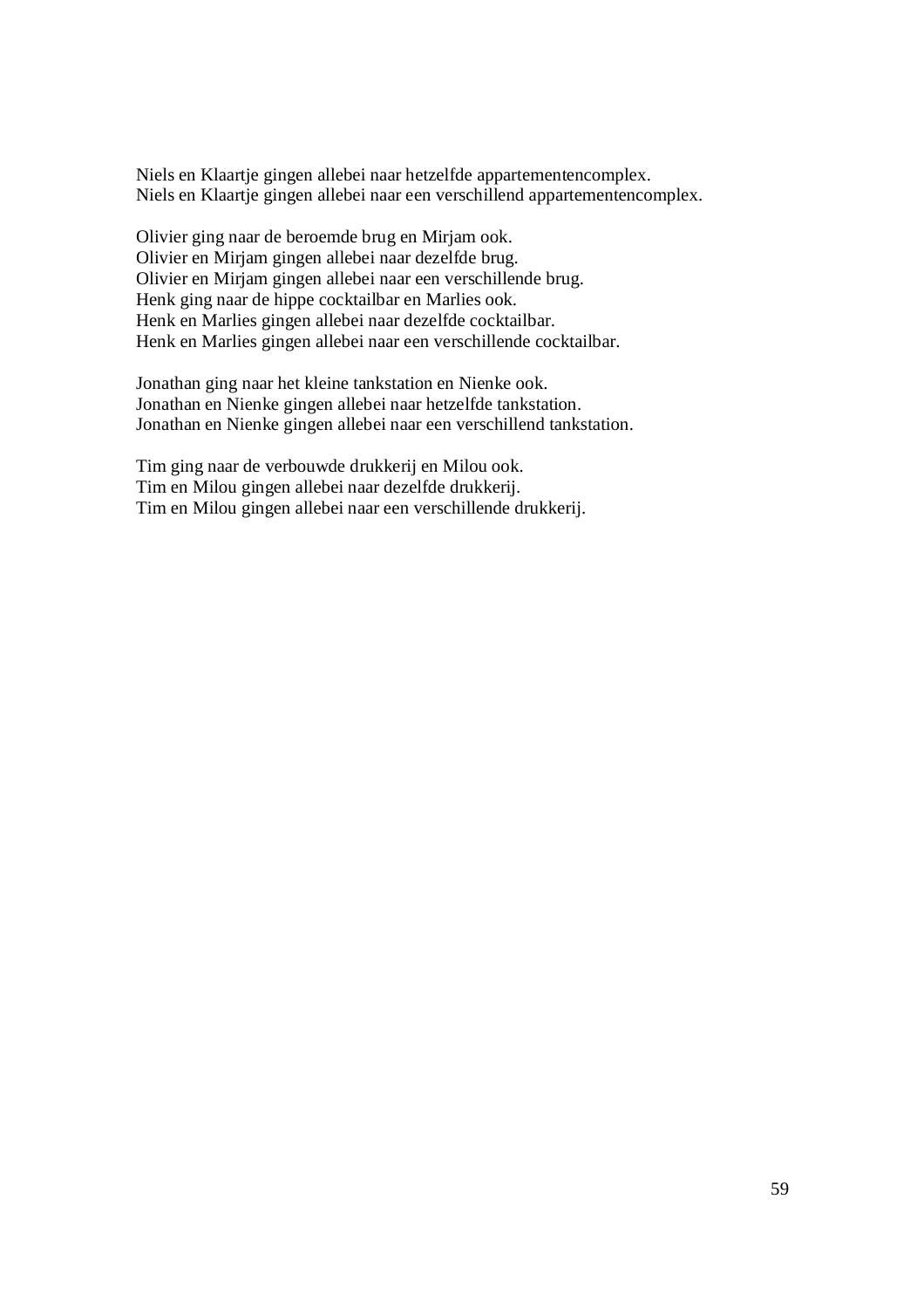# **Appendix C: Items Pretest 1**

Een typische reden voor een postbode om ergens heen te gaan is…? Een typische reden voor een bloemist om ergens heen te gaan is…? Een typische reden voor een ramenlapper om ergens heen te gaan is…? Een typische reden voor een schoonmaker om ergens heen te gaan is…? Een typische reden voor een pizzabezorger om ergens heen te gaan is…? Een typische reden voor een brandweerman om ergens heen te gaan is…? Een typische reden voor een deurwaarder om ergens heen te gaan is…? Een typische reden voor een koerier om ergens heen te gaan is…? Een typische reden voor een taxichauffeur om ergens heen te gaan is…? Een typische reden voor een vertegenwoordiger om ergens heen te gaan is…? Een typische reden voor een wegenwacht om ergens heen te gaan is…? Een typische reden voor een journalist om ergens heen te gaan is…? Een typische reden voor een krantenbezorger om ergens heen te gaan is…?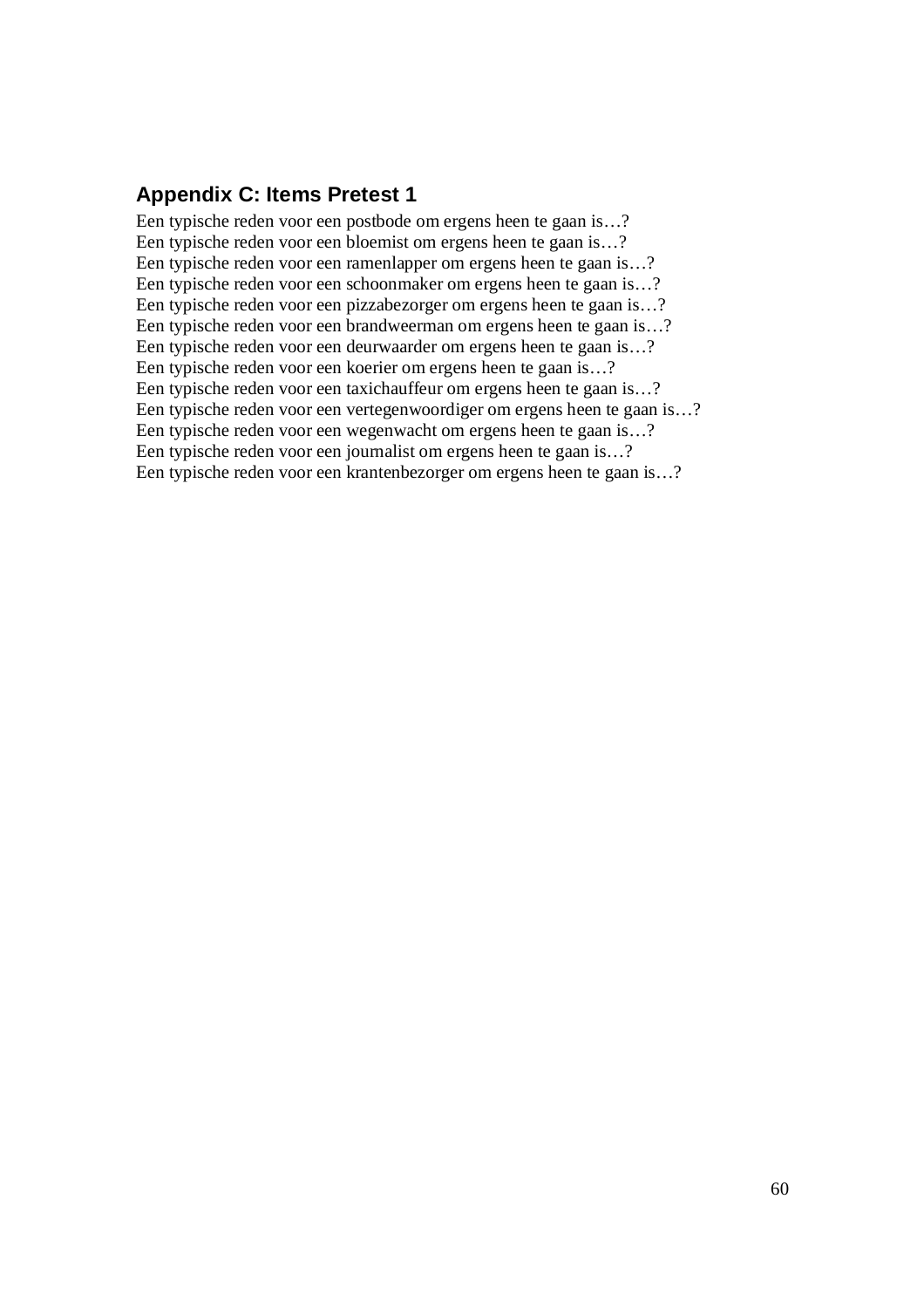# **Appendix D: Items Pretest 2**

# **Weak definite nouns**

station bank rechtbank bos snackbar sauna tandarts supermarkt sportschool fietsenmaker zwembad universiteit apotheek bibliotheek ziekenhuis vliegveld bioscoop strand

# **Regular definite nouns**

landgoed concert restaurant hotel café museum kasteel showroom voetbalveld bowlingbaan school boerderij fabriek meer klooster monument studio bejaardentehuis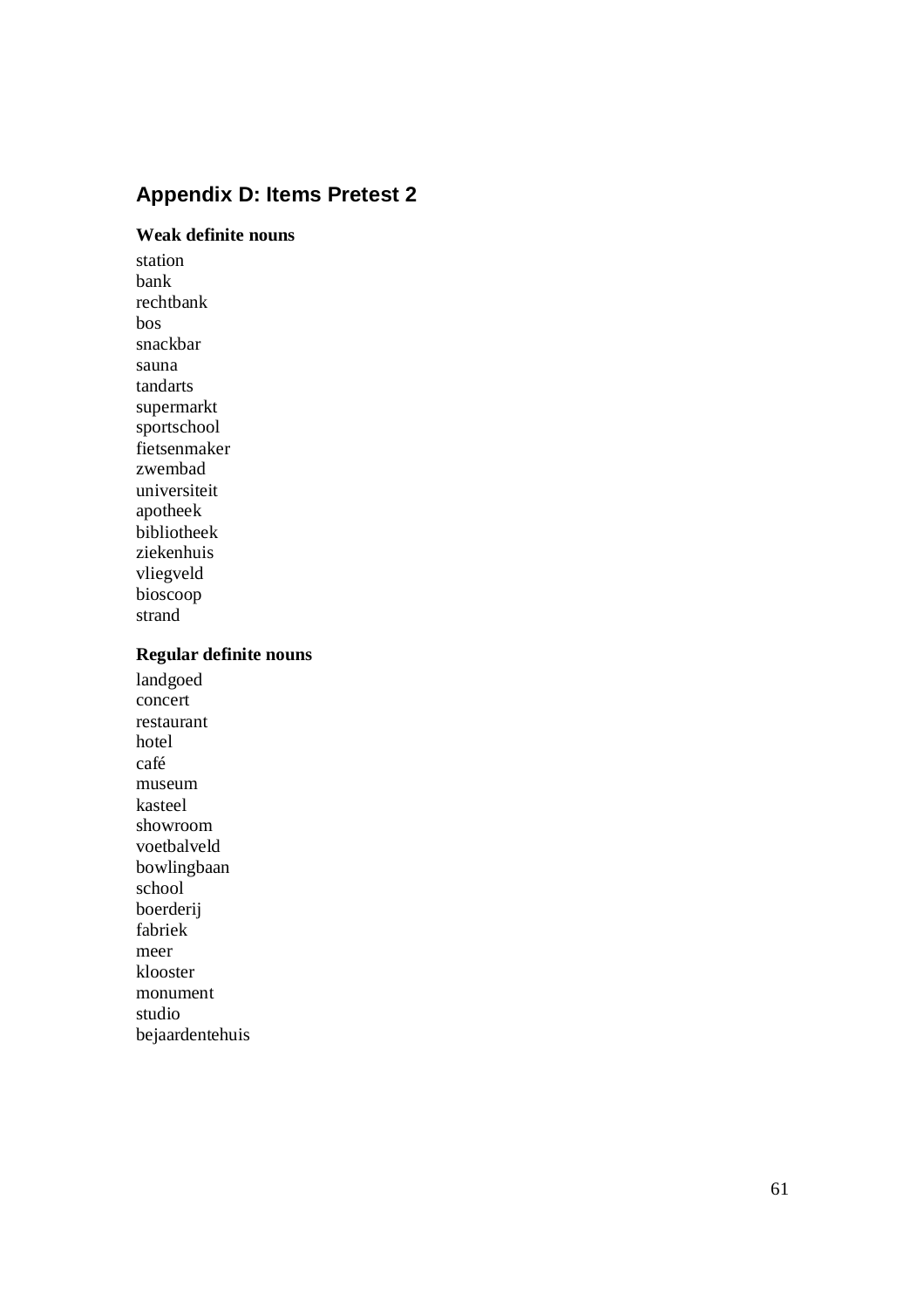# **Appendix E: Items Enriched meanings experiment**

### **Non-modified weak definites**

De getatoeëerde pizzabezorger ging naar de bank. De kleine bloemist ging naar de rechtbank. De knappe journalist ging naar het bos. De blonde brandweerman ging naar de snackbar. De bebaarde krantenbezorger ging naar de sauna. De gespierde schoonmaker ging naar de tandarts. De dikke ramenlapper ging naar de supermarkt. De magere deurwaarder ging naar de fietsenmaker. De kale taxichauffeur ging naar de apotheek. De lange postbode ging naar het ziekenhuis. De jonge wegenwacht ging naar de bioscoop. De puistige koerier ging naar het museum.

#### **Non-modified regular definties**

De magere deurwaarder ging naar het landgoed. De kale taxichauffeur ging naar het concert. De lange postbode ging naar het restaurant. De dikke ramenlapper ging naar het hotel. De bebaarde krantenbezorger ging naar het kasteel. De kleine bloemist ging naar de showroom. De knappe journalist ging naar het voetbalveld. De blonde brandweerman ging naar de bowlingbaan. De getatoeëerde pizzabezorger ging naar de boerderij. De jonge wegenwacht ging naar het meer. De gespierde schoonmaker ging naar het klooster. De puistige koerier ging naar het monument.

# **Modified weak definites**

De getatoeëerde pizzabezorger ging naar de verbouwde bank. De kleine bloemist ging naar de grijze rechtbank. De knappe journalist ging naar het smalle bos. De blonde brandweerman ging naar de witte snackbar. De bebaarde krantenbezorger ging naar de rustige sauna. De gespierde schoonmaker ging naar de moderne tandarts. De dikke ramenlapper ging naar de grote supermarkt. De magere deurwaarder ging naar de oude fietsenmaker. De kale taxichauffeur ging naar de drukke apotheek. De lange postbode ging naar het nieuwe ziekenhuis. De jonge wegenwacht ging naar de kleine bioscoop.

#### **Modified regular definites**

De magere deurwaarder ging naar het oude landgoed.